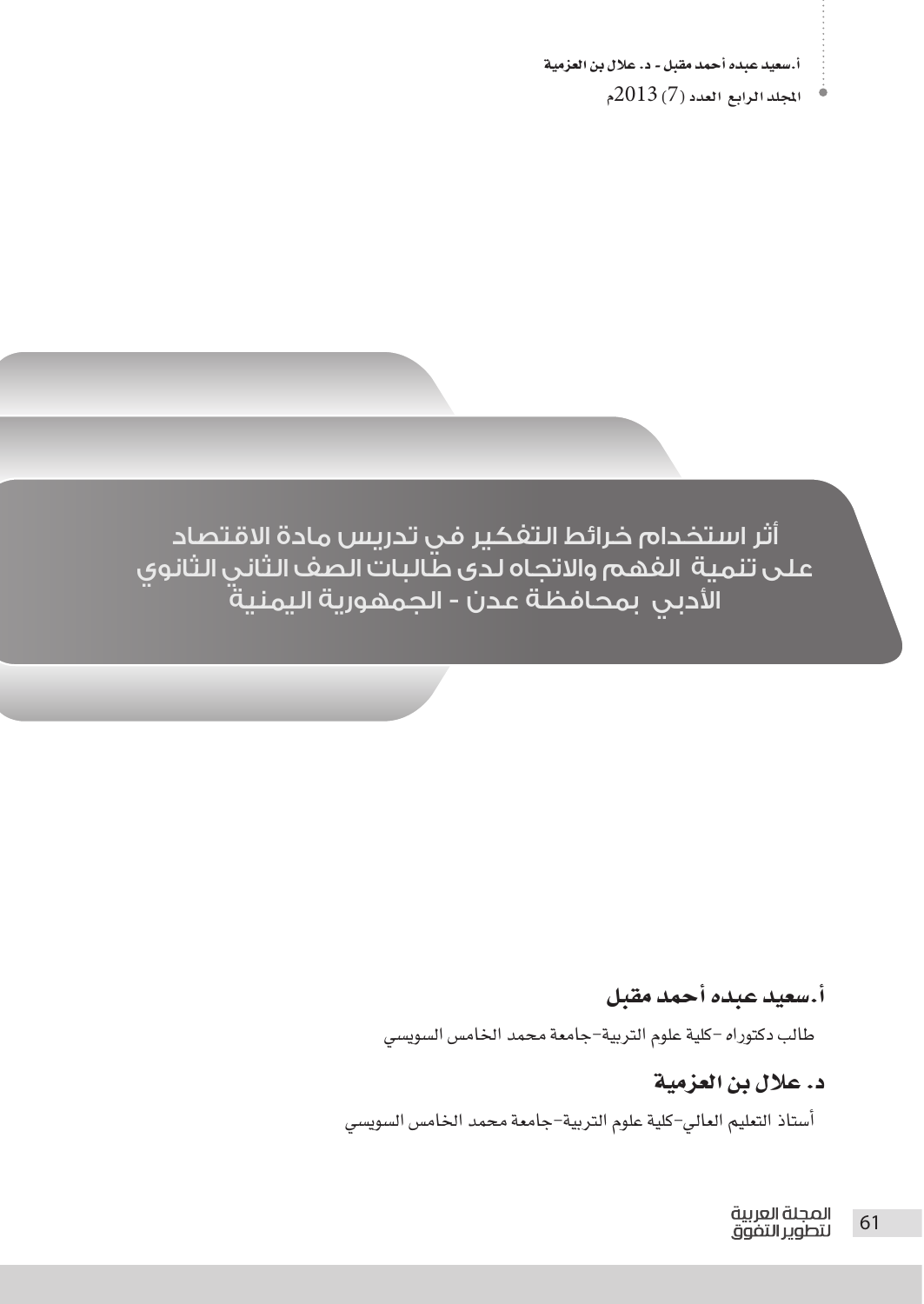اللحلد الرابع العدد (7) 2013م  $\sim$ 

أثر استخدام خرائط التفكير فى تدريس مادة الاقتصاد على تنمية الغهم والاتجاه لدى طالبات الصف الثاني الثانوي الأدبي يمحافظة عدن – الحمهورية اليمنية

د. علال بن العزمية أ.سعيد عبده أحمد مقبل

#### ملخص الدراسة :

هدف البحث إلى معرفة أثر استعمال خرائط التفكير في تدريس الاقتصاد على الفهم والاتجاه لدى طالبات الصف الثاني الثانوي الأدبي \_ محافظة عدن–الجمهورية اليمنية.

وقــد تكونت عينــة البحث من (132 ) طالبة ،تم توزيعهن إلى شـلاث مجموعات،قوام كل مجموعة (44 ) طالبة، حيث تم تدريسن المجموعتـــن التجريبية والضابطــة الثانية باستعمـــال خرائط التفكير \_فخ حـــن درست المجموعة الضابطــة الأولى نفسـن المحتوى بالطريقة التقليديــة تم تطبيق الاختبار القبلى للمجموعتــين التجريبية والضابطة الأولى، ولم تتعرض له المجموعة الضابطة الثانية لإزالة الأثر الذي قد يحدثه. ولتحقيق أهداف البحث والتحقق من فرضياته تم استعمال اختبار الفهم المقنن مكون من ( $24$ ) فقر ة من نوع الاختيار من متعدد، وقد بلغ معامل ثبات الاختبار ( $(0.83) وكذا مقياس تجاه مقنن مكون من (26) فقرة، وقد بلغ ثبات المقياس( $(0.71)$ )، وتم استعمال$ الرزمة الإحصائية للعلوم الاجتماعية $\mathrm{SPSS}$  في مرحلتي التقنين واختبار الفرضيات.

وأسفرت النتائج عن وجود فروق ذات دلالة إحصائية بين:

- الجموعة التجريبية والجموعة الضابطة الأولى في اختبار الفهم البعدى ولصالح الجموعة التجريبية.
- الجموعــة الضابطــة الثانيــة والمجموعــة الضابطــة الأولى في اختبار الفهــم البعدي ولصـالــح الجموعة الضابطة الثانية.
- متوسطات الاختبار والمقياس القبلي والاختبار والمقياس البعدي لصالح البعدي للمجموعة التجريبية.
- كما أسفرت النتائج أيضا عن عدم وجود فروق ذات دلالة إحصائية بين المجموعة التجريبية والمجموعة الضابطة الثانية في اختبار الفهم ومقياس الاتجاه البعدي.

الكلمات المقاحية:خرائط التفكير ، الفهم ،الاتجاه.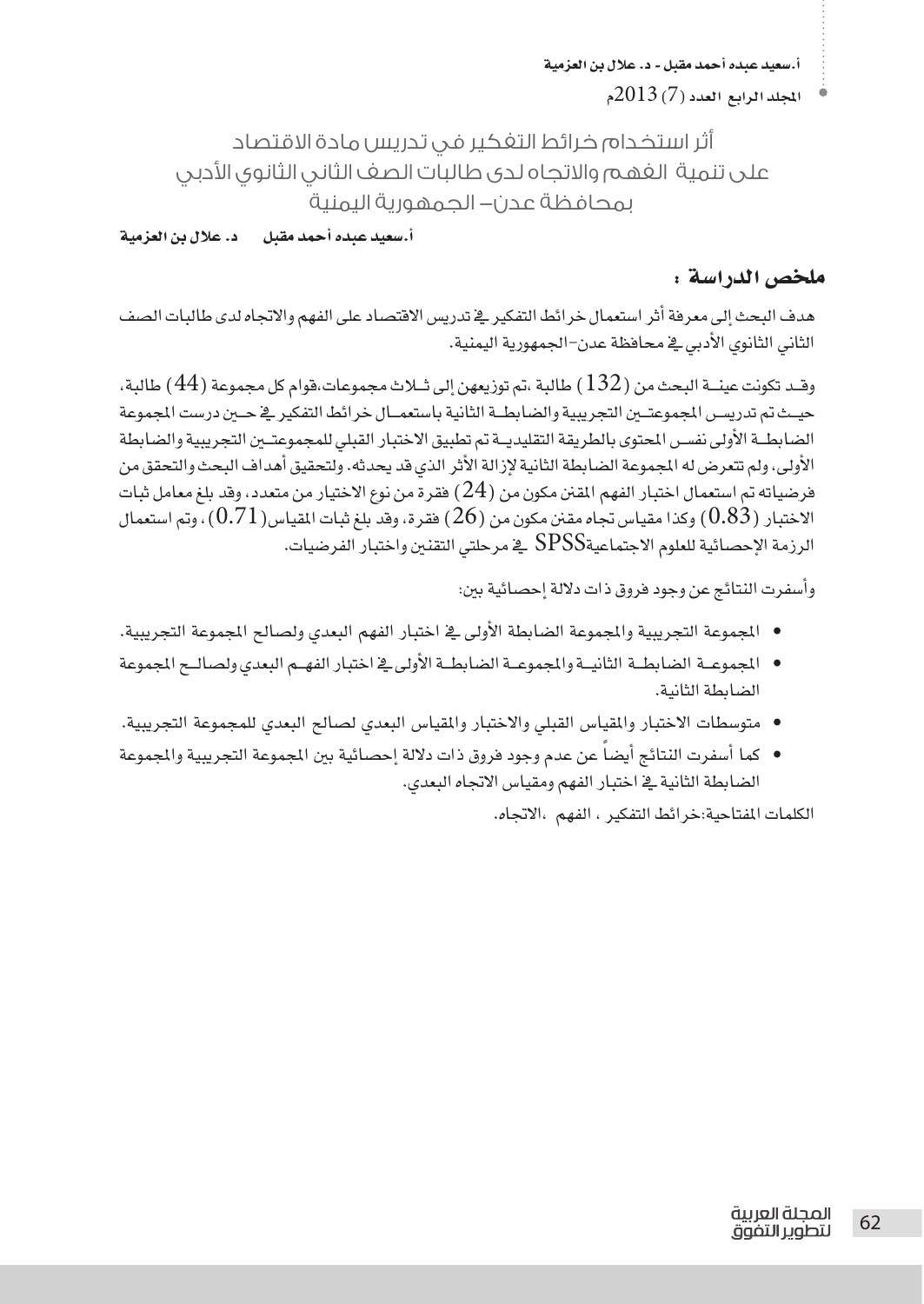## Abstract

The research aimed at identify of impact when using the thinking maps in teaching economy on comprehension and attitude of female students of the second secondary class - literary section -in Aden governorate, Republic of Yemen.

Sample of the research was consisted of 132 female students, distributed to three groups, 44 students for each group. The two groups, the experimental and the second control group were taught by using thinking maps, while the frst control group was taught the same content by the traditional method. The pretest was applied to the two groups, the experimental and the frst control group. The second control group was not exposed to that test to eradicate the probable effect.

To realize the research goals and to ascertain its hypothesis standardized comprehension test of 24 paragraphs was used multiple choice test. The coefficient of test reliability reached o.83.

Standardized attitude Scale of paragraphs was used, the coefficient of scale reached 0.71, and SPSS was used at the stages of standardized and testing hypothesis.

The results indicated to diferences of statistical signifcance between:

- The experimental group and the frst control group at the post comprehension test was in favour of the experimental group.
- The second control group and the frst control group at the post comprehension test was in favour of the second control group.
- Averages of the test and the pre- scale and the test and the post scale were in favour of the post experimental group.

The results also inclicated that diferences of statistical signifcance do not exist between the experimental group and the second control group at the comprehension test and post attitude scale.

Key words: THINKING MAPS,COMPREHENSION,ATTITUDE.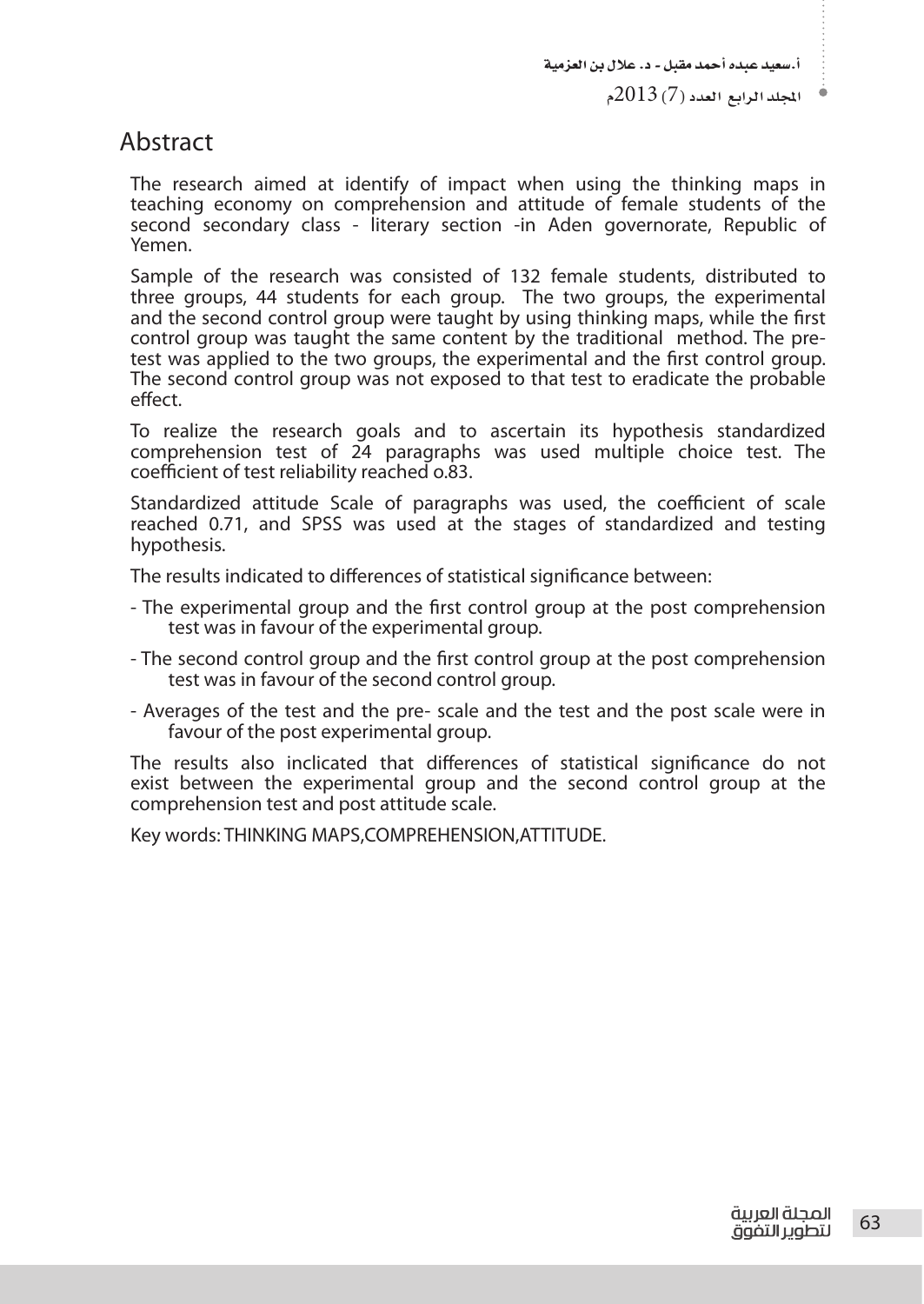$2013(7)$ المجلد الرابع العدد (7)

#### المقدمة :

يشــهد العالم تطورات كبيرة في مجــال التدريس والتعلم، نتيجة لتطور أبحاث الدماغ، والعلوم النفسـية والتربوية؛ ويرى (Kuhn & Dean،2004) أن البحث التربوي خلال العقدين الماضــيين شــهد تحولاً رئيســاً ـيخ رؤية العمليــة التعليميــة من قبــل الباحثين؛ إذ اتجــه الاهتمام من إثارة التســاؤل عــن العوامل الخارجيــة التي تؤثر فخ التعلم... إلى إثارة التساؤل حول الكيفية التي يتم بها تكوين المعرفة واكتسابها، وما يجرى داخل دماغ التلميذ مثل معرفته السابقة، وقدرته على التذكر، ومعالجة الملومات... (الخطيب وآخرون، 2010، 3).

وقد كان لنتائج البحوث والدراسات الخاصة بمجال الدماغ البشرى بروز أهمية دور حاسة البصرية التعلم والفهم، وي هذا الاتجاه قدم ( Zeki، 1993) … نظرية في موضوع «الصورة البصرية» في الدماغ البشري، حيث يرى أن الدماغ يقوم بابتداع عالم إبصاري، وأن الإبصار والفهم يحدثان في أن واحد، وهو ما أكده (Hyerle، 1996) يخ دراسته: «الرؤية فهم» Seeing is understanding (الشافعي، 2006، 36).

وهــو الأمــر الــذي أدى إلى البحث عن اســتر اتيجيات تعمل على تحســين التدريسـن والتفكير والتعلــم. وقد ظهرت عدة اسـتراتيجيات وطرائق ترتبط بالمظمات البصــرية أو التخطيطية تسـتعمل في التدريس بصــورة منهجية في السـبعينيات والثمانينيـات مــن القرن العشــرين،منها، كما يــري هــيرل (Hyerle 2004) خرائط التفكير، وهي أدوات تفكير بصــرية تهدف إلى رعاية التعليم مدى الحياة وتشــجيعه، (صــادق، 2008، 69). ولم يتوصل هـيرل إلى هـذه التقنية إلا بعد دراســة معمقة للمنظمات التخطيطية التي تطورت عنهـا خرائط التفكير. وفي هذه الســياق يقول هيرل (Hyerle) ؛ إنه درس أكثر من أربعمائة منظم تخطيطي تستعمل في مجالات مختلفة، وبعد تصــنيفها وجدها تعبر عن ثمان عمليات أساســية للتفكير فقط. وعليه فقد قام بتطوير خرائط التفكير إلى الأنواع الثمانيــة لهارات التفكير الأساسـية، وهي: الخريطة الدائرية، الخريطة الفقاعيــة، الخريطة الفقاعية المزدوجة، الخريطة الشــجرية، الخريطــة الدعامية، الخريطة التدفقيــة، الخريطة التدفقية المتعددة، الخريطة الجســرية. (Holzman، 2005، 1). {{جرسی، 2008، 85}.

ومن هذا المنطلق فإن المنظمات التخطيطية بصـورة عامة وخرائط التفكير بصـورة خاصـة تحسن من تعلم المواد المتضمنة على مفاهيم مجردة، ومنها مادة الاقتصاد.

وبتأمل الوضع الراهن لتدريس الافتصاد نجد أنه فائم على مفهوم التغطية الذي يهتم فيه الدرس بتقديم كم كبير من المرفة، ويرتكز اهتمام المتعلم على حفظ أكبر قدر منها والقدرة على اسـترجاعها. ونظراً لأهمية الاقتصــاد على صـعيد حياة التلاميذ الشخصـية والاجتماعية، فمن الأهمية أن تنال مادة الاقتصــاد في التعليم الثانوي قدرا من الدراسات بهدف تطوير استراتيجيات حديثة لتدريسها (مقبل، 1999، 10) .

لأن مادة الاقتصــاد تشــتمل على مفاهيم اقتصادية عالية التجريد، فإن الطرائق التلقينية لا تساعد التلاميذ على فهم موضوعاتها ويتطلب استراتيجيات حديثة مثل استراتيجية خرائط التفكير.

## ثانيا : مشكلة البحث

يواجه معظم التلاميذ صـعوبات عند تعلمهم الدراسـات الاجتماعية- ومنها مادة الافتصاد- في المرحلة الثانوية، بسـبب المفاهيم الاقتصـادية المجردة، الأمر الذي يؤدي إلى ضـعف قدرتهم على تنظيم الأفكار المهمة ومعالجتها وتذكرها. وذلك بسـبب التلقين الذي يسـود في المدرســة العربية عموما والمدرســة اليمنية –على وجه الخصوص– فاستراتيجيات التدريس المستعملة تركز على التواصل اللفظى الذى يتحكم فيه الملم وعلى كـم الملومات التي يكتسبها المتعلم، واسترجاعها عند الاختبار، دون النظر إلى كيفية معالجتها وتنظيمها في بنيته المرفية، وبذلك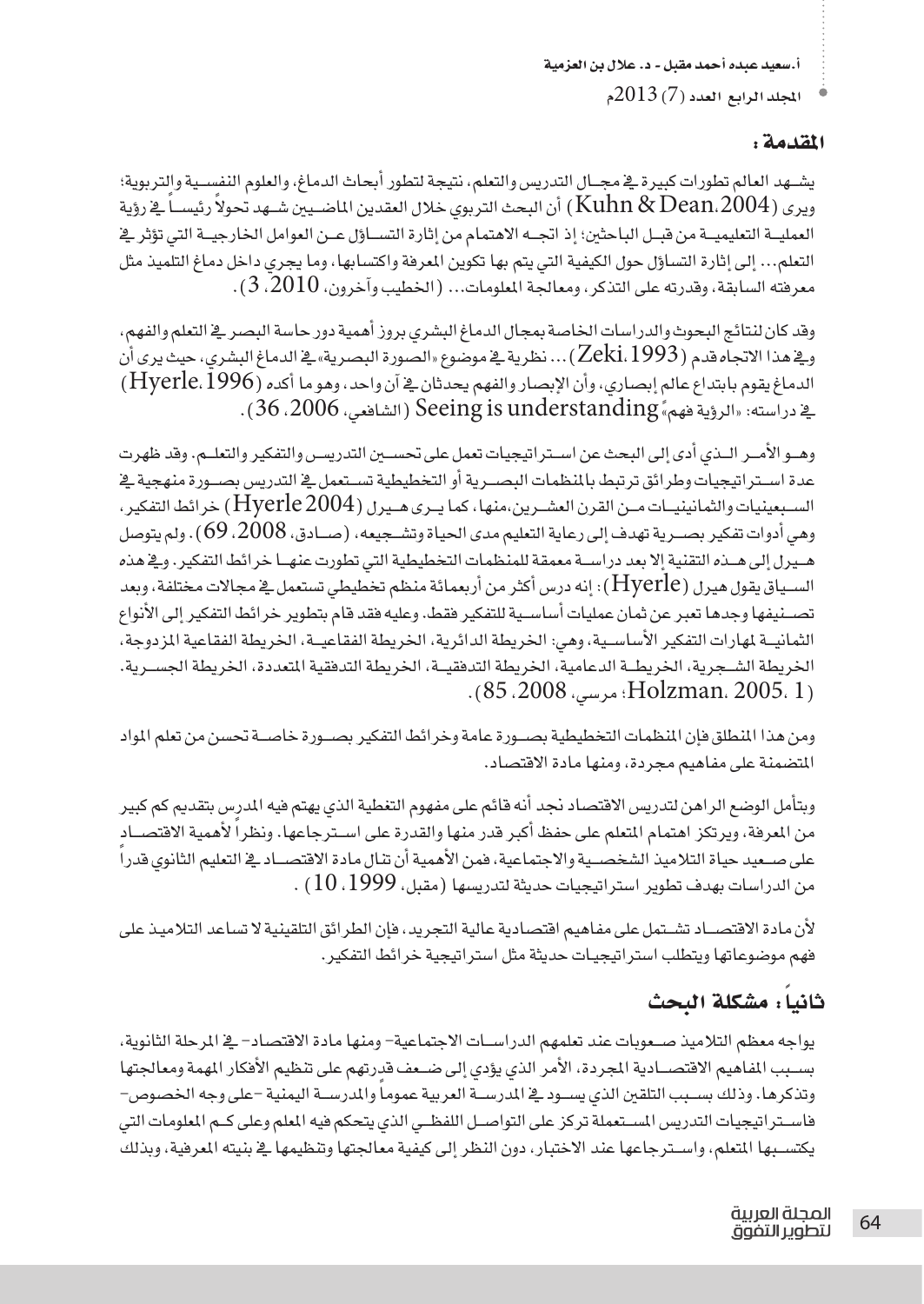اللجلد الرابع العدد (7) 2013م

أصبيح التعليم نظرياً تلقينياً، مما جعل التعلمين أكثر سبلبية واعتمادا على مسباعدة الآخرين، ويشبعرهم بالمل والعزوف عن الدرس المرية.

وعلـى الرغـم مـن أن الكلمة لا غنـى عنها في حجرة الدراسـة، وهي عملية الاتصــال من خلال الكتـب المطبوعة، فإن فاعليتهـا تتناقص كلما زاد الاعتمـاد عليها وحدها؛ فالجمع بين اللغة اللفظية والمواد البصـرية يتزايد تزيدا مســتمر اً،... والحـاجة لتمثيلات بصــرية ترجع إلى أن التر ابط ببن الملومات اللفظية والبصرية يقوى ويحسن من عملية التعلم... ( زيتون، 2008، 249)، وهو ما يتطلب تجريب اســتراتيجيات جديدة واســتخدامَها تؤكد على الدور الرئيس للمتعلم في الموقف التعليمي، ومشاركته في تنظيم المعرفة مما يساعده على التفكير والقراءة النقدية لما يتعلمه.

ومن هذه الاســتر اتبحيات، اســتعمال خر ائط التفكير ٬ التدريس، الأمر الذي يتطلـب احر اء يحوث حول أهميتها في التدريس والتعلم في اليمن؛ وهو ما دفع الباحث إلى محاولة تجريب هذه الاسـتر اتيجية لتشـكل نقطة البداية في هــذا المجال على المسـتوى الوطني، أما على المسـتوى الإقليمــى والدولي، فقد حاول عديد من الباحثين استقصــاء فعاليــة خرائــط التفكير وأثرهــا على التحصــيل، وكانت النتائــج إيجابية وذات دلالة إحصــائية فج دراســات كل من:Ball، 1998 ؛ الشــافعي ،2006 ؛ Hickie،2006 ؛ Hickie، عيســي، والخميســي، 2007؛ صادق، 2008؛ عبـد الفتاح، 2008؛ عمـران، 2008؛ Gibbs،2009؛ Gibbs، عبدا لعظيم، 2009؛ مندوه، 2010، عصـفور، وأظهرت دراسات أخرى بأنه لا توجد فروق ذات دلالة إحصائية ترجع لخرائط التفكير، والدراسات هي:  $2011\,$ . Leary. 1999; Dais. 2006; Russell. 2010; Sunseri. 2011

أما بالنسـبـة للدراســات التي أظهرت نتائـج إيجابية فے تحسين اتجاهات التلاميذ نحو التعلـم، فهي:دراسة خيري، 2008؛ دراسة عبدا لسلام؛ 2009؛ دراسة الزهيمي، 2010.

وهكـذا يتبــين من خلال نتائج الدراســات الســابقة – عن فاعليــة خرائط التفكـير وأثرها في الفهــم –أنها كانت متعارضــة إلى حــد ما وغير متســقة مما يــبرر الحاجة إلى القيام بمزيد مــن الأبحاث حول جدوى اســتعمالها في العملية التدريسية، وخاصة في اليمن، حيث لم تجر بحوث سابقة في هذا المجال.

وعلى هذا الأساس يمكن استخلاص إشكالية البحث في السؤال الرئيس الآتي:

هل لاسـتعمال خرائط التفكير في تدريس مادة الافتصــاد أثر في تنمية فهم طالبات الصــف الثانى الثانوي الأدبى <u>۾</u> اليمن واتجاههن؟

ويتفرع من السؤال الرئيس الأسئلة الفرعية الآتية:

- هـل يوجد اختلاف في متوسـط درجات طالبـات المجموعة التجريبية اللاتي درسـن باسـتعمال خرائط التفكير عن متوسط درجات طالبات الجموعة الضابطة الأولى اللاتي درسن بالطريقة التقليدية، في التطبيق البعدى لاختبار الفهم؟

– هل يوجد اختلاف في متوسط درجات طالبات المجموعة الضابطة الثانية اللاتي درسن باستعمال خرائط التفكير عن متوسط درجات طالبات المجموعة الضابطة الأولى اللاتي درسن بالطريقة التقليدية،ڤي التطبيق البعدى لاختبار الفهم؟

– هـل يوجـد اختلاف في متوسـطى درجات طالبات المجموعـة التجريبية قبل التجربـة وبعدها، في اختبار الفهم؟

- هل يوجد اختلاف في متوسط درجات طالبات الجموعة التجريبية عن متوسط درجات طالبات الجموعة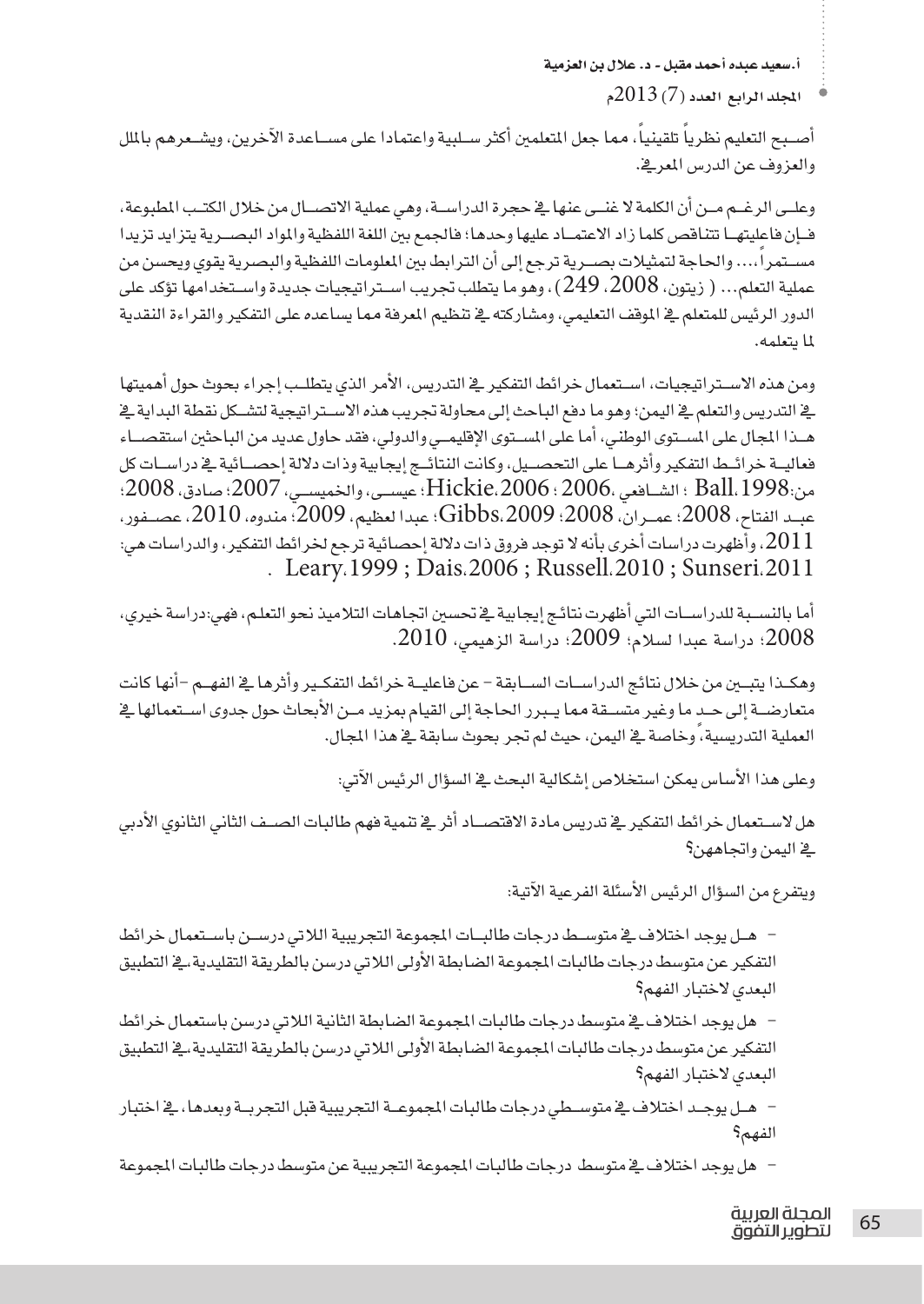الجلد الرابع العدد (7) 2013م

الضابطة الثانية واللاتي درسن باستعمال خرائط التفكير في اختبار الفهم البعدي ؟

– هل يختلف اتجاه طالبات الجموعة التجريبية عن اتجاه طالبات الجموعة الضــابطة الثانية نحو خرائط التفكير في التطبيق البعدي للمقياس؟

– هل بوجد اختلاف فـ اتحاهات طالبات المجموعة التجريبية فـ التطبيق القبلي والبعدي لمقياس الاتحاه؟

## ثالثاء أهمية البحث

تكمن الأهمية النظرية والتطبيقية للبحث يخ أنه قد تساهم نتائجه يخ:

- تطوير استراتيجيات التدريس القائمة على تنظيم المرفة: المنظمات التخطيطية بصورة عامة، وخرائط = = التفكير على وجه الخصوص.
- 2 إثراء المكتبة التربوية اليمنية، حيث يعد أول بحث –حسـب علم الباحث– في اليمن يتصــدى إلى موضوع \_ يتسم بالحداثة وهو استراتيجية خرائط التفكير بصورة عامة وفي مادة الاقتصاد بدرجة رئيسة.
- ح تحســين تعلم الاقتصـــاد، لأنه يتعامل بشــكل أكبر مع الجانب الأيسر من الدماغ، وقد جاءت استراتيجية 3 خرائط التفكير لترفد تدريس الافتصاد بأشكال بصرية من خلال توظيفها للجانب الأيمن في الدماغ بشكل أوضح وأكثر فاعلية مما يسهم في تنظيم المتعلم لبنيته المرهية.
- 
- 5 توجيه المؤسســات المنية بشــؤون إعداد معلمي ومعلمات الدراســات الاجتماعية ومنها مادة الافتصــاد وتدريبهم إلى أهمية اسـتراتيجية خرائط التفكير وفلسـفتها، وكيفية إعدادها واستعمالها في برامج الإعداد والتدريب.
	- اثارة قضايا بحثية من قبل الباحثين والمهتمين بمجال تدريس التفكير وتنظيم المحتوى المرية.  $6\,$

## رابعاً ، متغيرات البحث

المتفيرات المستقلة ولها مستويان: استعمال خرائط التفكير في التدريس للمجموعة التجريبية والجموعة الضابطة الثانية واستعمال الطريقة التقليدية في التدريس للمجموعة الضابطة الأولى.

المتغيرات التابعة:الفهم،والاتجاه نحو استعمال خرائط التفكير في تدريس الافتصاد.

## خامساً : هدف البحث:

يهدف البحث إلى تحديد أثر استعمال خرائط التفكير في تدريس مادة الافتصاد على الفهم والاتجاه لدى طالبات الصف الثاني الثانوي الأدبي في اليمن.

## سادساً ، منهج البحث

استخدم الباحث المهج التجريبي لتحديد أثر التدريس باستعمال خرائط التفكير في الفهم والاتجاه لدى طالبات الصــف الثاني من المرحلة الثانوية بمحافظة عدن – الجمهورية اليمنية في مادة الافتصــاد، وذلك لمناسبته لشكلة البحث وهدهه وهو معرهة تأثير المتغير المستقل على المتغيرات التابعة.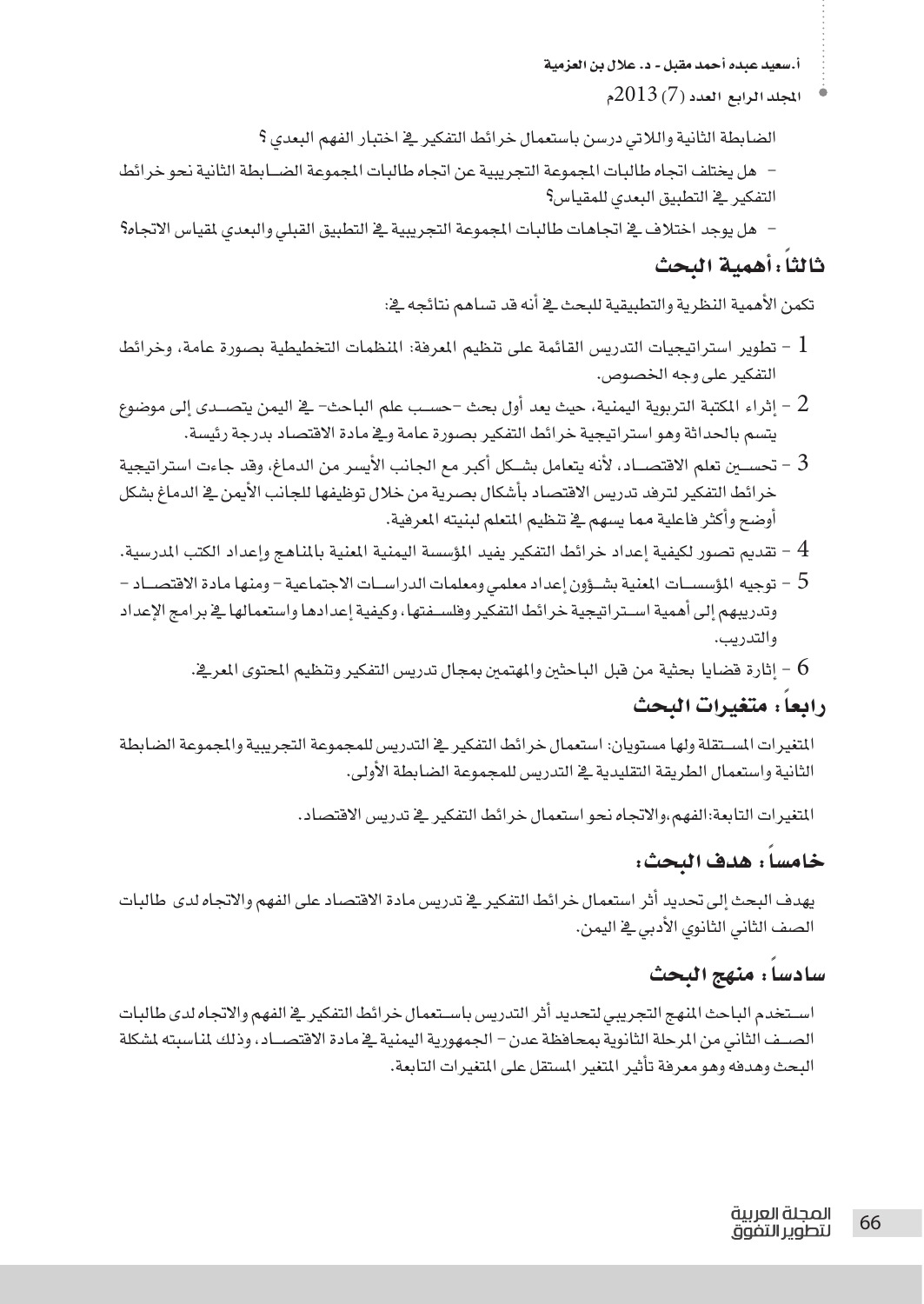$2013(7)$  المجلد الرابع العدد

#### سابعا : محددات البحث

افتصر سير البحث وفق المحددات الآتية:

- المحددات المنهجية: وحدتا «المشـكلة الاقتصـادية» و»عناصـر الإنتـاج» من كتاب الاقتصـاد المقرر لتلاميذ الصف الثاني الثانوي الأدبي.
- المحددات العلمية: فياس أثر خمسة أنواع من خرائط التفكير في فهم التلاميذ واتجاههم في مادة الاقتصاد وهـي: الخرائط الدائرية، الخرائط الفقاعية، الخرائط الفقاعية المزدوجة ، الخرائط الشـجرية ، خرائط التدفق المتعددة.
	- المحددات القطاعية: مدرستان من الدارس الثانوية بمحافظة عدن الجمهورية اليمنية.
- المحددات البشــرية: عينة مكونة من طالبات ثلاث شــعب من الصــف الثاني الثانوي الأدبي من المدرســتين المختارتين.
	- 11 الحددات الزمنية: الفصل الأول من العام الدراسي 2012/2013.

#### ثامنا : مصطلحات البحث

سوف يتم تحديد المصطلحات الرئيسة في البحث على النحو الآتي:

خرائط التفكير Thinking Maps:

هــى أدوات بصـــرية، ترتبــط كل منها بنمط أو أكثر مــن أنماط التفكير، تســاعد التلاميذ علــى تنظيم الملومات والمفاهيـم وإيجاد العلاقات والروابـط بينهما بمجرد النظر، وإبراز أفكارهم من خلالها. وهي تسـتند إلى الفهم العميق للمادة المتعلمة، وتهدف إلى تشــجيع التعلم وتنمية التصـورات الذهنية والعمليات العقلية للتلاميذ (صادق،  $. (80.2008)$ 

ويقصــد بخرائط التفكير إجرائيا يخ هذا البحث بأنها رســوم خطية لتنظيم محتوى وحدتى المشــكلة الاقتصــادية وعناصر الإنتاج، وتعكس بعض مهارات التفكير الأساسية.

، Comprehension ،

يعرف شحاته و النجار ( 2003، 45 ) \_في معجم المصطلحات التربوية والنفسية» الفهم بأنه القدرة على إدراك المعاني، ويظهر ذلك بترجمة الأفكار من صورة إلى أخرى وتفسيرها وشرحها بإسهاب أو إيجاز والتنبؤ من خلالها (أي الأفكار) بنتائج وآثار معينة بناءً على المسارات والاتجاهات المتضمنة في الأفكار.

وبعير ف الفهيم اجر ائيا بأنه ادراك العلاقات بين الملومات والمعارف المتضيمنة في وحدتي» المشيكلة الاقتصيادية وعناصر الإنتاج» وإعادة تنظيمها، ويقاس بالدرجة التي تحصل عليها الطالبة في اختبار الفهم الذي أعده الباحث.

**Attitude** 

يعرف شحاته و النجار (2003، 16) \_في معجم المصطلحات التربوية والنفسية «الاتجاه بأنه الموقف الذي يتخذه الفرد، أو الاستجابة التي يبديها إزاء شيء معين أو حديث معين أو قضية معينة إما بالقبول أو الرفض؛ نتيجة مروره بخبرة معينة، أو بحكم توافر ظروف أو شروط تتعلق بذلك الشيء أو الحدث أو القضية «.

ويعرف الباحث الانجاه إجرائياً بأنه محصـلة الاسـتجابات التي تبديها الطالبة نحو اسـتعمال خرائط التفكير فخ .<br>تدريس الاقتصــاد بالقبــول أو الرفض، ويعبر عنه بمجموع اســتجاباتها على مقياس الاتجــاه نحو خرائط التفكير الذي أعده الباحث.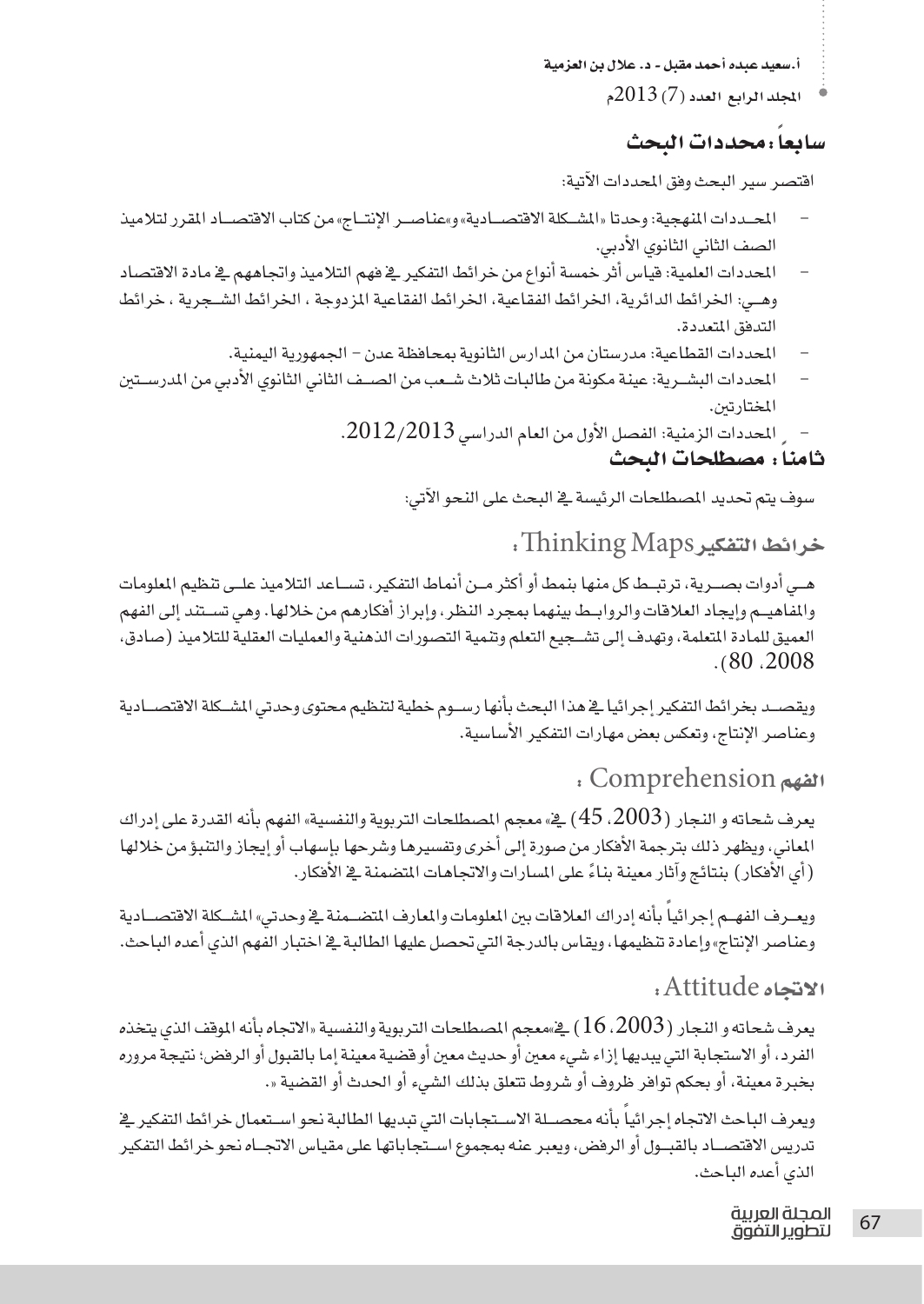$2013(7)$  المجلد الرابع العدد

# الإطار النظرى للبحث

## عزائط التفكير  $1\,$

، مفهوم خرائط التفكير  $1\text{-}1$ 

ظهـر مفهـوم خرائط التفكـير في أواخر الثمانينــات من قبل هـيرل (Hyerle ، 1988) نتيجة اشــتغاله على المنظمــات التخطيطيــة. وحســب بــوزان (Buzan، 1996) تمثــل خرائط التفكــير الجيل الثالث مــن أدوات التعلم البصـري، والتي بدأت بشـبكات العصف الذهني فخ فترة السـبعينات،ثم المنظمات التخطيطية خلال فترة الثمانينــات، وخرائــط التفكــير التي هــي امتداد للجيلين الســابقين ( لمياء خــيري، 2008، 51) .ويشــير هيرل ل 1996b) إلى أن خرائط التفكير كلغة بصـرية شاملة، تسـتخدم ثمانية تصاميم تخطيطية محددة كل واحدة  $(1996b)$ تمثل عملية تفكير أساسية (Hickie،2006،48).

شم يطور هــيرل تعريف خرائط التفكير ـفي الســنوات اللاحقة مضـيفاً بأنهــا طريقة لتنظيــم المعلومات، ومحدداً اسـتفادة المتعلــم منها: فيشــير (£2000،2004، Hyerle) إلى هذا المفهوم بقوله: تعــدّ خرائط التفكير من الأدوات البصرية، وهي تمثل لغة بصرية مشتركة لكل من الملمين والمتعلمين في المستويات والمواد الدراسية كافة... وتعد أسلوباً جديداً لتنظيم الملومات تقوم على استعمال جداول أو خرائط معرفية تنتظم من خلالها الأفكار المهمة والرئيســة لأي موضوع تتم دراسته، بحيث تيســر للمتعلم استرجاعها وتفسيرها وتحليلها،...( الشافعي، 2006، 36؛ عبد الفتاح، 2008، 63؛ عصفور، 2011، 16؛ Hyerle ،2004،8 ) .

. الخلفية النظرية لخرائط التفكير:  $2\text{-}1$ 

إن تطور التمثلات الخارجية للمعرفة أو المظمات البصـرية بصـورة عامة، وخرائط التفكير على وجه الخصوص لم يـأت وليد الصـدفة، بل نتاج بحوث علمية تراكميـة في مجالات مختلفة منها: البيولوجيا، واللسـانيات، والعلوم النفســية والتربويــة، ما أدى إلى بروز مدارس جديدة ـفـْ علم النفس كالمدرســة البنائية التــي تؤكد على أن المتعلم يبنى معرفته الخاصــة به، و\_فـهـذا الســياق يفترض Beeth (  $1998 ) أن فلسفة خرائط التفكير تأتى متماشية$ مع عديد من الأطر النظرية الحديثة مثل النظرية البنائية في التعلم التي تؤكد على نشــاط التعلم وتفعيل دوره في الموقف التعليمي، بالإضافة إلى أبحاث مللير حول الذاكرة، حيث تقوم على إعطاء فرصة للمتعلم لإعادة بناء أفكاره وتقييمها ومراجعتها. وربط الملومات الجديدة بالسـابقة مما يسـاعد على تنمية قـدرة المتعلم على التعلم وتذكر الملومات (فتح الله، 2009، 66 ).

وية هـذا الاتجــاه يفترضن Ward&Wandersee،2000) ) أن ظهور الأدوات البصــرية يرجع إلى ما قدمته أبحاث الإدراك البصــري من أن اســتعمال الأشــكال ثنائية البعد كالخرائط والجــداول يلفت انتباه المتعلم ويسـاعده في كثـير من عمليات الترميـز في الذاكرة، والإدراك، مما يـؤدي إلى زيادة قدرته علـى تذكر الملومات واسترجاعها بسهولة (فتح الله،2009، 66).

ويــرى البـاحــث أن نتائج أبحاث الدماغ والذاكرة قد شــكلت دفعة قوية لدراســة العمليات المرفيــة، ونتيجة لذلك ظهرت بعض النظريات التي تؤسس للمنظمات التخطيطية وخرائط التفكير يمكن الإشـارة إليها باختصـار على النحو الآتي:

1-2-1: التمثلات Representions

التمثــلات مــن المفاهيم التي تناولتها علوم متعددة، وســوف يقتصــر الأمر هنــا على المجال السـيكوتربوي، نظراً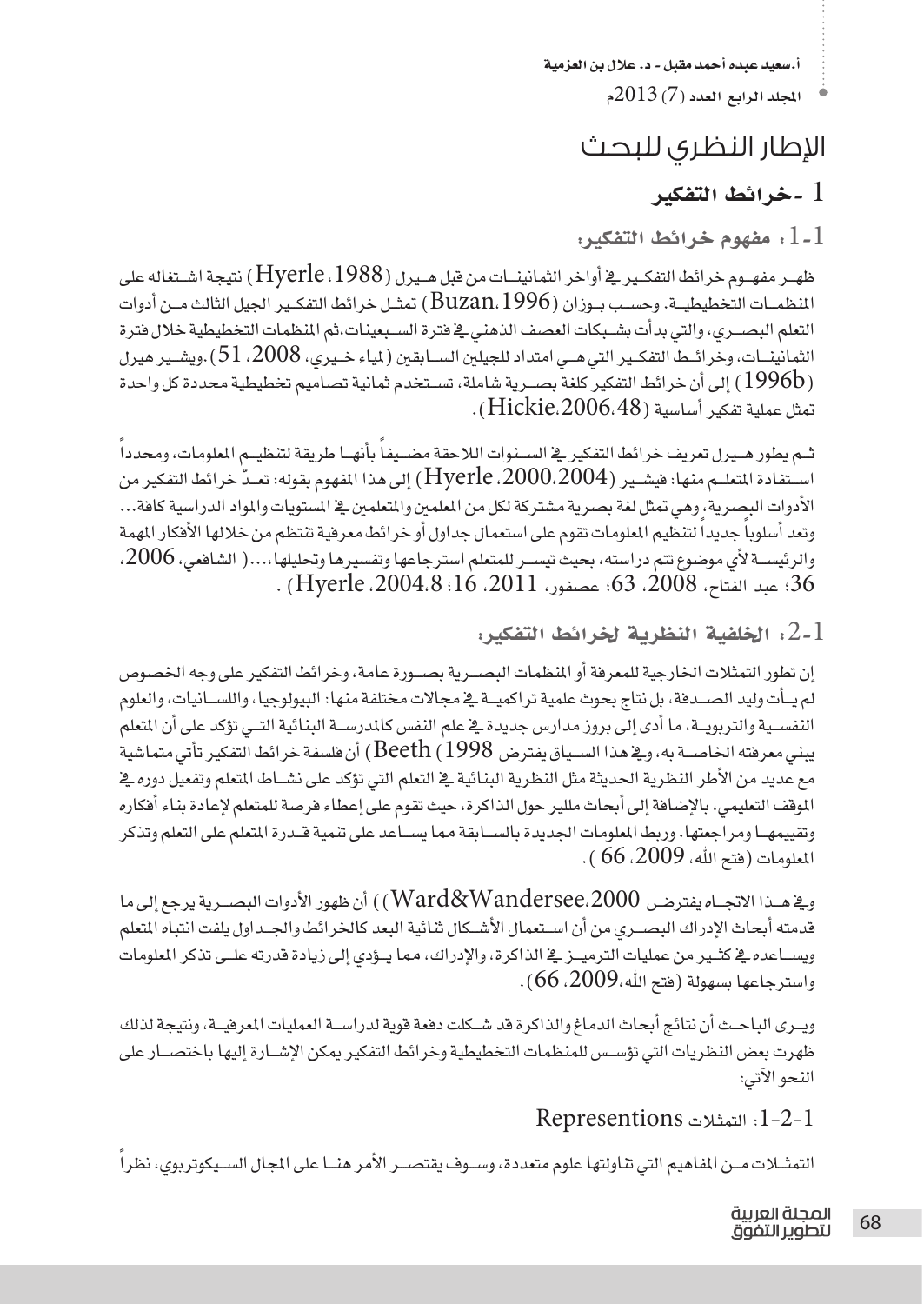$2013(7)$  المجلد الرابع العدد

لارتباط الفهوم بخرائط التفكير واستعمالاتها فج التدريس والتعلم. ونقطة البداية في تعرف مفهوم التمثلات سوف تكون نظرية بياجيه للنمو المرئے ، حيث يعتمد نموذج بياجيه على التكيف لتفسير عملية التطور، حيث يرى ( بلحاج ،2009 ،104 ) أن جان بياجيه من الأوائل الذين وجهوا اهتماماً خاصــاً إلى النشــاط الذهني الذي يترتب عنه التمثل، وذلك من حيث أنه طرح منظورا في النمو المرفح للسـيرورات السـيكولوجية والاشـتغال الذهني، وفي هذا الإطار جاء تحديده للتمثل بكونه تمثل ذهنى يجد اعتباره فے الصورة، هو يعكس عملية عقلية مستقلة عن كل تأثير للوسط أو البيئة، ومن ثمة فإن التمثل يفيد الاستحضار الذهني لأشياء أو موضوعات في غيابها.

أما مفهوم التمثل بالنسبة للمنظور العريۓ العاصر فإن عديد من الباحثين يعرفونه بالصورة الذهنية أو الخريطة المرهية عند بياجيه؛ همثلا يرى أحرشاو ( 1993،31 ) التمثل بأنه الصورة الذهنية بمعنى الاستحضار الرمزي للوقائــع الغائبــة) . ويعرف الباحث التمثل Represention بأنه الصــورة الفكرية التي يكتسـبها دماغ الفرد عن المدركات الحسـية،ويضـفي عليها معاني ودلالات تتناسـب مع بنيته المعرفية .وتمثل خرائط التفكير التمثلات الخارحية للمعرفة.

: نظرية النمو الاجتماعي للمعرفة  $2\hbox{-}2\hbox{-}1$ 

تشـكل النظرية الثقافية الاجتماعية لـ فيجو تسـكي مركزاً أساسـياً للنمو المرية والتعلم الاجتماعي، وبروز مفهوم «منطقة النمو الأقرب» للتعلم « والمفاهيم -المرتبطة به، والذي سيشـكل أساسـا للأدوات المسـاندة، ولتحديد هذا المفهـوم أفترض فيجو تسـكي بأن التلاميذ لديهم مسـتويان تطويريان: مسـتوى التطور الفعلي، ومسـتوى التطور المحتمل. المستوى الفعلى يمثل المهارات التي يمتلكها التلاميذ مسبقاً لحل مشكلة معينة . أما مهارات حل المشكلات التي يطورها التلاميذ بمســـاعدة البالغين تمثل تطورا محتملا ، وبين هذين المستويين يوجد مستوى النمو الحدي أو منطقة النمو الأقرب (ريان ،2010،41؛ العلوان، 2005 ،151 I52 -152-؛ Sunseri،2011،35) .

ويشــير هذا الافتراض أيضــاً إلى أن هذه المطقة تعدّ مهمة لأنها تسمح للمربين بأن يقرروا مستقبل الطفل القريب و هــذه المُطقــة تفترض أن هناك أوقاتــا مثالية للتعلم ،إذا عرفنا كيف سـيتطور التلاميذ معرفيا فسنسـتطيع أن نطور برامج تســاعدهم في توســيع هذه الملطقة في التعلم المدرســي والوصــول إلى إمكاناتهم الأكاديمية (عفانه و Sunseri.2011.35.36).:125. 2009

والشيء البارز في نظرية فيجو تسكي المساعدة التي يقدمها الراشد للطفل وقد سهاها وود وزملاؤه حسب (WoolFolk ، 1995) مساندة (سقالات) Scaffolding، ويقترح هذا المفهوم بأن الأطفال يستعملون هــذه المســاعدة للتدعيــم أثنــاء بنـائهم لفهم أعمــق، والذي بدوره يــؤدي في النهاية إلى حل المشــكلات بأنفســهم (العلوان،2005، 153؛ زيتون، 2008، 56).

إن هذه المساعدات التي يقدمها الكبار للطفل تتطلب بحسب فيجو تسكي أدوات مساعدة على تطوير قدرات الطفل، ويـري (Wertsch & Ston ، 1985) أن الوسـائط الرمزية مفتاح لبناء المرفة وهي حسـب فيجوتسـكي (Vygotsky) آليات رمزية من ضمنها الأدوات النفسية التي تتوسط بين الأعمال الفردية والأعمال الاجتماعية، وتوصل داخل الفرد بخارجه، والفردي بالجماعي (عزمي عطية ،2006 ، 33؛ عبد الرزاق ،2012، 80).

ولكــن ما هي الوســائل الرمزيــة يشــير ( Mahn &Steiner ، 1996) إلى أن فيجوتســكي أدرج عدداً من الأمثلة للوســائل الرمزية مثل اللغة، الأنظمة المختلفة للحســاب، الكتابة، القطع الفنية، المخططات، الخرائط وكل  $(80.2012.$  أنواع الإرشادات التقليدية (عطية، 2006، 33؛ عبد الرزاق ،2012،  $80$ 

ونسـتخلص من نظرية فيجو ت*ســكي و*خاصة في جانبها الخاص بـ» منطقة النمو الأقرب» إن الطفل في مرحلة معينة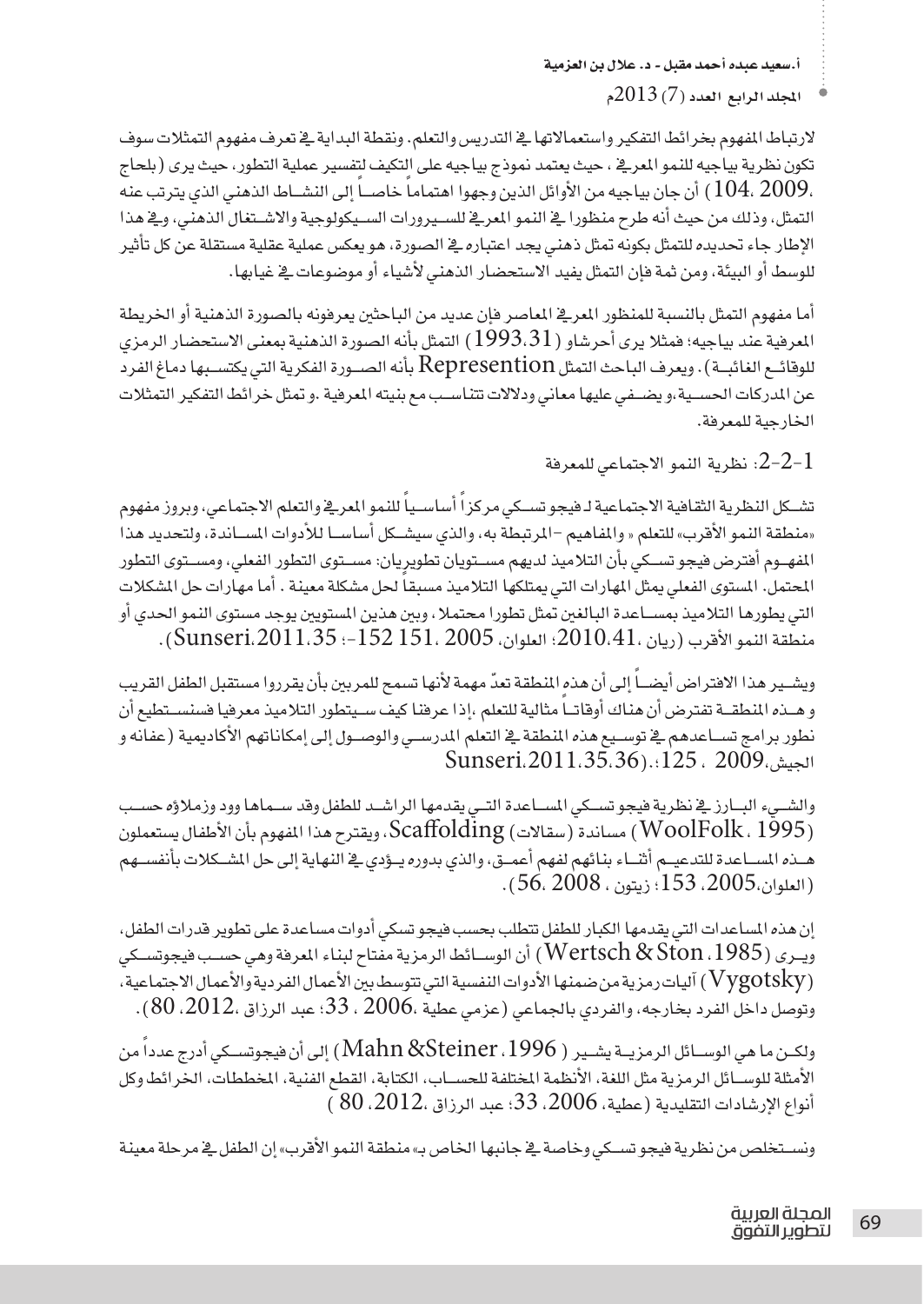$2013(7)$  المحلد الرابع العدد ( 7 )

من تطوره المعرفے بحاجة إلى مســاعدة الكيار، وأن هذه المســاعدة تتطلب أدوات مســاعدة تعمل كسقالات لتحسير تعلــم الطفــل وهذا ريما أدى ب سنســيري ( ، Sunseri 35 ،2011 ) إلى افتر اض مفاده أن «فكر ة اســتعمال خرائط التفكير لتســاعد التلاميذ في تحصــيلهم الدراسى مســتندة إلى نظرية منطقة النمو الأقرب لـ فيجوتسكى  $\mathcal{N}(Vygotsky)$ 

ثم يضــيف سنسرى أن فيور ســتـن ( Feuerstein، 1980 ) وسـع نظرية فيجوتسكي الخاصة بـ» منطقة النمو الأُقرب» عن طريق التأكيد على أنه عندما يتدخل /يتوسط البالغ في خبرة الطفل عن طريق إعطائه تعلم وتراكيب عمليــة، فإن ســلوك الطفــل يتبلور ــِـقـمجموعات وعادات تشــكل المتطلبات الأساســية للنشــاط المرــِقـ الصــحيح فيورســتين (Feuerstein) ســمي هذا التدخل «خبرة التعلم الوســيطة» وأكد (Feuerstein) بـأن هذه الأنواع من التدخلات تســاعد الطفل على تجاوز الوضــع الحالي إلى النماذج الجديدة للنشــاط وتطوير الطرق الجديدة للعمل بشــكل مناسـب إلى المواقف الجديدة ( .( Sunseri،2011،37 إضافة إلى ذلك يشير فيور ستين إلى أن « خبرة التعلم الوسيطة تزود المتعلم بالأدوات الضرورية لت*سه*يل تعلمه.

أفكار فيور ستين حول طبيعة التعلم هي ذات دلالة لأن الهدف الرئيس للتعليم هو تدريس التلميذ ليس فقط المهارات الأساســية مثــل القراءة والرياضــيات، ولكن أيضــاً تعلم كيــف يتعلم. برنامــج خرائط التفكير يُضــمنّ اعتقادات فيورســتن عندما يســتعمل الدرســون هذه الخر ائط ليســاعدوا تلاميذهم لاكتســاب المفاهيم، الأمر الذي أدى بـ (Sunseri،2011،37 إلى إضافة فيور ستين كإطار مرجعي لخرائط التفكير حيث يقول " خرائط التفكير<br>تمثل مثال ملموس لنظرية فيجو تســكي "منطقة النمو الأقرب" ونظرية فيورســتين "خبرة التعلم الوسيطة". لأن الخرائط تنتج نماذج منظمة بشكل مركز يستطيع التلاميذ أن يستعملوها ليسرعوا تعلمهم عندما يرسموا الفاهيم على الورق وينافشــوا العلاقة فيما بينها، وعندما يســاعد المدرســون التلاميذ بأن يبنوا هذه الخرائط في أن تكون مرتبطة ببعضها البعض.

نظرية التعلم ذي المعنى: $3-2-1$ 

تعدّ نظرية التعلم ذي المنى أو نظرية التمثيل العقلي لأوزوبل من النظريات المرهية في علم النفس التي تبحث في آليات الاشــتغال الذهني، وبحسـب زيتون ( 2008) تبحث هذه النظرية في الآليات الداخلية للدماغ وســيكولوجية بناء المرفة مثل: تكوين المفاهيم، وكيفية اكتســاب المرفة الجديدة، التي تعتمد في الأســاس على المرفة الســابقة الموجودة في البنية المرهية للمتعلم... وبذلك يتم تمثيل المرهة الجديدة داخل هذه البنية بحيث تفقد طبيعتها التي دخلت فيها، وينتج عن التفاعل بينهما معرفة جديدة متميزة عنهما (عفانة و الجيش ،2009، 127).

وية ضــوءِ هذه الفرضـيـة فإن العديد من البـاحثين والمشتغلين ــِة علم النفس يرون بأن هذه النظرية تشكل الأساس النظـري للتمثلات الرمزية أو الأدوات البصـرية: خرائط المفاهيم، شـبكة المفهوم، الخرائط العنكبوتية، الشـكل الدائرة المفلميمية، والمنظمات التخطيطية بصورة عامة (زيتون، 2008، 251؛ مكي، 2008، 106؛  $106$ . أمبوسـعيدي و البلوشـي، 2009 ،447؛ صــادق ،2008، 81؛ نوفاك وجوين، 1995، 9؛ الشلبي، 2010، اً أما الباز ( $2007$ ) فيزعم أن استراتيجية خرائط التفكير تعد تطبيقا عمليا لنظرية أوزوبل في التعلم . $\left(121\right)$ ذي المعنى (الزهيمي، 5، 2010).

والسؤال الذى يطـرح ما هو جوهر هـذه النظرية؟ وما علاقتهـا بالتمثيلات الرمزية الخارجية للمعرفة بصـورة عامة؟ إن جوهر نظرية التعلم ذي المني حسب أوزوبل هو ''أن معرفة الفرد الســابقة أو بنيته العقلية تعد متغيراً ۖ مهما في تعلم المرفة الجديدة، فالتعلم ذو المنى يحدث عندما يتم تنظيم المرفة الجديدة بحيث ترتبط بالمرفة السابقة ( كمال زيتون ،2008، 251).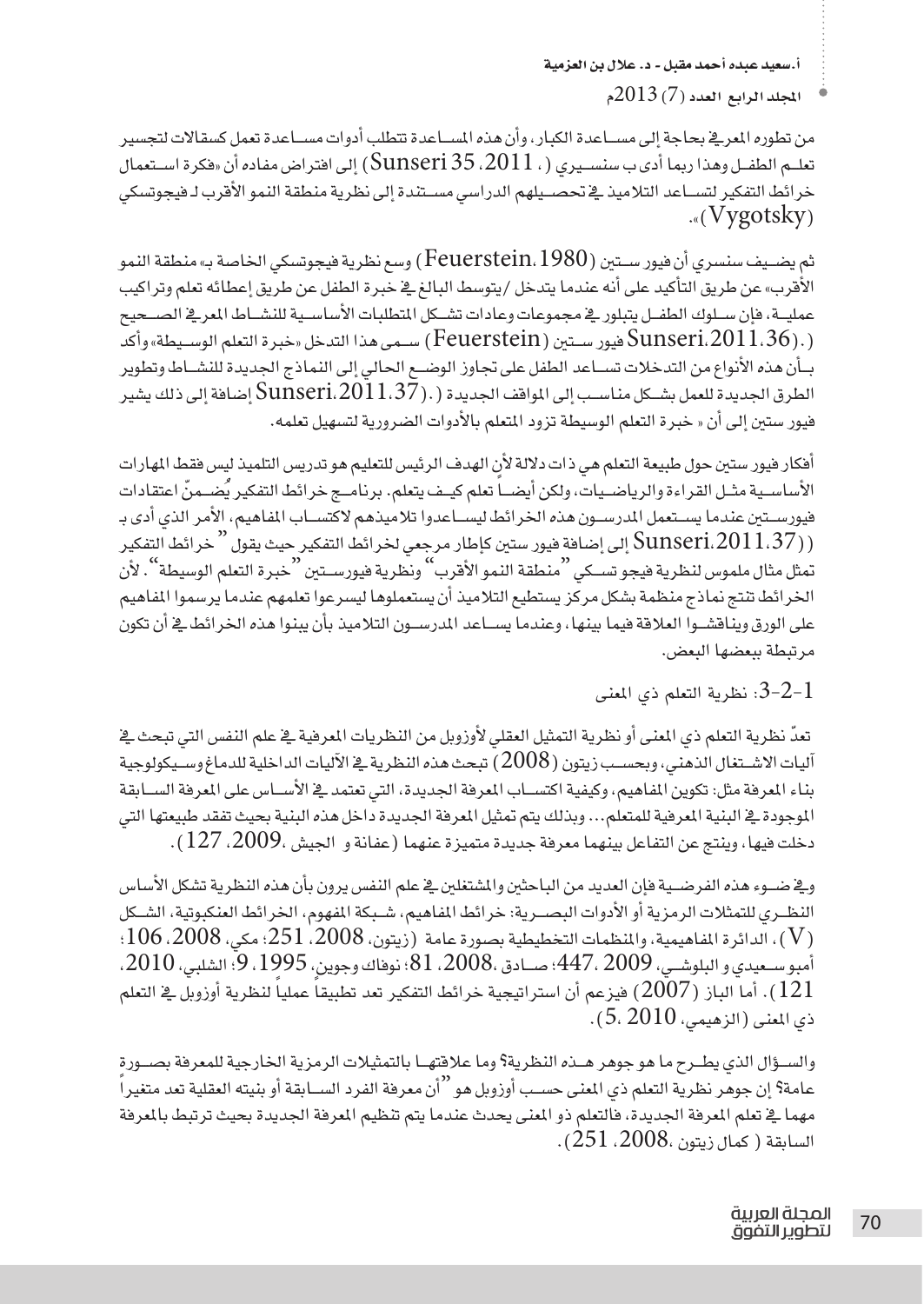$2013(7)$  المجلد الرابع العدد

وقـد احتلت قضـية دور المعرفة السـابقة فج نظرية التعلم ذي المغي محوراً رئيسـاً، حيث يقـول أوزوبل (1968، 1978 ) ـ في تصــدير كتابـه "علــم النفس التربــوي - وجهة نظر معرفية" : إذا كان لي أن أختصــر علم النفس التربـوي في مبـدأ واحد لا غير فإني أفول إن أهم عامل يؤثر على التعلم هو ما يعرفه المتعلم بالفعل، تحقق من هذا ثم علمه طبقا له (نوفاك وجوين، 1995، 47؛ الخوالدة، 2007، 215؛ أبو الشيخ، 2007، 55).

وجول علاقة نظرية أوزويل بالتمثلات الخارجية للمعرفة أو المنظمات البصرية بصورة عامة والمنظمات التخطيطية بصــورة خاصة، يتضح ذلك من خلال الأداة التي تربط بين المعارف السابقة والمعارف الجديدة، حيث يرى أوزوبل أن المنظم المتقدم يعمل كأداة ربط المرفة السابقة بالمرفة الجديدة. يوضح ذلك (زيتون، 2008، 251) بقوله: مـن هذا المنطلق أفترح أوزوبل اسـتعمال ما يعرف بالمنظمات المتقدمـة Advance Organizers بهدف تنشييط ما لدى المتعلم من معرفة سابقة ذات صلة بالمعرفة الجديدة وبمعنى آخر تعمل هذه المظمات كسةالات عقلية ببن الملومات السابقة واللاحقة.

وبحسـب ليري (1999 leary، 1999) السـبب الجوهري لاستخدام المنظم المتقدم في تعلم المادة الجديدة هو تزويد المتعلمين بأطر واضحة لربط المرفة السابقة لديهم بالمادة الجديدة أو تعلمها (صادق، 2008، 81).

واذا كان أوزوبيل قبير اقترح أن تكون تلك المُظهات فے شبكل فقر ة نثرية، فان هناك باحث بن أمثال «مبلز»، «إبرا»، «بارون» و»ايسـتس» قد طوروا الفكرة واقترحوا اسـتخدام تمثيل بصرى للمعلومات السـابقة ذات الصلة، وأطلقوا عليها الإطار الهيكلي Structured Overview ، حيث تعد هذه التمثلات البصــرية على يد المعلم قبل أو بمصاحبة النص (زيتون ،2008، 251).

#### الفرق بين خرائط التفكير و خرائط المفاهيم:

تقع خرائط التفكير و خرائط المفاهيم ضمن المجموعة الثالثة- من تصنيف المظمات البصرية أو منظمات تنظيم المعرفة - والتي تطلق على تسميتها منظمات عمليات التفكير، وتختلف خرائط التفكير عن خرائط المفاهيم في نقطتين على الأفل :

الأولى : إن خرائط الماهيم تنظم المرفة بشـكل هرمي بينما تنظم المرفة بواسـطة خرائط التفكير هرمياً و غير هرمي.

الثانية :تنظم كل خريطة من خرائط التفكير الثمان على أســاس مهارة تفكير أساســية حســب هيرل: التصــنيف، المقارنة....الخ ،ومن هنا جاءت تسميتها بخرائط التفكير.

. خصائص خرائط التفكير:  $3\text{-}1$ 

تتميز خرائط التفكير بمميزات المنظمات التخطيطية كالاتســاق والمرونة والتطور والتكاملية و التأملية، وفيما يلى توضيح لتلك الخصائص:

- الاتســاق (Consistence):حسب هيرل (Hyerle،2004) إن الرمز الذي تستند إليه كل خارطة له شــكل مميز ، فريد، وحيد، ولكن بشــكل ثابت ومســتمر، يعكس بصــرياً المهارة المعرفية Cognitive . (Diaz.2006.38 ؛ Hyerle .2004. 8). (Diaz.2006.38 ؛ Hyerle .
- المرونة Flexiblity:خريطة التفكير مرنة فهناك عدة طرق لنموها وتشــكلها. يمكن أن تبدأ من البداية، ثم تنمووتتعقد (Diaz.2006.38: Hyerle .2004. 8).
- القابلية للنمو والتطور Developmental: بسبب الرسوم البسيطة والثابتة، والاستخدام السهل، فأي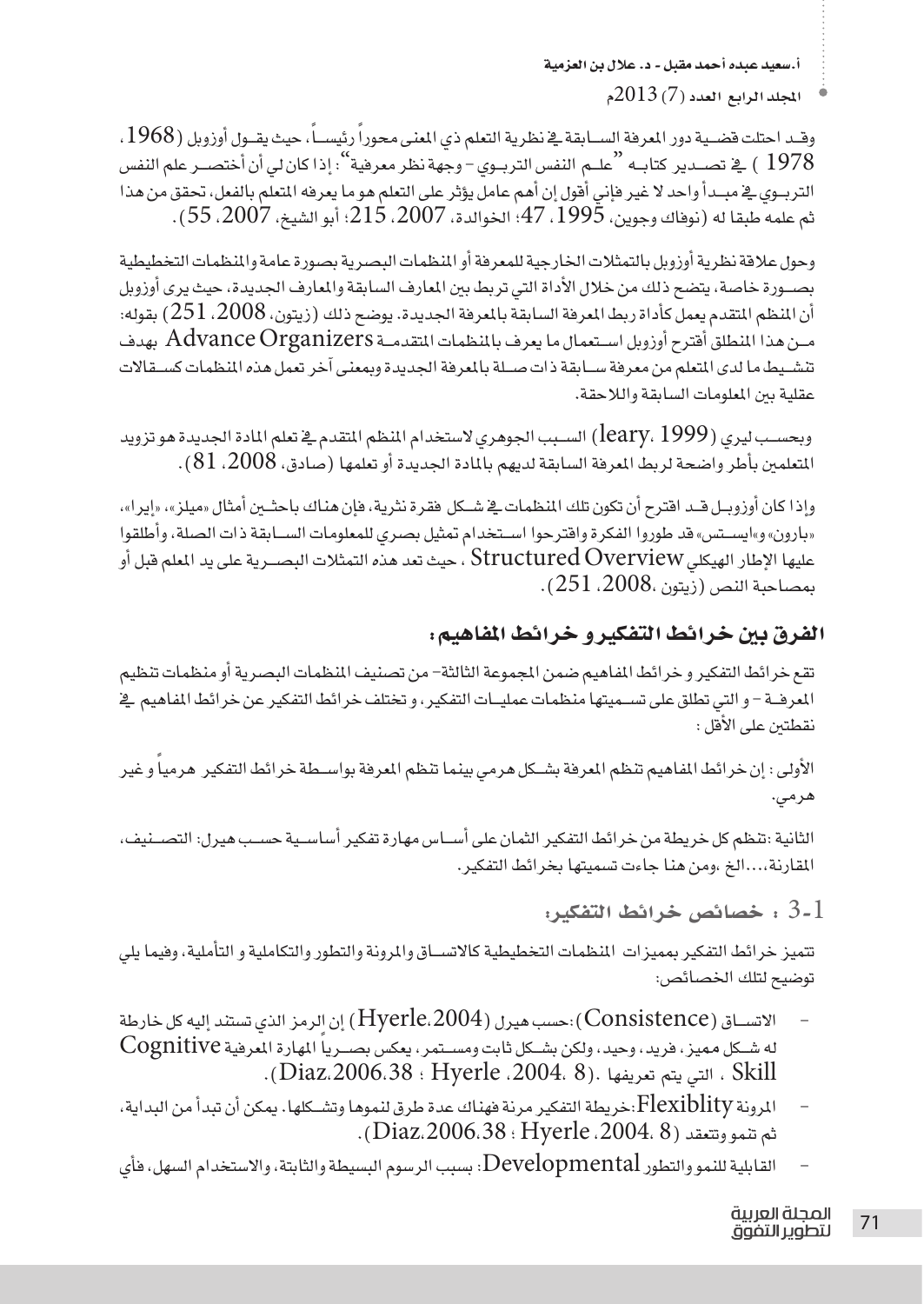#### المجلد الرابع العدد (7) 2013م

متعلــم و\_فــْ أي عمــر يمكنه البدء من صــفحة فارغة، ويوســع الخريطة ليظهر تفكــيره... إن المتعلم ومحتوى التعلم يحدد تعقيد أو صـعوبة الخريطة،وكل متعلم من الطفولة المبكرة وصـاعداً يمكن أن يسـتخدم خارطة التدفق ليظهر ما يعرفه عن قصة ما، ويقدم ترتيباً مختلفاً للمحتوى (Hyerle ،2004، 8).

- التكاملية Integrity: هناك بعدان أساسيان للتكامل: عملية التفكير، ومعرفة المحتوى: أولاً: كل الخرائط يمكن اسـتعمالها وتكاملها مع بعضها البعض. ثانياً: الخرائط تستخدم بعمق في أثناء وعبر مجالات المحتوى المختلفة (Hyerle ،2004، 8) .
- التأملية Reflective: إن الخرائط-كلغة- تكشف كيف يفكر الفرد في شكل نماذج، أو أنماط؟ لأن المعلم يستطيع أن ينظر إلى الورقة ويرى كيف يفكر في نموذج المحتوى ولماذا؟ والمعلمون يستطيعون أيضاً أن يتأملوا ويقيمـوا تعلـم المحتوى، أو إطـار ما وراء المرفـة، وعمليات تفكير المتعلـم. وخريطة التفكير التالية توضـح خصائص التفكير (Diaz،2006،38 : Hyerle ،2004، 8).

4-1. أهمية خرائط التفكير:

أن أهميــة خرائــط التفكــير تبرز مــن نتائج البحــوث ، حيــث يشــير Hyerle،2000، 2004) ) إلى أن من تأثيرات خرائط التفكير: تحسين الذاكرة ؛ الفهم العميق ، تحسين مهارات ما وراء المرفة والتقييم الذاتي ، ارتفاع التحصـيل الدراسـي؛ زيادة القدرة على توصـيل المفاهيم المجردة؛ تقدم في الإبداع والرؤية، طرح نتاجات نهائية حســنة التنظيم، تحويل عمليات التفكير عبر التخصصــات إلى خارج إطار المدرســة. ( الشــافعي،2006، 43؛ صادق، 2008، 95؛ عبد الرحمن، 2009، 4؛ الرهيمي، 2010، 60؛ عصفور،2011، 24).

ا ـ 5 . أنواع خرائط التفكير.  $1\,$ 

الجموعة التركيبية لخرائط التفكير تتكون من الآتي: (Hyerle. 1996 ،85: Holzman. 2004. 3-4)

- ا خريطــة الدائرة (( Circle Map : تســتعمل للعصــف الذهني للأفكار، وتوضــيح المعرفة الســابقة  $\,$  . والحالية عن الموضوع بواسطة معلومات المحتوى.
- نستعمل الخرائط الفقاعية Bubble Map:تستعمل الخرائط الفقاعية في وصـف الأشـياء، الخصــائص،  $\geq 2$ الصفات، الأنواع، وهي خريطة عنقودية مفتوحة النهاية.

الخريطــة الفقاعيــة المزدوجـةDouble Bubble Map : تســتعمل لإظهــار أوجه الشــبه والاختلاف بين الأشياء، وهي امتداد للخريطة الفقاعية، وتقوم بتحليل شيئَين بالمقارنة أو بالتقابل.

خريطة الشــجرة Tree Map: تســتعمل \_2 توضيح العلاقات بـن الأفكار الرئيسة والأفكار الفرعية المـعمة لها وتفاصيل هذه الأفكار، كما تستخدم للتصنيف والتجميع داخل فئات أو مجموعات.

الخريطة الدعامية/ الرباط Brace Map: تسـتعمل لتحديد العلاقة بين الكل والجزء في موضوع ما، وكذلك لتحليل بنية الموضوع ككل إلى مكوناته وأجزائه الفرعية.

خريطــة التدفــق Flow Map: تســتعمل هــذه الخريطة في عملية تتابع الأحداث، واســتدعائها بشــكل منظم، حيـث يقوم التلاميذ بشـرح نظام أو ترتيب أحداث، وتحديد العلاقة بـين المرحلة الأولى والمراحل التالية للأحداث (كالنظام، أو الأعداد، أو العمليات أو الخطوط أو الأحداث) .

خريطة التدفق المتعددة Multi Flow Map : تســتعمل لتحديد الأســباب والنتائج لحدث ما، وهي تســاعد التلاميذ على تحليل الموقف من خلال الأسباب والتأثيرات/ النتائج.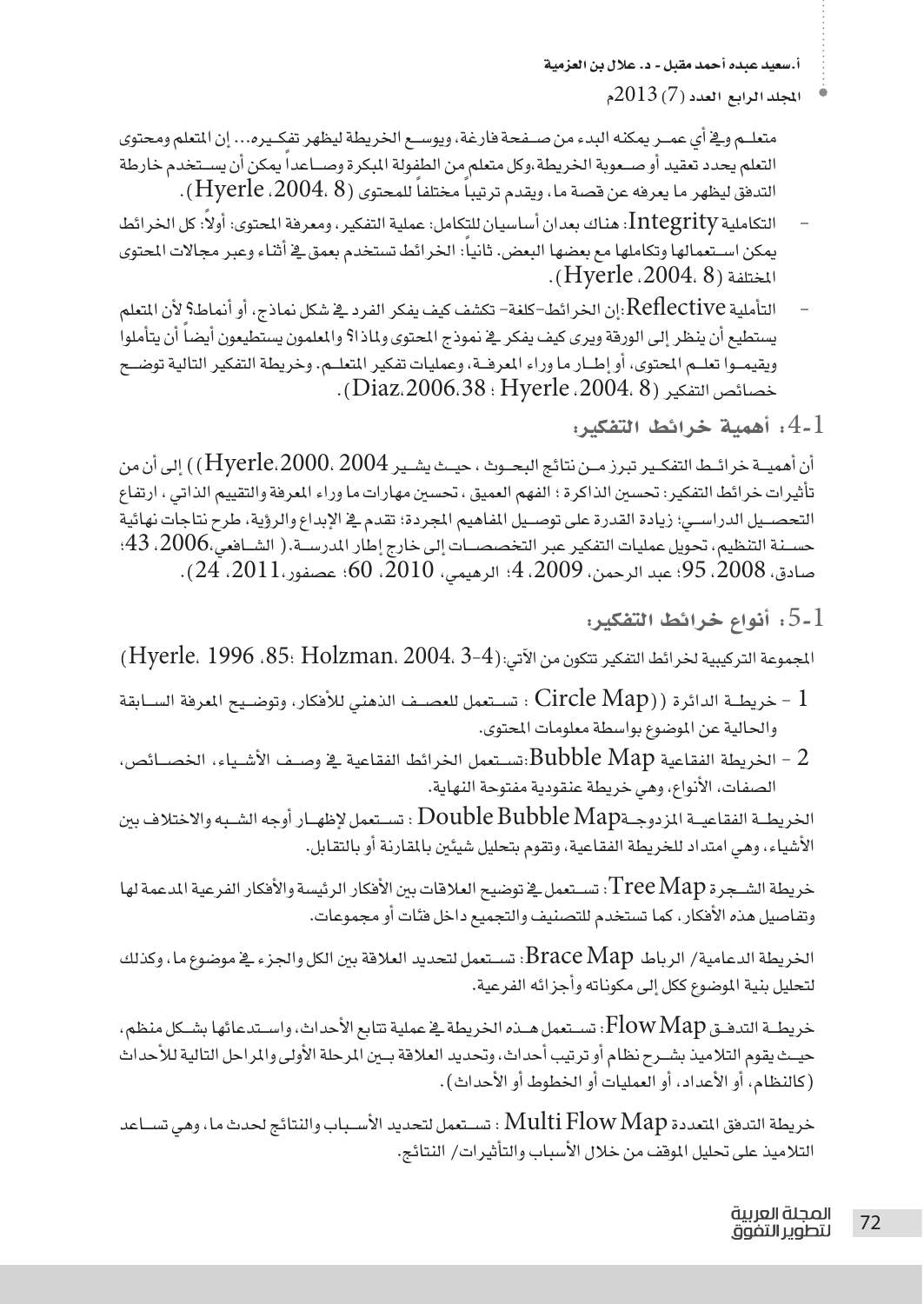$2013(7)$ المجلد الرابع العدد (7)

خريطة الجســر Bridge Map: تستعمل لتوضيح التشــابهات أو التناظرات والاستعارات بين العلاقات، حيث يتم استخدام متشـابهات تكون معروفة لدى التلاميذ، تسـاعدهم في تعلم معلومات جديدة، وبالتالي فهي مفيدة لتوضيح العلاقة بين الواقع – المحسوس – والمجرد.

# 2- الفهم Comprehension

 $1 - 2$ 

يرتبــط الفهــم بالتعلم ارتباطاً مباشــراً ، ويعدّ الفهم الغاية الرئيســة لــكل نظرية تعلم، وهو عمليــة عميقة تتجاوز التناول السطحي للمعارف وتذكرها. ويرى (Wiggins & McTighe،  $1998$ ) أن الفهم يتجاوز معرفة الحقائق واستظهارها والمرفة السطحية لمادة التعلم، ليشـير إلى عملية تكامل متعددة الأبعاد ومعقدة للمعلومات والمفاهيم داخل الإطار المفاهيمي الخاص بالمتعلم ( طلبة، 2003، 9).

وهنساك مسن يسرى أن الفهسم إدراك للعلاقات بسين الظواهر/المفاهيم فحسسب ولسسون وأندرسسون (Wilson & Anderson، 1994) الفهم يعد عملية تنشيط أو بناء محكم بمقدوره أن يقدم تفسيراً متماسكا للعلاقات بين الأشـياء والأحداث التي يشــار إليها يخ النص ... ويحدث الفهم الفعلي للنص المقروء إذا ما اسـتطاع القارئ أن يبني مخططــاً يفســر النص2كل (عبــدا لظاهر، 2011، 114-113) . ويعرف بركنــز Perkins ــِجْ كتاب حديث ( ( التدريس للفهم ) ) حسـب ( wiske،  $1997 ) الفهم بوصــفه القدرة على التفكير والتصـرف بمرونة مع ما يعرفه$ المرء، إنه قدرة مرنة على الأداء مقابل الاسترجاع الصم أو الإجابات الآلية (جابر ، 2003، 278-277).

أما جودت سعادة ( 1991 ) فيعرف "الفهم بأنه القدرة على إدراك معاني المواد التعليمية أو القدرة على استرجاع الملومات وفهم معناها الحقيقى والتعبير عنها بلغته الخاصة، وتوظيفها واستعمالها في الصف أو المادين الختلفة `  $(52.2008, \mu)$ 

الفهم ومستوى معالجة الملومات  $2\text{-}2$ 

مـع بروز الاتجاه المريخ في علم النفس أصـبح يرتبط الفهم بالمسـتوى العميق لمالجـة الملومات، بدلاً من الاتجاه السلوكي الذي كان يرى أن التعلم والفهم يحدث نتيجة لتكرار المادة المتعلمة. ويشير شافير وترابي (Shaver & Trapy، 1993) إلى أن العديد من الدراسات تؤكد أن الفهم يرتبط بمتغيرات مستويات تجهيز الملومات، حيث كان الاتجاه الســـائد فے أن العامل الأكبر في تحديد الفهم هو تكر ار المادة التعلمة لفتر ة طويلة والاحتفاظ بها يخ الذاكرة قصـيرة المدى، ولكن وجد أن القدرة على إحداث فهم يربط بالمسـتوى الذي يتم فيه استقبال الملومات ومعالجتها وتجهيزها ( طلبة، 2003، 110). وفي هذا السياق يفترض (;Scevak & Moore، 1998 Ertmer & Newley، 1996; Roediger، 1980) أن الفهـم يتحـدد بقدرة المتعلم على تجهيز الملومات ومعالجتها عند المسـتوى الأعمق القائم على المنى، والذى يتيح له إيجاد نوع من العلاقات بين عناصــر المادة موضوع التعلم ومكوناتها، وأيضاً تنظيم المعلومات وتخطيطها وتأمل الذات عند عملية الفهم، مما يؤدى إلى احتفاظ أكثر استمرارية لهذه الملومات، ومن ثم سهولة استرجاعها (طلبة، 2003، 112).

وحول العلاقة بين مستوى معالجة الملومات والتعلم والفهم أشارت دراسات كل من مارتون وسالجو (Marton & Saljo، 1976) أن التلاميــذ يمتلكــون إمــا مســتويِّ عميقــاً من المالجــة، حيث ينتبهــون إلى العلاقات بين الأفكار، أو مســتوىَّ سطحياً يتضمن تركيزهم على حقائق غير مترابطة من خلال الحفظ الآلى (جديد، 2010، 95). ويتفق مع هذا الاتجاه كل من (Marton، 1988; Newble & Canon، 1989) الذين يرون بأن هناك مستويبن للتعلم: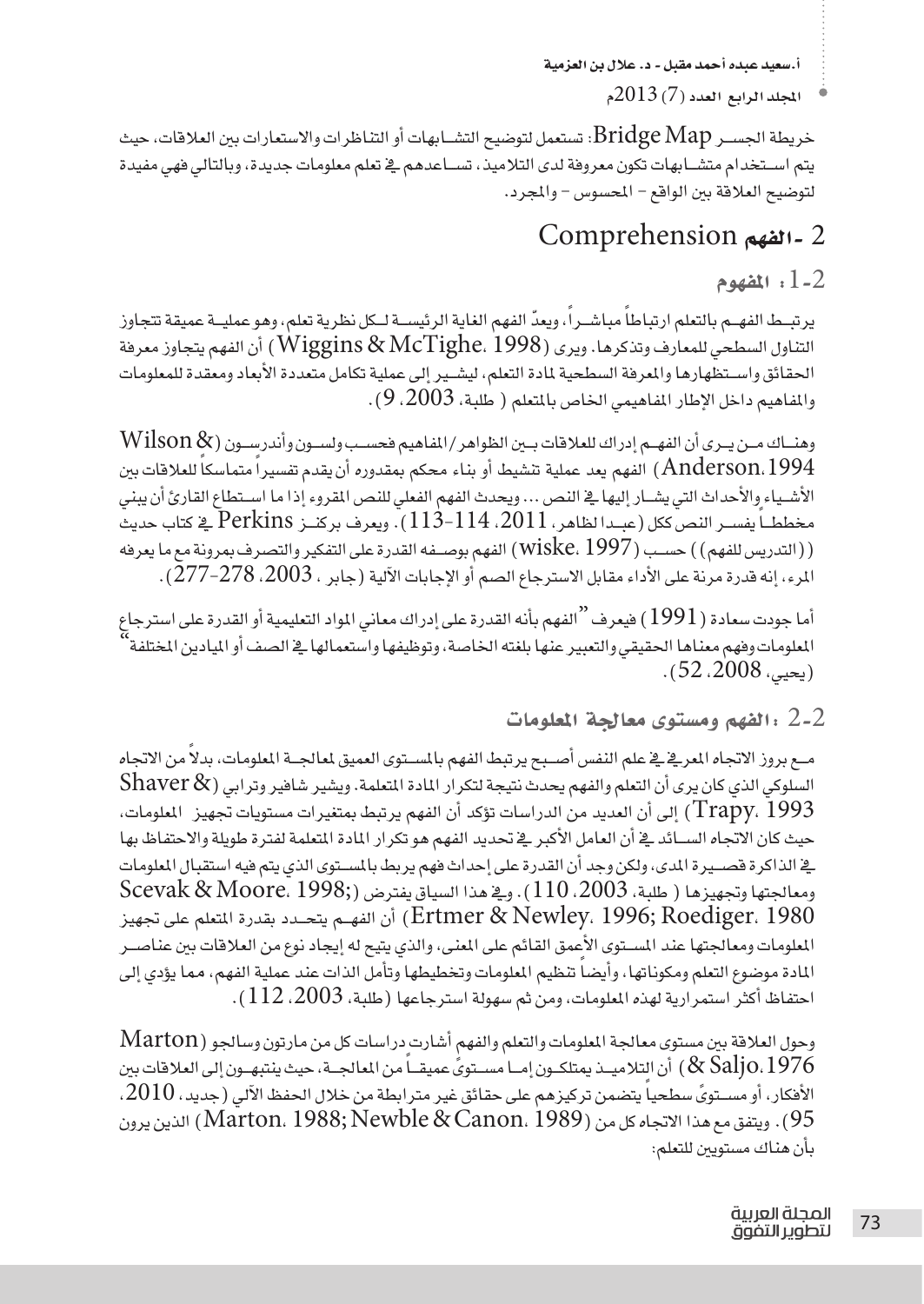المحلد الرابع العدد (7) 2013م

- الســـتوى الســطحي: مســتوى التذكر ، وعدم الانغمـاس في النـص. مجرد عمل خارجي يستكمل لغرض خارج المسطحي التذريح ا المتعلم، مثل الحصول على شهادة أو اجتياز امتحان أو غير ذلك.
- الســـتوى العميــق: وقي هـــذا النـــوع من التعلم يتمكن التلميذ من صــيـاغة الحجج وتقــديم تطبيق جديد  $2\,$ للمفاهيم أو حلول ممتازة لشاكل جديدة ودمج المارف النظرية والتطبيقية، وفي ربط الشواهد بالاستنتاجات (عطاوي، 1999، 57-56).

وهناك من يرى أن هناك ثلاثة مسـتويات لمالجة الملومــات مثل (Craikand Lochart، 1972) الذي يقول: إن الأفراد يمكنهم تجهيز المعلومات ومعالجتها إدراكياً في ثلاثة مستويات هي:

- الشكلية... أو تناول المفاهيم العلمية على مستوى التعريف المرتبط بها دون إدراك خصائصها الحرجة. -2 المستوى المتوسط ... وفيه تعالج الملومات وفقاً لصوتياتها ... وذلك بعد إتمام التعرف عليها وتصنيفها ... أو تناول المفاهيم العلمية على مستوى التعريف مع إدراك خصائصها دون إحداث ترابط بينها وبين غيرها من المفاهيم.
- 3 المستوى الأعمق ، وهيه تعالج الملومات وفقاً لمناها، وإحداث ترابط بين المفاهيم العلمية والمعاني المشتقة مع ما هو موجود ـ في البنية المرهية للفرد لتكوين أبنية معرهية أكثر عمقاً (طلبة، 2003، 111).
	- . [13] 3- ألعلاقة بين خرائط التفكير والفهو:

أشــارت العديد من الدراســات إلى وجود علاقة قوية بين اســتعمال خرائط التفكير بالتدريس والفهم والتحصــيل الدر اســي. فقــد اســتهدفت در اســة 1998) [Ball )، معرفة تأثير خرائــط التفكير على درجــة القراءة لطلاب الكليــة التقليديــة وغــير التقليدية، وأظهــرت النتائج وجود كســبا ذي دلالة في تحصــيل الطلاب في القــراءة. أما دراســة2006) Hickie ) فقــد هدفت إلى معرفة اختبــار أداء التلاميذ في القراءة /اللغة والرياضــيات بعد سـنتين مـن تطبيق خرائط التفكير وأظهرت النتائج تقدم تحصـيل التلاميذ في القــراءة / اللغة، ولم توجد فروق ذات دلالة في مادة الرياضـيات. وهدفت دراسة الشــافعي ( 2006) إلى معرفة أثر استخدام خرائط التفكير في تحصـيل الفاهيم العلمية وتعزيز اسـتراتيجيات تنظيم الذات لتعلم العلوم لتلاميذ المرحلة الإعدادية، وتوصـلت إلى وجود فروق ذات دلالة إحصــائية بين المجموعتين التجريبية والضابطة في كل من الاختبار التحصيلي ومقياس استراتيجيات تنظيم الذات لصـالح الجموعة التجريبية التي درسـت باسـتخدام خرائط التفكير. أما دراسـة عيســي، والخميســي ( 2007 ) ، فقــد هدفــت إلى معرفة فعاليــة خرائط التفكــير \_في تنمية التحصــيل والتفكير الابتكارى في مادة العلوم لدى تلاميذ الصــف السادس الابتدائي، وقد توصلت الدراسة إلى فعالية خرائط التفكير يخ نتميــة التحصــيل والتفكير الابتكاري. وهدفت دراســة صــادق ( 2008) إلى تعرف أثــر التفاعل بين خرائط التفكير والنمو العقلي في تحصـيل العلوم والتفكـير الابتكاري واتخاذ القرار لتلاميذ الصـف ( الثالث الإعدادي) و أظهرت النتائج فروقا ذات دلالة إحصــائية لكل المتغيرات التابعة ترجع لاسـتعمال خرائط التفكير .أما دراســة عبــد الفتــاح ( 2008) فقد هدفت إلى تعرف فاعلية خرائط التفكير في تنمية التحصــيل والفهم العميق ودافعية الإنجاز لدى تلاميذ الصف الخامس في مادة العلوم، وأظهرت النتائج تقدم التلاميذ في التحصيل والفهم العميق، ودافعيــة الإنجاز ترجع إلى اسـتعمال خرائط التفكير. واسـتهدفت دراســة عمــران (2008) ، إلى تعرف فعالية خرائــط التفكير في تنمية بعض عادات العقل والتحصــيل لدى تلاميذ الصــف الأول الإعــدادي، و أظهرت النتائج تقوق الجموعة التجريبية على الجموعة الضابطة. أما دراسة Gibbs (2009) ، فقد استهدفت دراسة فعالية خرائط التفكير في تحصيل تلاميذ الصفين الثالث و الرابع في القراءة، وقد أظهرت النتائج وجود مكاسب متزايدة ترجع إلى التدريس بخرائط التفكير. وهدفت دراســة عبد الرحمن (2009) ، إلى تعرف فعالية خرائط التفكير لتدريسي العلوم يخ التحصـيل واكتســاب مهارات حل المشــكلات لدى تلاميذ مرحلة التعليم الأساســي، وأشــارت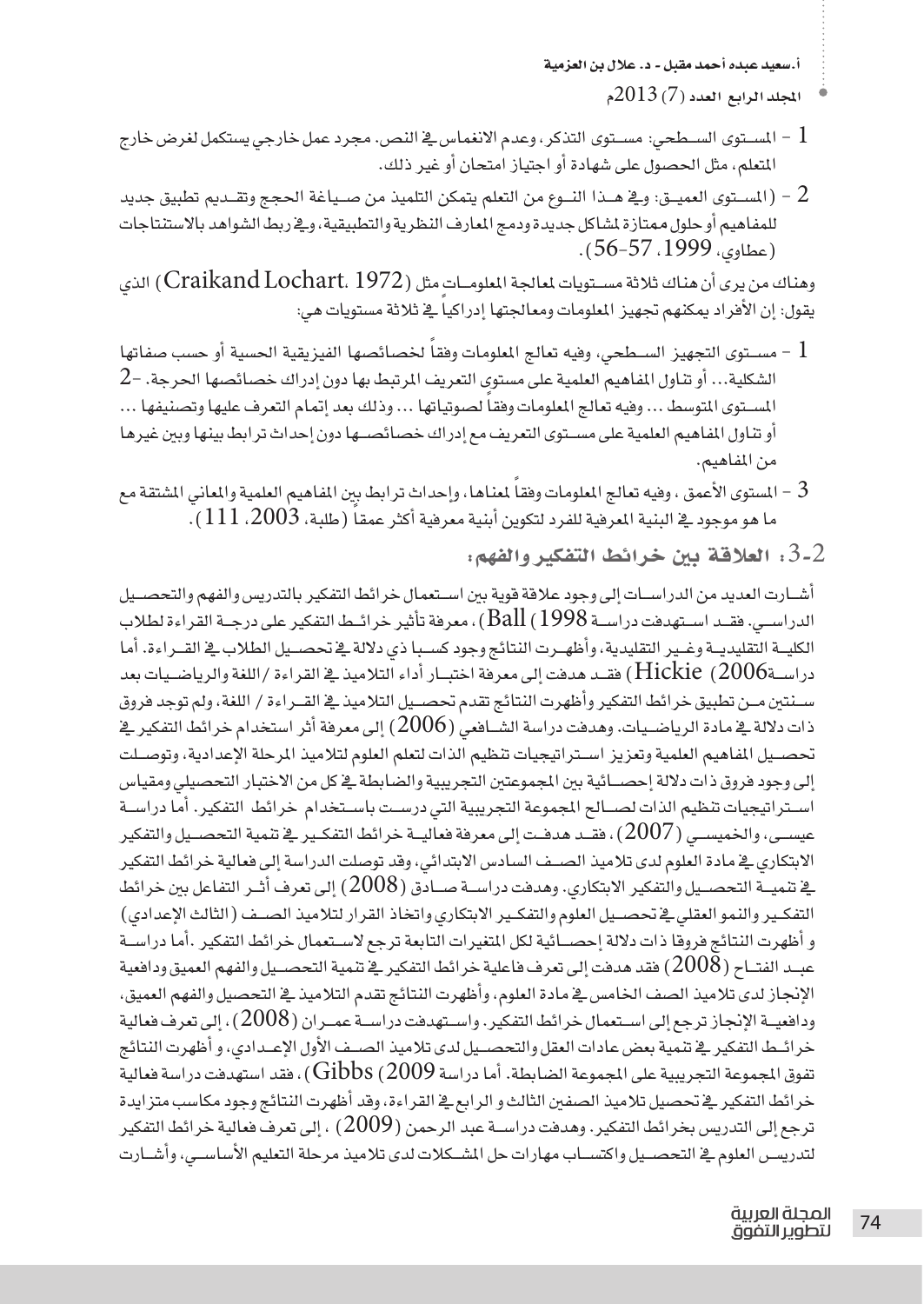$2013(7)$ المجلد الرابع العدد (7)

النتائج إلى تقدم التلاميذ في التحصـيل واكتســاب مهارات حل المشــكلات ترجع إلى خرائط التفكير .أما دراســة منــدوه ( 2010 ) ، فقد هدفت إلى تعرف فعالية اســتعمال خر ائط التفكير \_في تنمية التحصــيل ومهارات التفكير واتخــاذ القرار في مادة العلوم لدى تلاميذ المرحلة الإعدادية، وقد أظهرت النتائج فعالية خرائط التفكير في تنمية التحصــيلeمهارات التفكير واتخاذ القرار.أما دراســة عصفور ( 2011) والتي هدفت إلى تعرف فاعلية خرائط التفكير ﴾ تنمية التحصيل ومهارات ما وراء المعرفة لدى طلاب الصف الأول الثانوي ﴾ مادة المنطق.

وقـد أظهــرت النتائج وجود فروق ذات دلالة إحصــائية بين الجموعة التجريبية و الجموعة الضــابطة فے الاختبار التحصيلي ومقياس مهارات ما وراء المرفة ولصالح المجموعة التجريبية التي درست باستعمال خرائط التفكير.

## $3 - 3$ تجاهات

 $\cdot$  ، مفهوم الاتجاه  $1$  .

مفهوم الاتجاه من المفاهيم الإشكالية، فيقرر أجزين وفيشباين (Ajzen &Fish bein ، 1980) ، إلى أنه خلال الدراســة التي قاما بها ســنة 1972 لمراجعة التعريفات المختلفة لمفهوم الاتجاه، تبين لهما وجود ما يقارب مـن 500 تعريـف إجرائـي للاتجاهات مختلفة عن بعضـها، وأن تعريف الاتجاهـڤ 140 من 200 دراســة كان بأكثر من معنى، واختلفت نتائج هذه الدراسات حسب التعريف الإجرائي المستعمل (عسيري، 2008، 89). ومن هــذا المنطلق هناك تعريفات متعددة للاتجاهات، فيعرف «ألبورت» (Allport، 1935) الاتجاه بوصــفه حالة من الاسـتعداد العقلي والعصـبي انتظمت من خلال الخبرة الخارجية، وتمارس تأثـيراً توجيهياً أو ديناميكياً على استجابات الفرد نحو كل الموضـوعات والموافف المتعلقة . ثم يوضح أن ما تقيسه مقاييس الاتجاهات هو مدى قبول الشخص أو رفضه لهذه الموضوعات (الزعبي، 1994، 173؛ خيري، 2008، 30 ؛الشهراني، د.ت، 62).

ويتفق « زهران (2000 ) ، في تعريفه للاتجاه مع ألبورت وإن اختلفت المفاهيم المستعملة ظاهريا فيعرف الاتجاه « بأنه تكوين فرضــي، أو متغير كامن أو متوســط، يقـع بين المثير والاستجابة، وهو عبارة عن استعداد نفسـي أو تهيؤ عقلى عصـبي متعلم للاسـتجابة الموجبة أو الســالبة ( القبول أو الرفض) نحو أشــخاص أو أشياء أو موضوعات أو مواقف (جدلية ) في البيئة التي تستثير هذه الاستجابة ( خيري، 2008، 30؛ الجديدي، 1998، 20؛ وحيد،  $.40-41.2001$ 

2-3، طرق قباس الاتجاهات.

قياس الاتجاهات بطرق إحصــائية هو تكميم آراء الفرد اللفظية وبهذا الصــدد يقرر ( الجديدي، 1998، 30، وحيد، 2001، 53) أن اتجاهات الأفراد تختلف حسب مراكزهم وأدوارهم الاجتماعية وهي اتجاهات تحددها التنشئة الاجتماعية والثقافية التي عاش فيها الفرد. وعلى ذلك فإن قياس الاتجاهات يكون بمثابة تسجيل للترابط الإحصـــائي للموافف اللفظية للفرد اتجاه أي موضــوع أو فيمة معينة، وبالتالي فدرجة استجابة الفرد هي مجموعة النقاط للآراء التي تم التعبير عنها في وسيلة القياس.

وقد اختلفت طرق قياس الاتجاهات وتعددت، فهناك طريقة الملاحظة الباشرة للسلوك في مواقف الحياة العادية، وهناك الطرق الإسقاطية، وهناك الطرق المروفة لقياس الاتجاهات عن طريق المقاييس، وهي أكثر الطرق شيوعا وأهميــة لدى المشــتغلين في علــم النفس ( الجديدى، 1998 ، 31 ). بينما يــرى (ويتنـج، 1977 ، 326 ) أن ثمة وسـيلتان من وسـائل فياس الاتجاهات غالبا ما يشيع اسـتعمالهما. إحداهما استطلاعات الرأي العام أما الوسيلة الأخرى فتتمثل ية مقاييس الاتجاهات....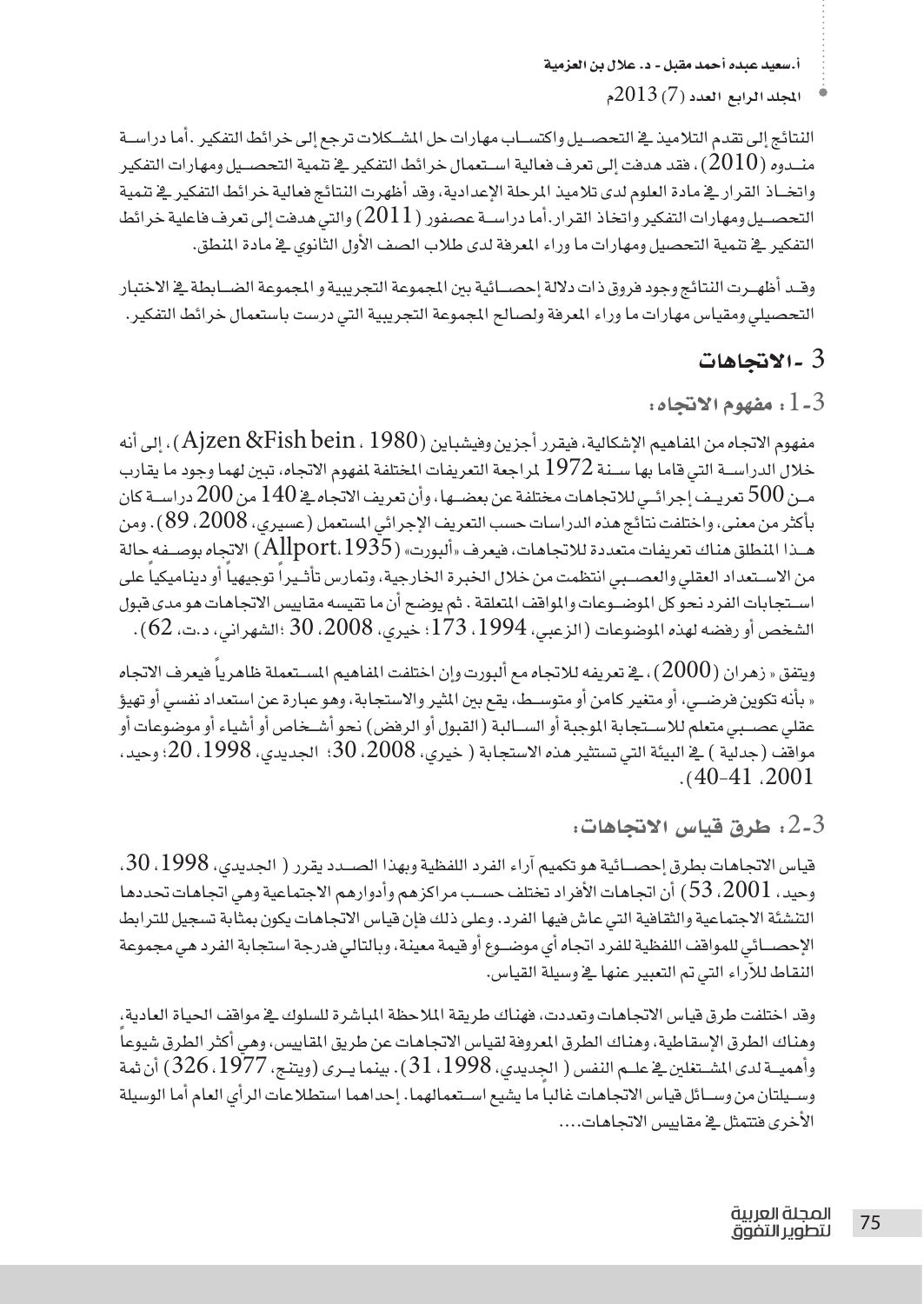المجلد الرابع العدد (7) 2013م

ومن المقاييس المستعملة في فياس الاتجاهات يمكن الإشــارة أهمها بالاســتناد إلى كل من: ( الجديدي، 1998، 31؛ الزغبـي، 2001، 214-203؛ وحيـد، 2001، 53-55؛ خـيري، 2008، 38-36)؛ مقّياس البعد الاجتماعي لـ «بو جاردس». مقياس الفترات المتساوية لثرستون .مقياس ليكرت . مقياس جتمان .

3-3 ؛ العلاقة بين خرائط التفكير و تنمية الاتجاهات :

أظهرت الدراسات والبحوث وجود علاقة بين خرائط التفكير وتنمية اتجاهات التلاميذ، فقد هدفت دراسة خيرى ( 2008) إلى تعـرف فاعليــة خرائط التفكير في تنمية التحصــيل المرفي والاتجاه نحو مــادة التاريخ لدى طلاب المرحلة الإعدادية، وقد أظهرت نتائج الدراسة تفوق الجموعة التجريبية في التحصيل والاتجاه نحو مادة التاريخ.

أما دراســة عبد الســلام (2009) ، فقد هدفت إلى تعرف أثر اســتراتيجية خرائط التفكير القائمة على الدمج يخ تنمية التحصـيل في مادة العلــوم والتفكير النقدي والاتجاه نحو العمل التعاوني لدى تلاميذ المرحلة المتوســطة، وتوصلت الدراسة إلى وجود فروق ذات دلالة إحصائية في التحصيل والتفكير النقدى والاتجاه.

واستهدفت دراسة الزهيمي ( 2010) ، تحديد أثر استخدام خرائط التفكير والمواد التعليمية اللمسية في التحصيل والاتجاه لدى الطلبة المكفوفين بالصــف الخامس، وأظهرت النتائج نمواً \_فـ التحصــيل والاتجاه لدى التلاميذ يعود إلى استعمال خرائط التفكير .

## فرضيات البحث:

بنــاءً على ما ســبق نتوقع أن يكون هناك تأثير لاســتخدام خرائــط التفكير \_فـ تدريس الاقتصــاد على تنمية الفهم والاتجاه لطالبات الصف الثانى الثانوي الأدبى في محافظة عدن–الجمهورية اليمنية.

ويتفرع من هذا الفرضية الرئيسة الفرضيات الفرعية الآتية:

- متوســط درجات طالبات الجموعة الضــابطة الأولى اللاتى درســن بالطريقة التقليدية،ـ⊈ التطبيق البعدى لاختبار الفهم لصالح المجموعة التجريبية.
- 2 يوجـد اختــلاف ــفي متوســط درجات طالبات المجموعة الضــابطة الثانية اللاتي درســن باســتعمال خرائط التفكير عن متوسط درجات طالبات الجموعة الضابطة الأولى اللاتي درسن بالطريقة التقليدية، في التطبيق البعدى لاختبار الفهم لصالح المجموعة الضابطة الثانية .
- لصالح التطبيق البعدي.
- 4 يوجـد اختــلاف في متوســط درجات طالبــات المجموعة التجريبية عن متوســط درجــات طالبات المجموعة الضابطة الثانية واللاتي درسن باستعمال خرائط التفكير في اختبار الفهم البعدي؟
- لا يختلـف اتجــاه طالبات المجموعة التجريبية عن اتجاه طالبات المجموعة الضــابطة الثانية نحو خرائط " -التفكير في التطبيق البعدي للمقياس.
- التطبيق البعدى.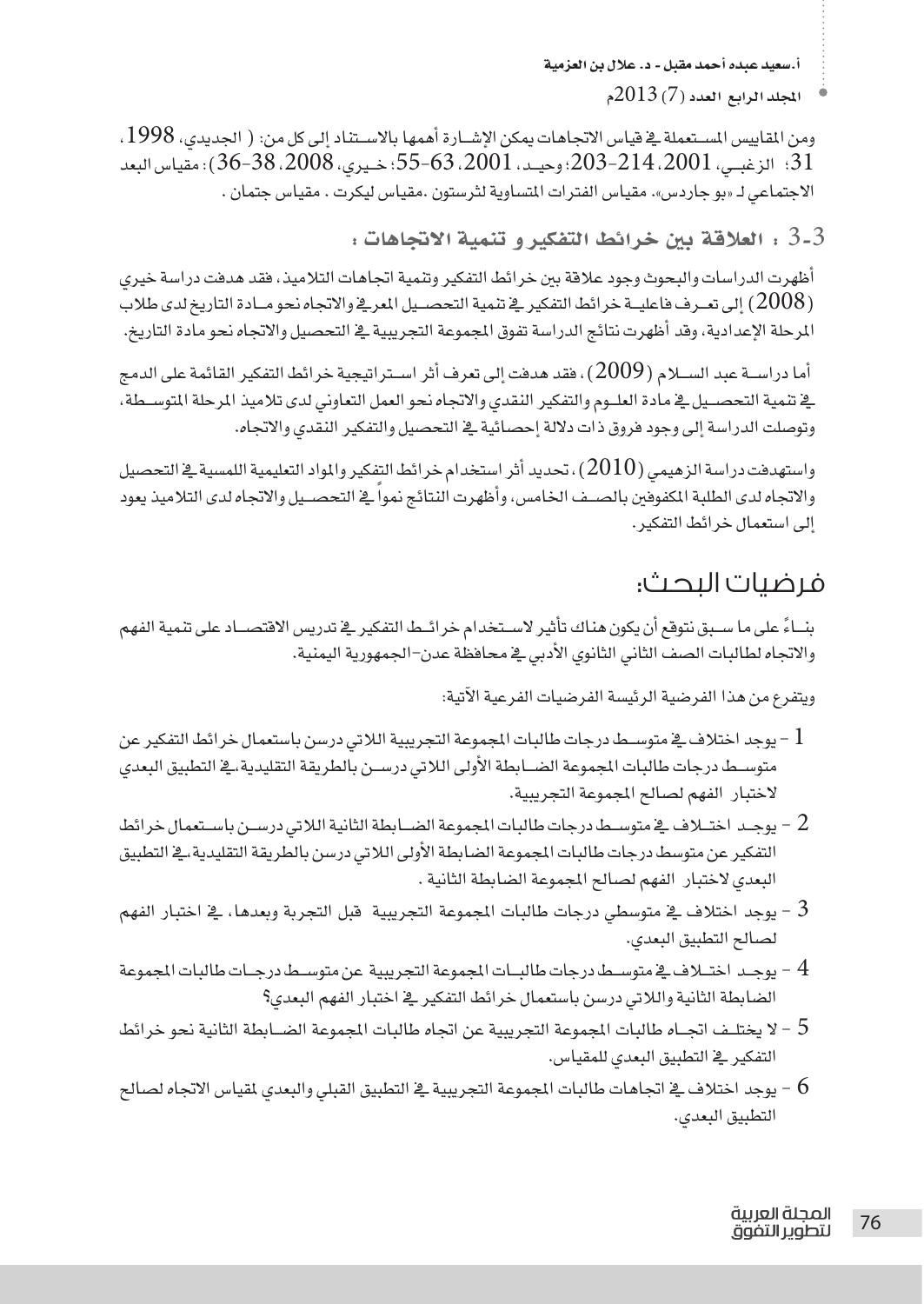$2013(7)$  المجلد الرابع العدد

# احراءات البحث

للإجابة عن أسئلة البحث والتحقق من فرضياته، اتبع الباحث الإجراءات الآتية:

### - اختيار المادة التعليمية  $1\,$

تم اختيار وحدتي «المشكلة الاقتصادية، وعناصر الإنتاج» من كتاب مبادئ الاقتصاد المقرر دراسته لتلاميذ الصف الثانى الثانوي، كمادة للبحث وذلك لعدة أسباب:

- احتواء الوحدتين على المفاهيم الأساسية التي تشكل البنية الرئيسة لمادة الاقتصاد.
- احتواء الوحدتين على عدد من المفاهيم ذات تجريد عال مما يشكل صعوبات في تعلم الطالبات لها من خلال الطريقة التدريسية المتادة.
- موضيوعات الوحدتيين تتضيمن مفاهيم لها علاقة مباشيرة بجبياة التلامييذ، واتقانها بسياعد على تنمية تحصيلهم وفهمهم لما يدور حولهم.

## و اعداد دليل العلم  $2$

قام الباحث بإعداد دليل للمعلم يتضـمن الخطط التدريسـية باسـتعمال خرائط التفكير، وتضـمن الدليل مقدمة عامة، وفلســفة اســتراتيجية خرائــط التفكير وأهميتهــا وأنواعها، وأهــداف تدريس الوحدتــين، والتوزيع الزمني للموضــوعات، وإرشــادات عامة للمعلم تســاعده على تدريس الوحدتــين، وتحديد أهداف الدرســن، وتحديد المواد ووســائل التدريس، وخطوات ســير الدرس وفق خرائــط التفكير، والتقويم البنـائي والمســتمر والختامي.وتم عرض دليـل الملـم على مجموعة من الاختصاصـين في المُناهج وطرائـق التدريس، وعلم النفس التربوي ومدرســى مادة الاقتصاد وموجهيها (ملحق1 )، للتأكد من صلاحيته، وقد قدم المحكمون بعض الملاحظات تم الاستفادة منها عند إعادة صياغة الدليل، وبذلك أصبح الدليل صالحاً للاستعمال، (ملحق 2).

#### . -اعداد كراسة نشاط الطالبة  $3$

قام الباحث بإعداد كراســة نشاط للطالبات لمساعدتهن على اسـتعمال خرائط التفكير وتطبيقها، ويشتمل الدليل علـى تعريف الطالبـات بخرائط التفكير وأنواعها، والنشـاطات التي يجب عليهن القيام بهـا عند بنائهن خرائط التفكير، وأسـئلة تقويم الدروس. وتم عرض كراسة النشـاط على مجموعة من المحكمين للتأكد من صلاحيتها وفي ضوءِ ملاحظاتهم تم إعادة صياغة الكراسة وأصبحت صالحة للاستعمال، ( ملحق3).

## وتجهيزات خرائط التفكير إلكترونيا . - -

تم إعــداد خرائــط التفكير التي اســتعملت فے تنظيم دروس الوحدتين إلكترونيا بشــكلين: الأول: يتضــمن خرائط التفكير الفارغة على مســتوى كل درس، وتســتعمل لمرفة الملومات السابقة عن الموضــوع الدروس. أما الثاني فهو يتضمن خرائط التفكير المحملة بالملومات، ويتم عرضها بجهاز عرض الملومات (داتاشو) أثناء سير الدرس بعد عرض الخرائط الفارغة ولكل موضوع على حده.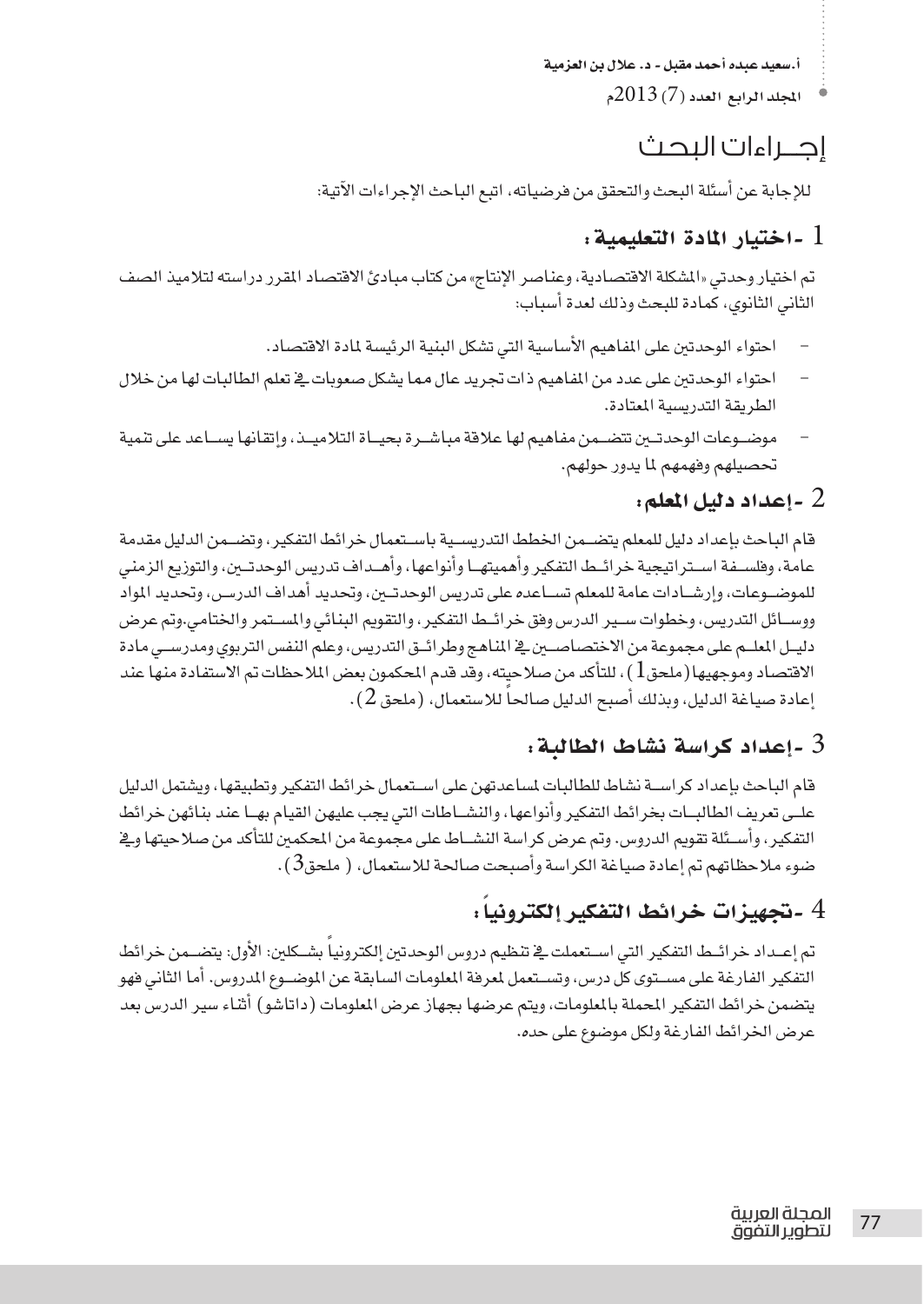$2013(7)$  المجلد الرابع العدد

#### 5 - إعداد أدوات الدراسة :

5- 1 . اختبــار الفهم . قام الباحـث بإعداد اختبار الفهم وأجرى عليــه إجراءات التقنين كافة :

 $:1.1.5$ الهدف من الاختيار :

يهـدف الاختبــار إلى فياسـ مــدي فهــم طالبات الصــف الثــاني الثانــوي الأدبي ( العينــة المسـتهدفة ) لمحتوي وحدتي»المشكلة الاقتصادية وعناصر الإنتاج»باستعمال خرائط التفكير.

 $\cdot$  2.1.5): صباغة مفردات الاختيار:

تمت صـياغة فقرات الاختبار باسـتعمال نمط اختبار مـن متعدد ذى البدائل الأربعة وتم توزيــع مفردات الاختبار بحيث تغطى موضــوعات الوحدتين.مع إعداد صــفحة للتعليمات، وقد اشتملت الصــفحة على البيانات الشخصية الخاصة بالطالبة، مع وضع مثال يوضح كيفية الاستجابة لفقرات الاختبار.

 $:$  3.1.5 $:$  صدق الاختيار  $:$ 

لتحديد صـدق الاختبار الظاهري تم عرضــه بصــورته الأولية على مجموعة من المحكمين الاختصـاصين في مجال الملامج وطرائق التدريس وعلم النفس التربوي وموجهي ومعلمي مادة الافتصاد، لطرح آرائهم وملاحظاتهم حول الاختبار من حيث الصـياغة وصــلاحيته لقياس الأهداف المحددة لكل فقرة، ويـف ضوء آراء المحكمين قام الباحث بصياغة بعض عبارات الاختيار.

التحريب الاستطلاعي للاختبار: $4.1.5$ 

بعد تحكيم الاختبار طبق بصــورته الأولية على ( 38) طالبة من تلميذات الصــف الثاني الثانوي الأدبي المنتقلات إلى الصف الثالث الثانوي فے بداية العام الدراسى 2012/2013 وبالتحديد بتاريخ 9/10/2012، بغرض:

حساب ثبات الاختبار: تم حساب ثبات الاختبار باستعمال معادلة التجزئة النصفية وكان (0.83) وهذا يشير إلى أن الاختبار له درجة عالية من الثبات.

حســاب زمن الاختبار: تم حســاب الزمن المناسـب لانتهاء جميع الطالبات من الإجابة على جميع فقرات الاختبار التحصيلي ووجد أنه (24) دقيقة.

الصورة النهائية للاختيار:  $5.1.5$ 

بعـد إجراءات التحكيم والتجربة الاسـتطلاعية بلغـت عدد فقرات اختبار الفهم (24) فقـرة، وأعطى لكل فقرة تجيـب عنها الطالبة درجة واحدة وصــفر إذا كانت الإجابة خاطئة وبذلــك تكون الدرجة النهائية للاختبار (24) درجة، (ملحق $4$  ) ويبين جدول (  $1$  ) توزيع فقرات اختبار الفهم على موضوعات الوحدتين وعدد الأسئلة والأوزان النسبية.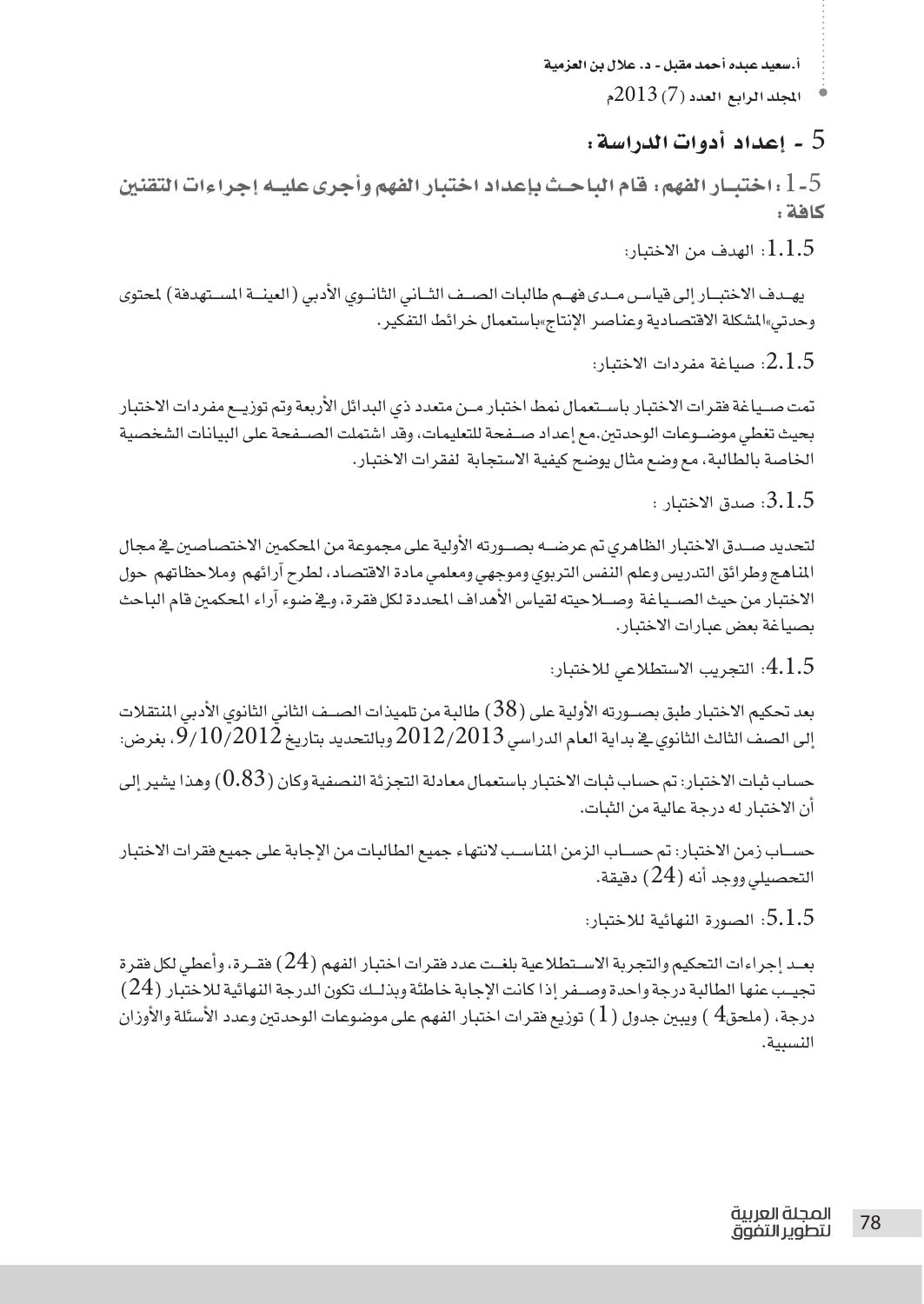$2013(7)$ المجلد الرابع العدد (7)

| الأوزان النسبية% | عدد الأسئلة    | الموضوع                     |
|------------------|----------------|-----------------------------|
| 16.7%            | $\overline{4}$ | المشكلة الاقتصادية          |
| 8.3%             | $\mathfrak{D}$ | الحاجات الاقتصادية          |
| 16.7%            | $\overline{4}$ | السلع الاقتصادية            |
| 8.3%             | $\mathfrak{D}$ | الأرض                       |
| 20.8%            | 5              | العمل                       |
| 16.7%            | $\overline{4}$ | رأس المال                   |
| 12.5%            | 3              | التنظيم                     |
| 100%             | 24             | عدد الأسئلة/الأوزان النسبية |

#### حدول $(1)$  مواصفات اختبار الفهم

#### . مقياس الاتحاه  $2$ -5

قام الباحث بإعداد مقياس الاتحاه وأجرى عليه إجراءات التقنين كافة:

 $1.2.5$ : الهدف من المقياس:

يهــدف المقياسـ إلى فياس اتجاهات طالبات الصــف الثاني الثانــوي الأدبي ( التجريبية والضــابطة الثانية) نحو استعمال خر ائط التفكير فے تدريس الاقتصاد.

 $\ldots$ 2.2.5 صباغة مفردات المقياس:

تمت صياغة فقرات المقياس في ضوءِ التحليل النظري والدراسات السابقة المتعلقة بالاتجاه نحو خرائط التفكير ومنها: دراســة لياء خيري، 2008؛ دراســة مندور عبد السلام؛ 2009؛ دراســة كاذية الرهيمي، 2010. وتم الاستقادة منها فخ بناء فقرات مقياس اتجاهات الطالبات نحو استعمال خرائط التفكير فخ تدريس الافتصاد وتكون القياس من (26) فقرة منها (13) فقرة إيجابية و(13) فقرة سـلبية، تتوزع على ثلاثة أبعاد: البعد الأول:اتحاهات الطالبات نحو أهمية اسـتعمال خرائط التفكير في تدريس الاقتصاد، ويتضمن (12) فقر ة: البعد الثاني: اتجاهات الطالبات نحو دور المعلم في استعمال خر ائط التفكير في تدريس الاقتصــاد، ويشــتمل على ( 8 ) فقــرات. البعــد الثالث: اتجاهـات الطالبـات نحو اســتعمـال خرائط التفكير ـفي التعليم العام وتضــمن (6) فقرات. وحول درجات المقياس تم إعداد المقياس وفق تدرج خماســي (موافق بشــدة–موافق–غير متأكد–غير موافق–غير موافق بشــدة ) وحســبت درجات الفقر ات الموجبة بالترتيب: 1–2–3–4–5 وعكس ذلك حسبت درجات الفقر ات السالية.

 $:$  3.2.5 $:$  صدق المقياس $:$ 

لتحديد صـدق المقياس تم عرضــه بصــورته الأولية على مجموعة مــن المحكمين الاختصـاصــين في مجال المناهج وطرائـق التدريسـن وعلم النفس التربـوي وموجهي مادة الافتصــاد ومعلميهـا، لطرح آرائهـم وملاحظاتهم حول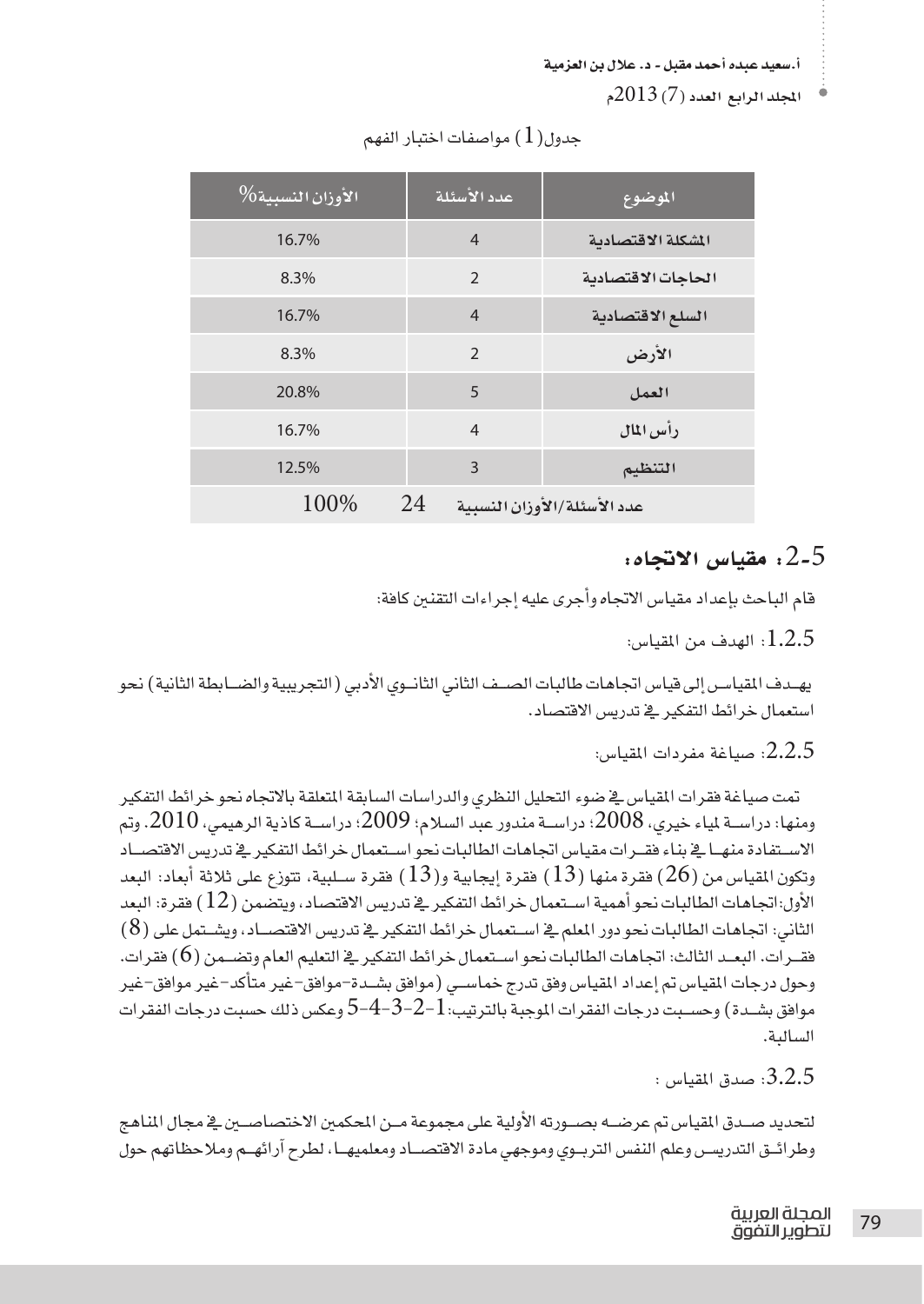$\sim$ المجلد الرابع العدد (7) 2013م

المقياسـ من حيث الصــياغة وصــلاحيته للقياس .وفي ضــوءِ آراء المحكمــين قام الباحث بصــياغة بعض عبارات المقياس.

.4.2.5 التجريب الاستطلاعي للمقياس:

بعد تحكيم المقياس طبق بصــورته الأولية على ( 38) طالبة من تلميذات الصــف الثاني الثانوي الأدبي المنتقلات إلى الصف الثالث الثانوي في بداية العام الدراسي2012/2013 وبالتحديد بتاريخ 9/10/2012، بغرض:

حســاب ثبات المقياس: تم حســاب ثبات المقياس باســتعمال معادلة التجزئة النصفية وكان(  $0.71$  ) وهذا يشير إلى أن المقياس له درجة عالية من الثبات.

حسـاب زمن المقياس:تم حسـاب الزمن الماسـب لانتهاء جميـم الطالبات من الإجابة على جميـع فقرات المقياس ووحد أنه (26) دق*ن*قة.

5–2–5: الصورة النهائية للمقياس:

بعـد إجـراءات التحكيم والتجربة الاسـتطلاعية بلغت عدد فقــرات المقياس (26) فقرة، وتم إعــداد التعليمات، وأصبح المقياس بصورته النهائية صالح للتطبيق، ملحق ( 5 ) .

6 - التصميم التجريبي وإجراءات التجربة :

اتبع البحث الحالي المنهج التجريبي وفق الخطوات الآتية:

. متغيرات البحث  $1$ -6

المتغير المستقل: وله مســتويان: اســتخدام خرائط التفكير في التدريس للمجموعة التجريبية والمجموعة الضابطة الثانية، الطريقة التقليدية للمجموعة الضابطة الأولى.

المتغيرات التابعة:الفهم والاتجاه.

6 - 2: التصميم التجريبي للبحث: تم تصميم البحث بالاستناد إلى التصميم العام ل ؒسولومون ̈ .

| التطبيق البعدي                                   | المعالجة التدريسية <mark>.</mark>       |              | التطبيق القبلي                  |              | المجموعة           |
|--------------------------------------------------|-----------------------------------------|--------------|---------------------------------|--------------|--------------------|
| - اختبار الفهم<br>↞<br>مقياس الاتجاه             | تدريس المحتوى باستعمال<br>خرائط التفكير | ↞            | - اختبار الفهم<br>مقياس الاتجاه | $\leftarrow$ | التجريبية          |
| - اختبار الفهم<br>$\leftarrow$                   | تدريس المحتوى بالطريقة<br>المعتادة      | $\leftarrow$ | - اختبار الفهم                  | $\leftarrow$ | الضابطة<br>الأولى  |
| - اختبار الفهم<br>-مقياس الاتجاه<br>$\leftarrow$ | تدريس المحتوى باستخدام<br>خرائط التفكير | $\leftarrow$ | - اختبار الفهم<br>مقياس الاتجاه | $\leftarrow$ | الضابطة<br>الثانية |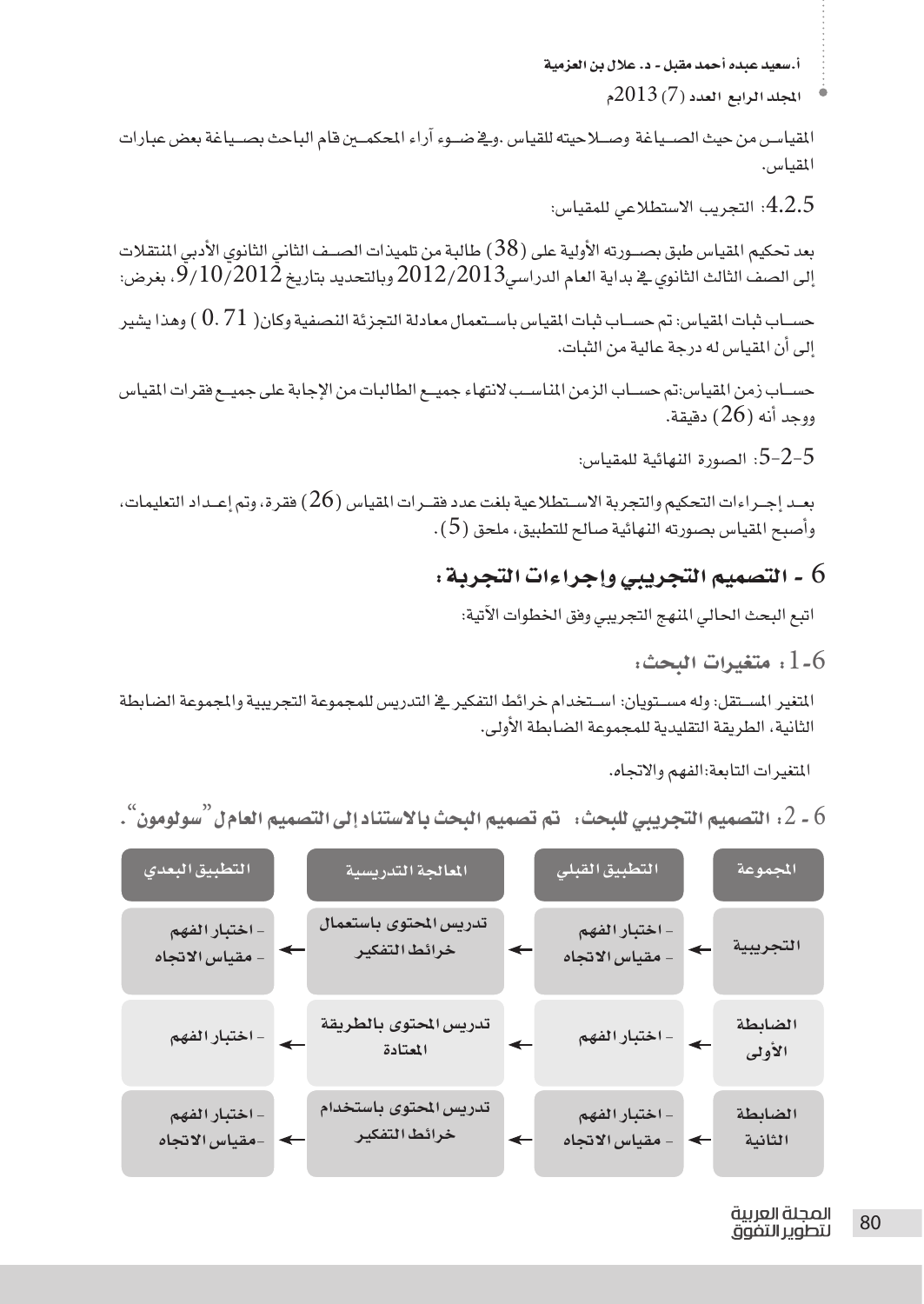$2013(7)$ المجلد الرابع العدد (7)

6 - 3 :مجتمع البحث وعينته :

يتألف مجتمع البحث من جميع طلبة الصــف الثاني الثانوي الأدبي الذين يدرسون في الدارس الحكومية بمحافظة عــدن للعام الدراســي 2012 / 2013 والبالغ عددهــم (3209) من الطلبة، ونظر اً لصــعوبة إجراء التجرية علـى جميـع حالات الجتمع العام تم اختيار طالبات مدرسـتين من المجتمع لتنفذ فيهمـا التجربة، و منهما اختيرت ثلاث شعب بطريقة عشوائية بسيطة لتمثل مجموعات البحث، وجدول (2) يبين توزيع العينة.

| أفراد العينة ا | المجموعة                                       | اسم المدرسة          |
|----------------|------------------------------------------------|----------------------|
| 44<br>44       | المجموعة التجريبية<br>المجموعة الضابطة الثانية | ثانوية أبان للبنات   |
| 44             | المجموعة الضابطة الأولى                        | ثانوية باكثير للبنات |
| 132            |                                                | الكلى                |

جدول $(2)$ توزيع عينة البحث بحسب المدرسة والمجموعة

 $\cdot4$ -6 تكافؤ الحموعات،  $4$ -6  $\cdot$ 

تم تكافؤ الجموعات في العمر الزمني، والتحصيل الدراسي للعام السابق، بالإضافة إلى الاختبار القبلي.

- العمر الزمني: تم جمع البيانات الخاصــة بأعمار الطالبــات للمجموعات الثلاث ووجد الباحث أن أعمارهن متقارية.
- نتائج التحصيل العلمى للعام السابق: تم جمع الدرجات الخاصة بالطالبات للصف الأول الثانوي للمجموعات الثلاث،وتم إدخالها للحاسوب واستعمل تحليل التباين الأحادي،والنتائج في جدول ( 3 ).

|  | جدول( 3)نتائج تحليل التباين الأحادي للتحصيل العلمي للمجموعات الثلاث في الصف الأول الثانوي |  |  |
|--|-------------------------------------------------------------------------------------------|--|--|
|  |                                                                                           |  |  |

| الدلالة      | قيمة ف | متوسط المريعات | در حات الحرية | ِ مجموع المربعات <i>ا</i> | مصدر التباين      |
|--------------|--------|----------------|---------------|---------------------------|-------------------|
|              |        | 21895.75       |               | 43791.504                 | ــــين المحمو عات |
| اغیر<br>دالة | 1.706  | 12836.04       | 158           | 2028094                   | داخل المحموعات    |
|              |        | 160            |               | 2071886                   | الكلي             |

يتضــح من جــدول ( 3 ) نتائج تحليل التباين الأحادي بين المجموعات الثلاث تشــير بأنــه لا توجد فروق ذات دلالة إحصائية للتحصيل العلمي للعام السابق، وهذا ما يعزز فرضية تكافؤ المجموعات.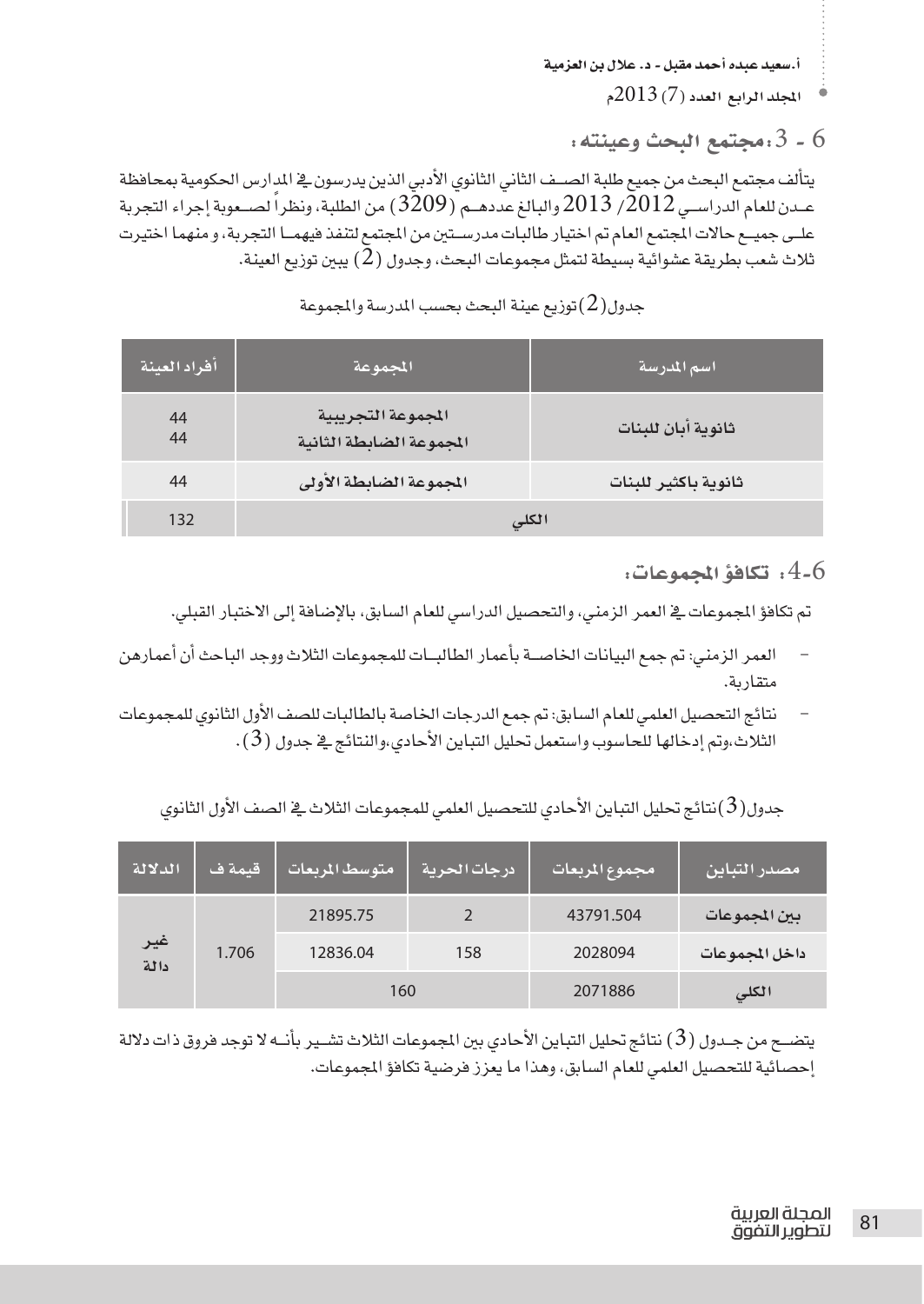$2013(7)$ المجلد الرابع العدد (7)

5-6 : التطبيق القبلي لأدوات البحث: اختيار الفهم:  $1.5.6$ 

تم تطبيـــق اختبار الفهم قبل التجربة في الفصـــل الدراســـى الأول بتاريخ 16 ، 17 أكتوبــر 2012 على الجموعة التجريبية والمجموعة الضــابطة الأولى على التوالى، أما المجموعة الضــابطة الثانية فلم تخضــع للاختبار القبلى، وذلك لإزالة أثره بحيث تكون النتيجة بعد التطبيق ترجع فقط للمتغير المستقل خرائط التفكير ،وتم التطبيق على المجموعتين لمرفة مستوى فهم الطالبات لمحتوى الوحدتين ولغرض التكافؤ، والجدول( 4 ) يبين ذلك.

جدول( 4 ) المتوسطات الحسابية والانحرافات الميارية وقيمة (ت) لمقارنة متوسطات الجموعتين التجريبية والضابطة الأولى في اختبار الفهم القبلي.

| دلالة<br>الطرفين | قيمة (ت) | در جات<br>الحرية | الانحراف<br>المعيارى | المتوسط<br>الحسابى | عدد<br>العينة | الحموعة          |
|------------------|----------|------------------|----------------------|--------------------|---------------|------------------|
|                  |          |                  | 2.678                | 9.11               | 44            | التجريبية        |
| غير دال          | 1.503    | 86               | 2.717                | 8.25               | 44            | الضابطة<br>الأول |

ويتضح من بيانات جدول ( 4 ) أنه لا توجد فروق ذات دلالة إحصائية بين المجموعتين التجريبية والضابطة الأولى،مما يدل على تكافؤ المجموعتين.

#### 2.5.6: مقياس الاتجاه:

تم تطبيـــق مقياس الاتجاه قبل بدء التجربة ــِـة الفصـــل الدراســـى الأول بتاريــخ 16 أكتوبر 2012 على الجموعة التجريبية فقط، أما الجموعة الضابطة الثانية لم يطبق عليها القياس قبليا، وذلك لإزالة أثره بحيث تكون النتيجة بعد التطبيق ترجع فقط للمتغير المستقل. وتم التطبيق على الجموعة التجريبية لمرفة الاتجاهات الأولية للطالبات نحو استعمال خر ائط التفكير في تدريس الاقتصاد.

6-6، تدريس المحتوى:

قام بتدريس وحدتي»المشــكلة الاقتصــادية» و»عناصـر الإنتاج» لطالبات المجموعتين التجريبية والضــابطة الثانية معلمة مادة الافتصـاد بمدرســة أبان، وفبل التجربة التقى بها الباحث بغرض تعريفها بالهدف من البحث وأهميته وكيفية التدريس باستعمال خرائط التفكير، ودور كل من المعلمة والطالبة أشاء الدرس، وإجراءات تدريب الطالبات، وسلمت لها كراسـات النشاط الخاص بهن،كما تم تسليم الملمة دليل التدريس للاسترشاد به. وكان الباحث يقوم بزيارات دورية للمدرســة وغرفة مصــادر التعلم التي كان يتم فيها تنفيذ التجربة. أما بالنســبة لتدريس المجموعة الضــابطة الأولى فقــد قامت معلمة مادة الاقتصــاد بمدرســة باكثير بالتدريسن بالطريقة المتادة. وقد اســتغرق  $13$ تدريس وحدتي»المشـكلة الافتصــادية وعناصر الإنتاج» أكثر من (7) أســابيع خلال الفترة من $11/2012$  $.4/1/2013$ الہ

5-7، التطبيق البعدي لأداة البحث.

بعد الانتهاء من تدريس الوحدتين للمجموعات الثلاث تم تطبيق اختبار الفهم ومقياس الاتجاه بتاريخ 3/1/2013 للمجموعتين التجريبية والضابطة الثانية، و $8$ 701/ $8/1/2$  للمجموعة الضابطة الأولى.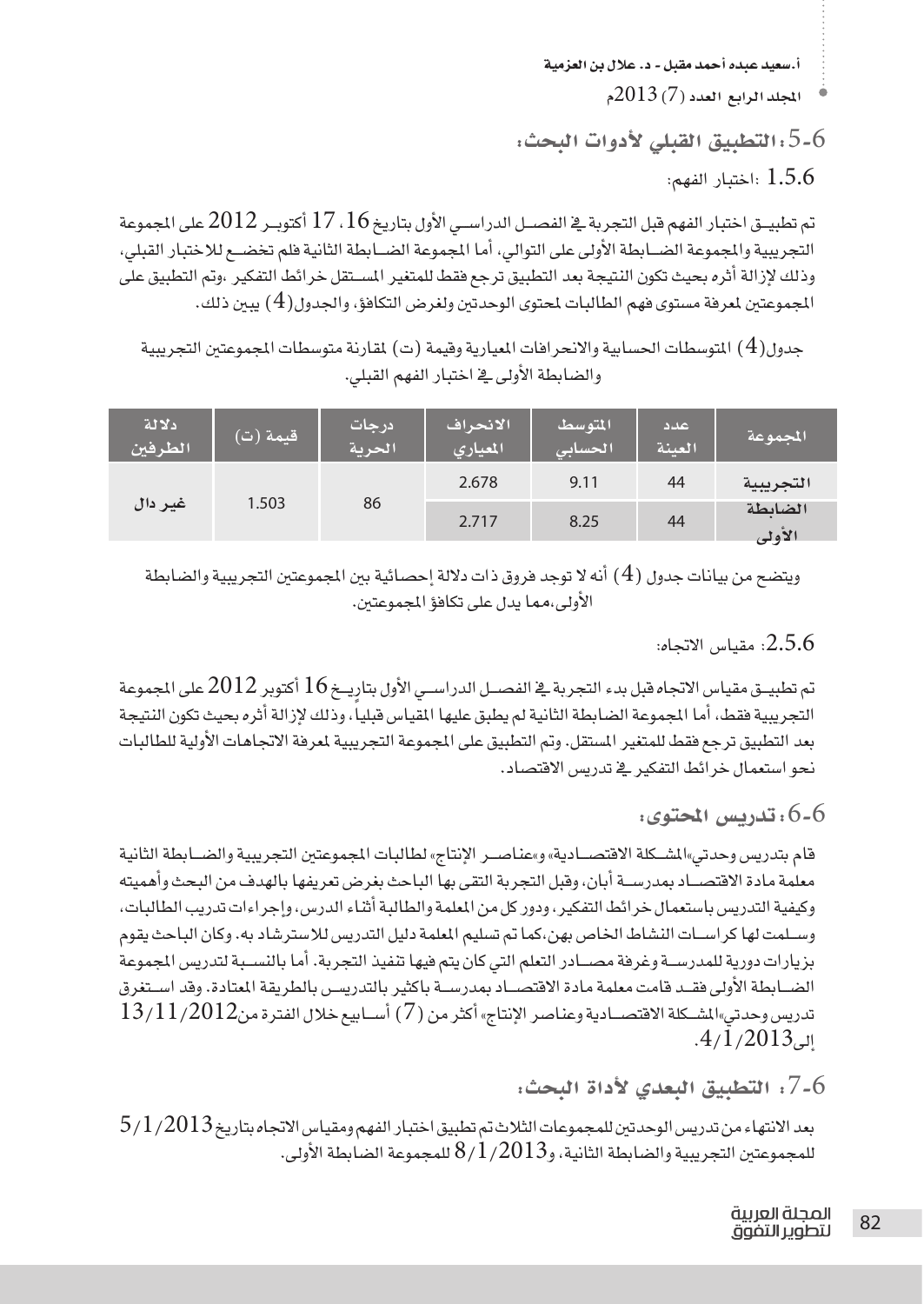$2013(7)$  المجلد الرابع العدد

## 7 - الأسلوب الإحصائي المستعمل في البحث:

استعمل الباحث الرزمة الإحصـائية في العلوم الاجتماعية Spss لمعالجة البيانات واختبار الفرضيات باستعمال الوسائل الإحصائية الآتية :

> تحليل التباين الأحادى لتكافؤ المجموعات. التجزئة النصفية، لإيجاد معامل ثبات الاختبار ومقياس الاتجاه. الاختبار التائي لمقارنة الفروق بين متوسطات الجموعات.

# عرض النتائج ومناقشتها وتغسيرها

## l -عرض النتائج:

فيما يأتي عرضاً للنتائج التي توصل إليها الباحث للإجابة عن أسئلة البحث وللتحقق من صحة فرضياته.

اختيار صحة الفرضية الأولى:  $1.1\,$ 

والتــى تنص علــى أنه «يوجد اختلاف فے متوســط درجات طالبات المجموعة التجريبية اللات*ى* درســن باســتعمال خر ائــَـط التفكير عن متوســط درجات طالبات المجموعة الضــابطة الأولى اللاتي درســن بالطريقــة التقليدية، في التطبيق البعدي لاختبار الفهم لصالح المجموعة التجريبية».

ولاختبار صحة الفرضية، تم حساب المتوسطات الحسابية والانحرافات الميارية وقيمة (ت) لدرجات طالبات الجموعة التجريبية و طالبات الجموعة الضابطة الأولى في اختبار الفهم البعدي وجدول ( 5 ) يوضح ذلك.

جدول( 5 ) التوسطات الحسابية والانحرافات الميارية وقيمة (ت) لقارنة متوسطات الجموعتين التجريبية والضابطة الأولى في اختبار الفهم البعدي.

| دلالة<br>الطرفين | قيمة (ت) | در حات<br>الحرية | الانحراف<br>المعبارى | المتوسط<br>الحسابى | اعدد<br>العينة | المحموعة       |
|------------------|----------|------------------|----------------------|--------------------|----------------|----------------|
| داڻ              | 8.740    |                  | 3.270                | 16.23              | 44             | التجريبية      |
| $0.01\,$ عند     |          | 86               | 2.967                | 10.41              | 44             | الضابطة الأولى |

ويتضــح مــن بيانات جــدول (5) أنه يوجد فروق ذات دلالة إحصــائية بين متوســطي درجــات طالبات المجموعة التجريبيــة و طالبــات المجموعــة الضــابطة الأولى في اختبار الفهم البعــدي، حيث بلغت القيمة التائية الحســوبة وهــى أكــبر من القيمــة التائية الجدولية (2.66) عند مســتوى دلالة إحصــائية (0.01) ودرجات  $(0.01)$ حرية ( 86) ولصالح المعموعة التحريبية، ويهذا تقبل الفرضية الأولى.

. اختيار صحة الفرضية الثانية  $2\text{-}1$ 

والتي تنص على أنه «يوجد اختلاف في متوسط درجات طالبات المجموعة الضابطة الثانية اللاتي درسن باستعمال خرائــط التفكير عن متوســط درجات طالبات المجموعة الضــابطة الأولى اللاتي درســن بالطريقــة التقليدية، فخ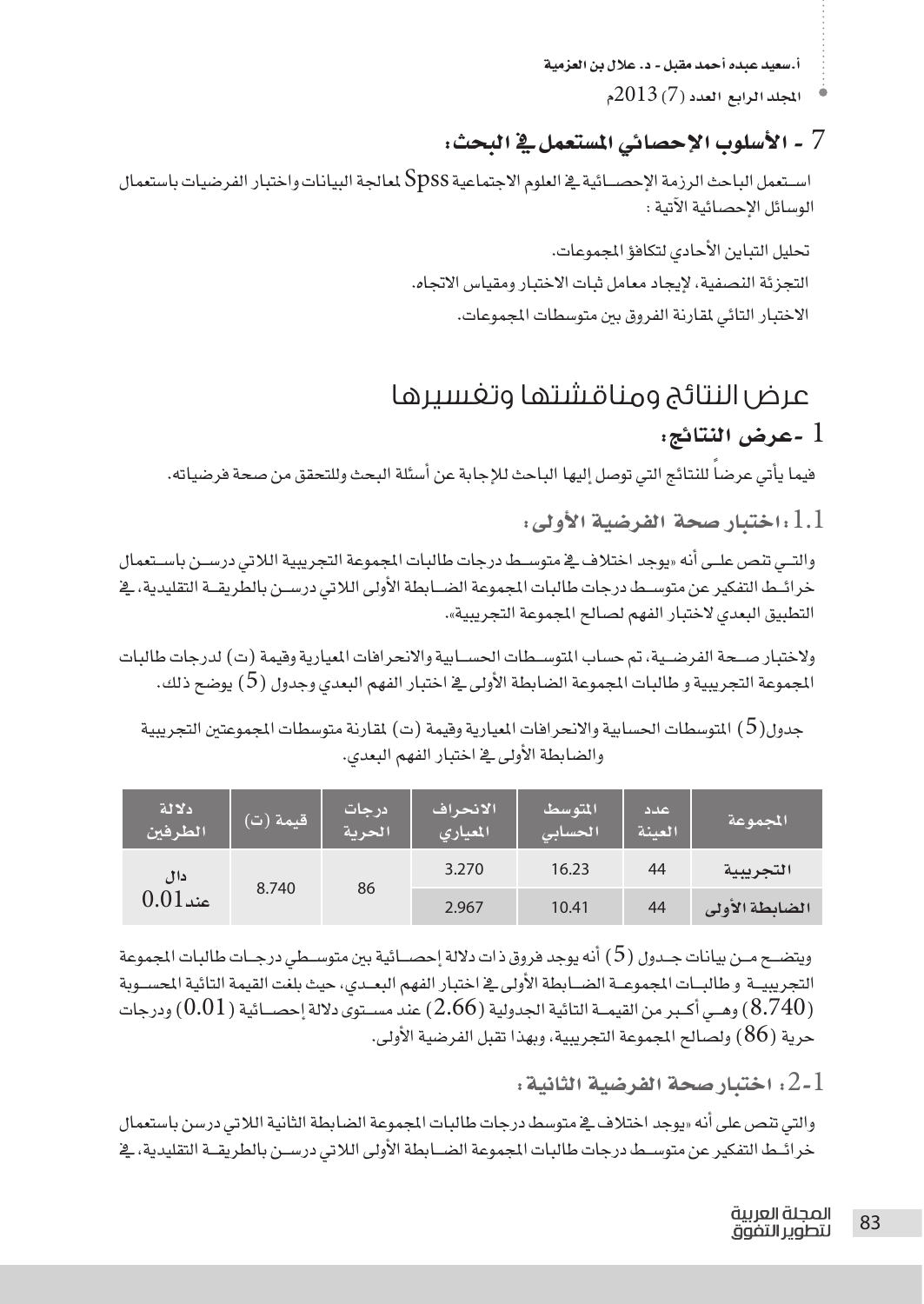$2013(7)$ المجلد الرابع العدد (7)

التطبيق البعدي لاختبار الفهم ولصالح المجموعة الضابطة الثانية».

ولاختبار صـحة الفرضـية، تم حساب المتوسـطات الحســابية والانحرافات الميارية وقيمة (ت) لدرجات طالبات المجموعة الضابطة الثانية وطالبات الجموعة الضابطة الأولى في اختبار الفهم البعدي وجدول (6) يوضح ذلك.

جدول(6)التوسطات الحسابية والانحرافات الميارية وقيمة (ت) لمقارنة متوسطات الجموعتين الضابطة الثانية والضابطة الأولى في اختبار الفهم البعدى.

| دلالة<br>الطرفين    | قيمة (ت) | درجات<br>الحرية | الانحراف<br>المعبارى | المتوسط<br>الحسابى | اعدد<br>العينة | المحموعة        |
|---------------------|----------|-----------------|----------------------|--------------------|----------------|-----------------|
| داڻ<br>$0.01\,$ عند |          |                 | 3.270                | 15.66              | 44             | الضابطة الثانية |
|                     |          | 7.502<br>86     | 2.967                | 10.41              | 44             | الضابطة الأولى  |

ويتضــح مــن بيانات جــدول (6) أنه توجد فروق ذات دلالة إحصــائية بين متوســطي درجــات طالبات المجموعة الضــابطة الثانيــة وطالبــات المجموعــة الضــابطة الأولى في اختبار الفهــم، حيث بلغــت القيمة التائية المحسـوبة وهــي أكــبر من القيمــة التائية الجدولية (2.66) عند مســتوي دلالة إحصــائية ( 0.01) ودرجات  $(7.502)$ حرية (86) ولصالح الجموعة الضابطة الثانية وبهذا تقبل الفرضية الثانية.

3-1. اختيار صحة الفرضية الثالثة:

والتــى تنصــں على أنه»يوجد اختلاف فے متوســطى درجات طالبــات المجموعة التجريبية قبــل التجربة وبعدهـا، في اختبار الفهم ولصالح التطبيق البعدي «

ولاختبار صبحة الفرضية، تم حساب المتوسيطات الحسبابية والانحر افات المبارية وقيمة (ت) لدرجات طالبات المجموعة التجريبية قبل وبعد تنفيذ التجربة في اختبار الفهم وجدول ( 7 ) يوضح ذلك.

جدول(7)التوسطات الحسابية والانحرافات الميارية وقيمة (ت) لمقارنة متوسطات الجموعة التجريبية قبل وبعد تنفيذ التجربة في اختبار الفهم.

| دلالة<br>الطرفين | قيمة (ت) | ردر جات<br>الحرية | الانحراف<br>المعيارى | المتوسط<br>الحسابى | عدد<br>العينة | المحموعة     |
|------------------|----------|-------------------|----------------------|--------------------|---------------|--------------|
| دال              |          |                   | 2.678                | 9.11               | 44            | تجريبية قبلى |
| $0.01\,$ عند     | 11.164   | 86                | 3.270                | 16.23              | 44            | تجريبية بعدى |

ويتضـح مـن بيانـات جـدول (7) أنه يوجد فروق ذات دلالة إحصـائية بين متوسـطى درجـات طالبات المجموعة التجريبيـــة فبــل وبعد التجربة ــِـجْـ اختبـار الفهم ،حيــث بلغت القيمة التائية المحســوبة (11.164) وهي أكبر من القيمة التائية الجدولية (2.66) عند مستوى دلالة إحصائية ( 0.01) ودرجات حرية (86) ولصالح التطبيق البعدي، وبهذا تقبل الفرضية الثالثة.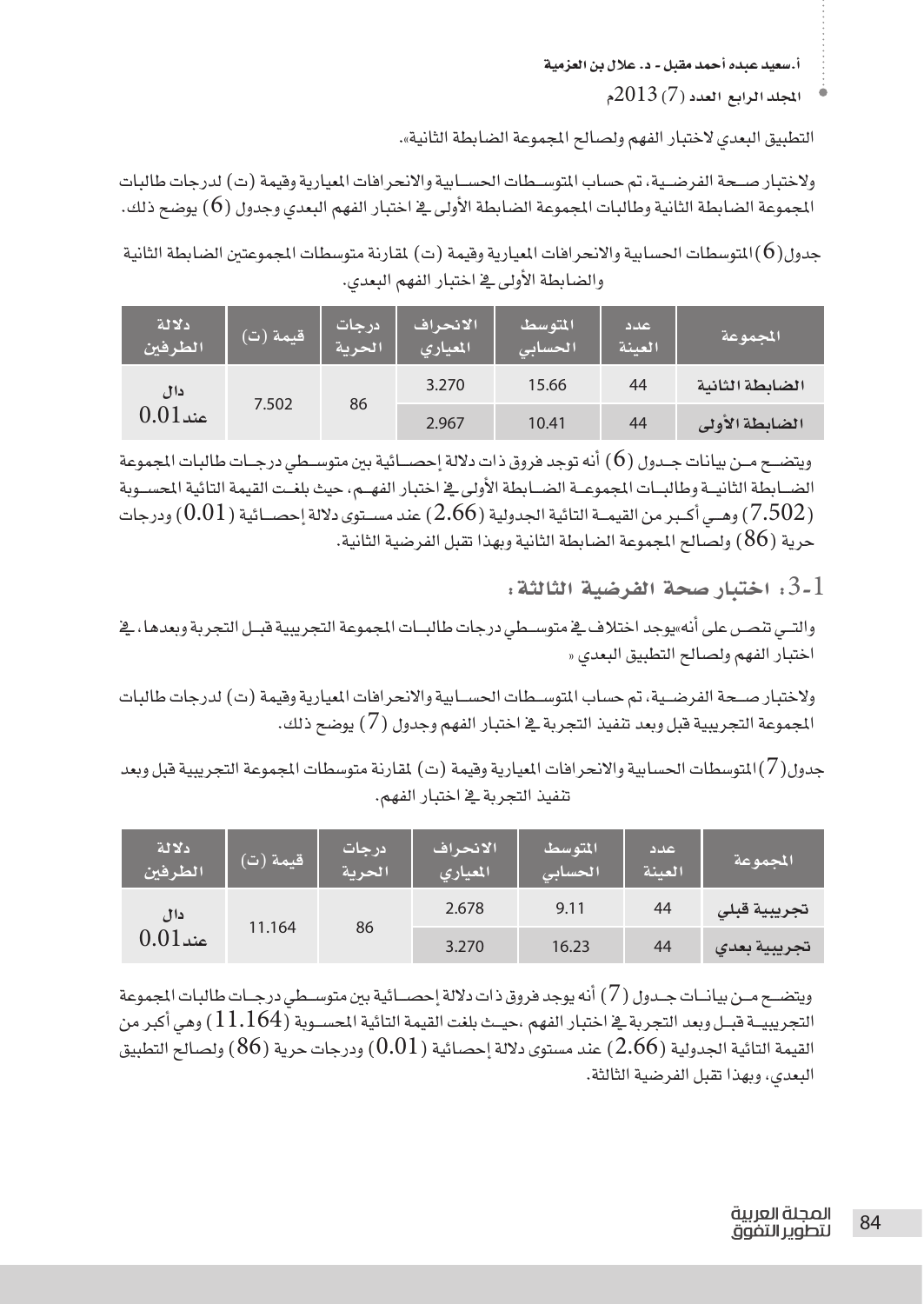اللجلد الرابع العدد (7) 2013م

. اختيار صحة الفرضية الرابعة  $4\text{-}1$ 

والتي تنص على أنه «لا يوجد اختلاف في متوسط درجات طالبات الجموعة التجريبية عن متوسط درجات طالبات المجموعة الضابطة الثانية واللاتي درسن باستعمال خرائط التفكير في اختبار الفهم البعدي».

ولاختبار صـحة الفرضـية، تم حساب المتوسـطات الحسـابية والانحرافات المبارية وفيمة (ت) لدرجات طالبات الجموعة التجريبية وطالبات الجموعة الضابطة الثانية في اختبار الفهم البعدي وجدول ( 8 ) يوضح ذلك.

جدول( 8)المتوسطات الحسابية والانحر افات الميارية وفيمة (ت) لمقارنة متوسطات الجموعة التجريبية والمجموعة الضابطة الثانية في اختبار الفهم البعدي.

| دلالة<br>الطرفين | (ت) قيمة (ت) | در جات<br>الحرية | الانحراف<br>المعيارى | المتوسط<br>الحسابى | اعدد<br>العينة | المحموعة        |
|------------------|--------------|------------------|----------------------|--------------------|----------------|-----------------|
| غير دال          | 0.779        | 86               | 3.570                | 15.66              | 44             | التجريبية       |
| $0.05$ عند       |              |                  | 4032                 | 28.48              | 44             | الضابطة الثانية |

ويتضــح من بيانات جدول ( 8 ) أنه لا توجد فروق ذات دلالة إحصــائية بين متوســطي درجــات طالبات المجموعة التجريبية وطالبات الجموعة الضــابطة الثانية في اختبار الفهم، حيث بلغت القيمة التائية المحســوبة (0.779) وهـي أقـل من القيمة التائيــة الجدولية (2.00) عند مســتوى دلالة إحصــائية (0.05) ودرجات حرية (86) وبهذا تقبل الفرضية الرابعة.

.6-1 اختبار صحة الفرضية الخامسة:

والتـي تنصـر، على أنه «لا يوجد اختلاف في متوسـط اتجاهات طالبات المجموعة التجريبية عن متوسـط اتجاهات طالبات الجموعة الضابطة الثانية واللاتي درسن باستعمال خرائط التفكير في التطبيق البعدي للمقياس».

ولاختبار صحة الفرضية، تم حساب المتوسطات الحسـابية والانحرافات الميارية وقيمة (ت) لدرجات طالبات المجموعة التجريبية وطالبات الجموعة الضابطة الثانية في التطبيق البعدي للمقياس وجدول (9) يوضح ذلك.

جدول(9)المتوسطات الحسابية والانحرافات الميارية وفيمة (ت) لمقارنة متوسطات المجموعة التجريبية والمجموعة الضابطة الثانية في التطبيق البعدي للمقياس.

| دلالة<br>الطرفين        | قيمة (ت) | درجات<br>الحرية | الانحراف<br>المعيارى | المتوسط<br>الحسابى | عدد<br>العينة | المحموعة        |
|-------------------------|----------|-----------------|----------------------|--------------------|---------------|-----------------|
| غير دال<br>$0.05\,$ عند | 1.507    |                 | 0.4101               | 3.96               | 44            | التجريبية       |
|                         |          | 86              | 0.2918               | 4.07               | 44            | الضابطة الثانية |

ويتضــح من بيانات جدول (9) أنه لا توجد فروق ذات دلالة إحصــائية بين متوســطي درجــات طالبات المجموعة التجريبية وطالبات الجموعة الضــابطة الثانية في التطبيق البعدي للمقياس ،حيث بلغت القيمة التائية المحســوبة ر 1.507) وهي أقل من القيمة التائية الجدولية ( 2.00) عند مستوى دلالة إحصائية ( 0.05) ودرجات حرية  $(1.507\,$ (86) وبهذا تقبل الفرضية الخامسة.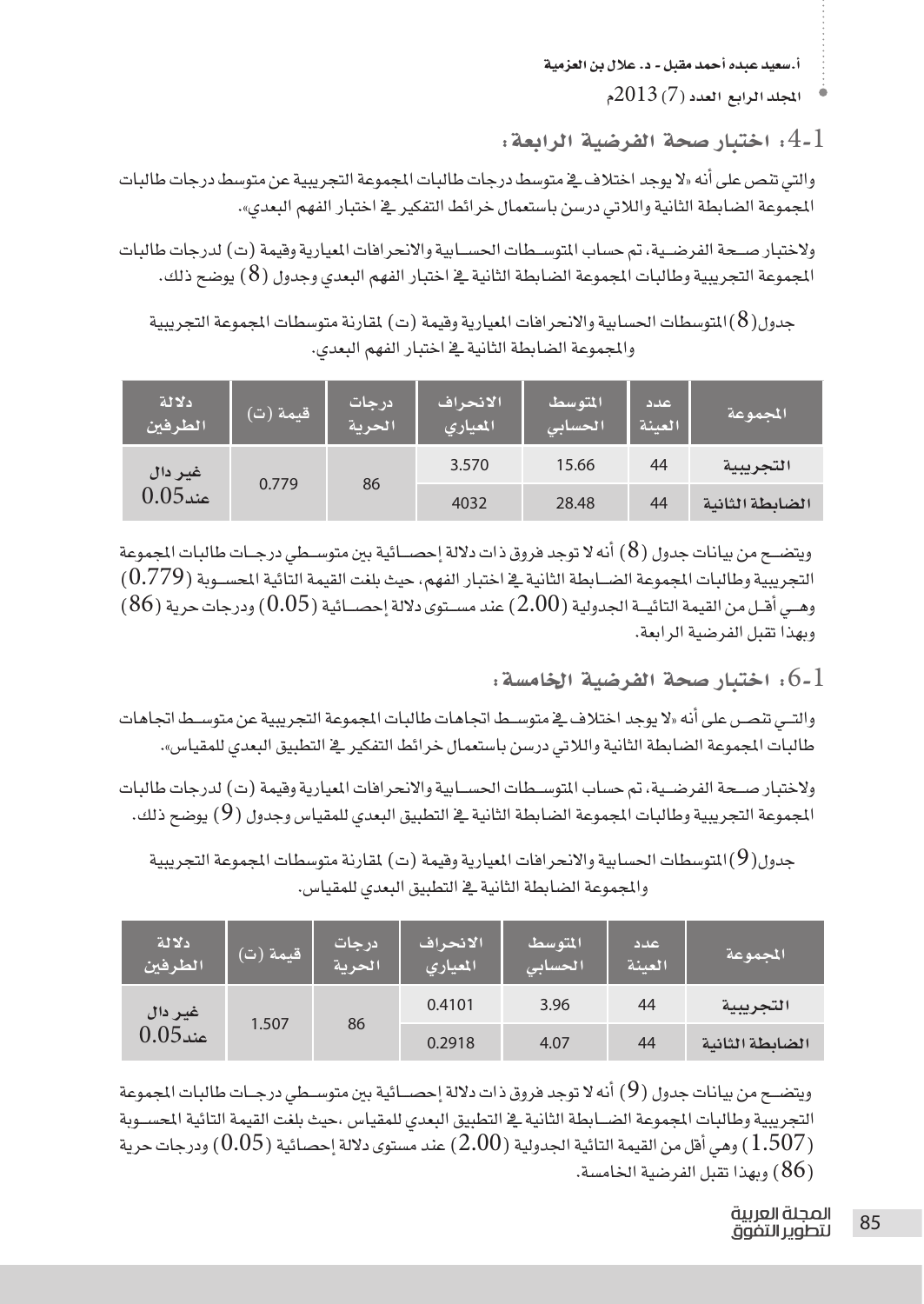المحلد الرابع العدد (7) 2013م

.7-1 اختيار صحة الفرضية السادسة:

والتـي تنصـر، على أنه «يوجد اختلاف في متوسـط اتجاهـات طالبـات الجموعة التجريبيــة قبل التجربة وبعدهـا، في مقياس الاتجاه ولصالح التطبيق البعدي».

ولاختبار صـحة الفرضـية، تم حساب المتوسـطات الحسـابية والانحرافات الميارية وقيمة (ت) لدرجات طالبات الجموعة التجريبية قبل وبعد تنفيذ التجربة في التطبيق البعدي للمقياس وجدول ( 10 ) يوضح ذلك.

جدول $(10)$  التوسطات الحسابية والانحرافات الميارية وقيمة (ت) لمقارنة متوسطات الجموعة التجريبية قبل وبعد تنفيذ التجربة في التطبيق البعدى للمقياس.

| دلالة<br>الطرفين | قيمة (ت) | در حات<br>الحرية | الانحراف<br>المعيارى | المتوسط<br>الحسابى | عدد<br>العينة | المجموعة     |
|------------------|----------|------------------|----------------------|--------------------|---------------|--------------|
| دال              | 4.633    | 86               | 0.4233               | 3.54               | 44            | تجريبية قبلى |
| $0.01\,$ عند     |          |                  | 0.4101               | 3.96               | 44            | تجريبية بعدي |

ويتضــح من بيانات جدول (10 ) أنه توجد فروق ذات دلالة إحصــائية بين متوســطي درجــات طالبات المجموعة التجريبيــة قبل وبعــد التجربة ــِـة التطبيق البعدي للمقياس ،حيث بلغت القيمة التائية المســوبة ( 4.633 ) وهي أكبر من القيمة التائية الجدولية (2.66) عند مستوى دلالة إحصائية (  $(0.01)$  ودرجات حرية ( 86) ولصالح التطبيق البعدي للمقياس، وبهذا تقبل الفرضية السابعة.

## . -مناقشة النتائج وتفسيرها -

. [ . أظهـرت النتائــج الخاصــة بتطبيــق اختبار الفهم على الجموعــات الثلاث: التجريبية، والضــابطة الأولى، والضابطة الثانية (بعديا)، وعلى المجموعة التجريبية قبل وبعد التجربة،أن هناك فروقا ذات دلالة إحصائية يخ الفهـم لصــالح المجموعتين التجريبية والضــابطة الثانيــة يخ التطبيق البعدي، ولهذا قبلت الفرضـيات: الأولى، الثانية، الثالثة، حيث كان هناك في الواقع أثر لاستعمال خرائط التفكير في التدريس في فهم طالبات المجموعتين التجريبية والضــابطة الثانية، بعد دراستهن وحدتا "المشكلة الاقتصادية وعناصر الإنتاج"حيث سـاعدت الطالبات على اسـتخلاص المفاهيم وإدراك العلاقات وتنظيم الأفكار وربط معلوماتهن الجديدة بمعارفهن السابقة، وتذكرهن للمعلومات مما أدى إلى زيادة فهمن للمحتوى الدراسي، وذلك من خلال قيام الطالبــات بدور إيجابي ــِـة تخطيــط وتنظيم العديد من خرائط التفكير ـِـة الموضــوعات المختلفة للوحدتين، بالإضــافة إلى تحمل مسؤولية التعلم أثناء تنفيذ النشــاطات وتنظيم المحتوى المريـفي لكراسات النشاطات ،ومشــاركتهن الإيجابية في أثناء المافشــات مع الملمة، الأمر الذي أدى إلى حــدوث التعلم ذي المغنى الناتج عن استعمال خرائط التفكير. وتتفق هذه النتيجة مع النتائج التي توصـلت إليها دراسة كل من: 1998 ،؛ Ball سنية الشافعي،2006 ؛ Hickie،2006 ؛ علياء عيسى، ومها الخميسى، 2007؛ منير صادق، 2008؛ نــوال عبــد الفتاح، 2008؛ ابتهال عمران، 2008 ؛ Gibbs،2009؛ ســناء عبد العظيم، 2009؛ هناء مندوه، 2010، إيمان عصــفور، 2011، واختلفت مع دراســة كل من: Leary، 1999 ميث أظهرت بأنه لا توجد فروق ذات دلالة . Dais،2006 ; Russell،2010 ; Sunseri،2011 إحصائية ترجع لخرائط التفكير.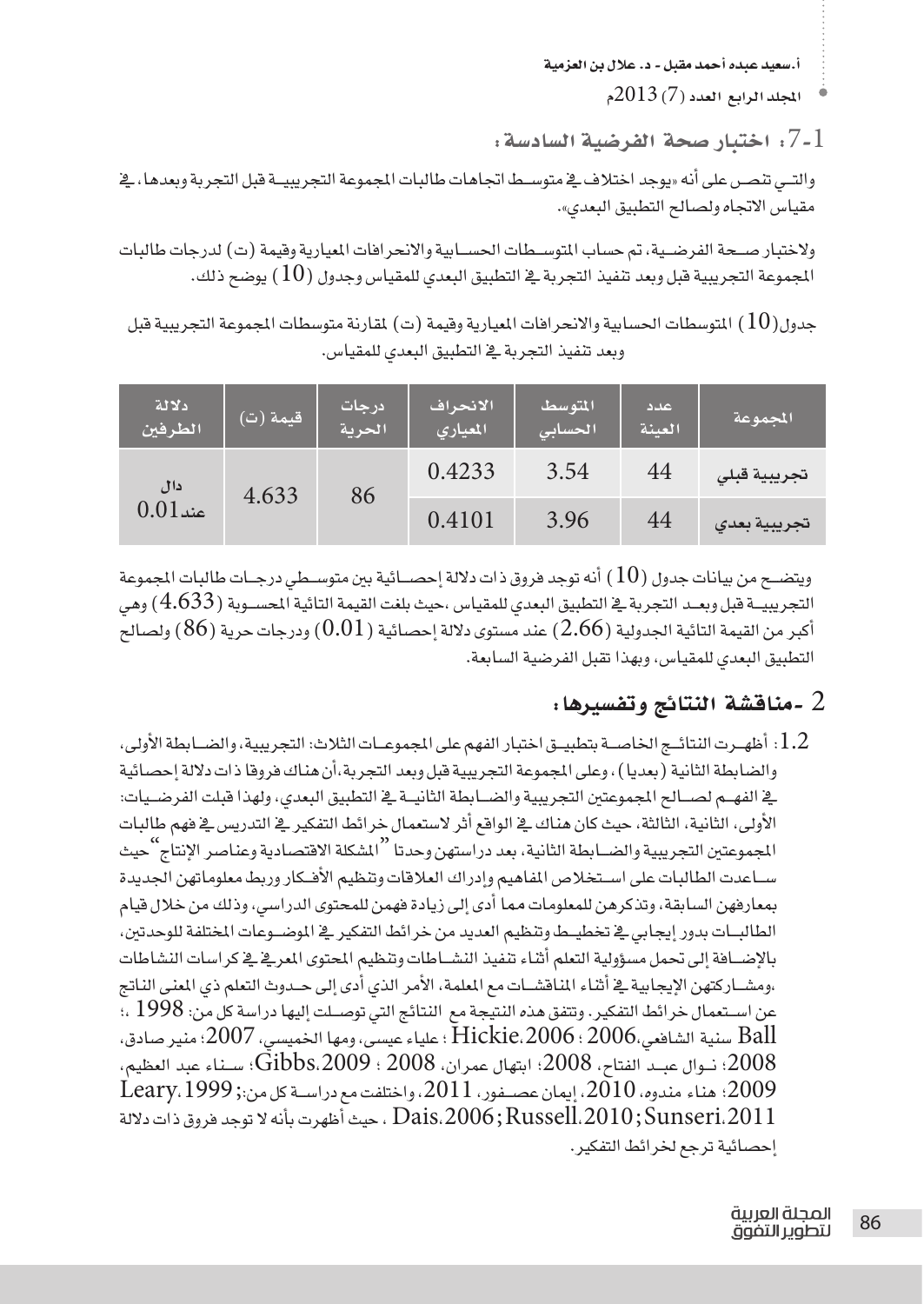- المحلد الرابع العدد (7) 2013م
- 2.2: أشتت النتائج الخاصة بالفرضية الرابعة أنه لا يوجد فروق ذات دلالة احصائية بين المعموعة التجريبية والجموعة الضبابطة الثانية في مستوى فهم الطالبات، ولهذا قبلت الفرضيية الرابعة، ويفسر الباحث هذه النتيجــة بالطبيعــي، حيث تم اســتعمال خرائــط التفكير \_فـ تدريســ المجموعتين، ولم يحصــل البـاحث على بحوث استعملت خرائط التفكير ويتضـمن تصميمها مجموعة ضابطة ثانية لايخ اليمن ولايخ الدول العربية والأجنبية بحسب الدراسات التوافرة للباحث، وبالتالي لا يمكن مقارنة هذه النتيجة مع دراسات أخرى.
- .3. أظهرت النتائج الخاصـــة بالتطبيق البعدي لمقياس الاتجاه أنه لا توجد فروق ذات دلالة إحصـــائية بين طالبــات المجموعــة التجريبية والمجموعة الضــابطة الثانية في اتجاهـاتهن نحو خرائــط التفكير، وبالتالي تم قبول الفرضية الخامسة، ويفسر الباحث هذه النتيجة بأن طالبات المجموعتين خضعن لنفس بيئة التعلم التي تتوافر فيها نفس عناصـر الإثارة والتشــويق والعمل المسـتقل؛ الأمر الذي ولد اتجاهات إيجابية نحو خرائط التفكير. ولا توجد دراسـات في حدود علم الباحث اسـتعملت خرائط التفكير ويتضـمن تصـميمها مجموعة ضابطة ثانية، وبالتالي لا يمكن مقارنة هذه النتيجة مع دراسات أخرى.
- 4.2: أَثبتت النتائج الخاصة بالتطبيق البعدى لمقياس الاتجاه أنه توجد فروق ذات دلالة إحصائية بين متوسطات الاتجاهات القبلية والبعدية لصالح التطبيق البعدي لطالبات الجموعة التجريبية في اتجاهاتهن نحو خرائط التفكير، وبالتالي تم فبول الفرضـية السادســة، وذلك لأن اســتعمال خرائط التفكير \_في تدريس الافتصــاد للمجموعــة التجريبية جعلت الدروس أكــثر متعة من الطريقة الاعتيادية مما عزز ثقتهن بالنفس وحبا لتعلم الافتصـاد، ويفسـر الباحث هذه النتيجة بأن اسـتراتيجية خرائط التفكير أتاحت للطالبات العمل المستقل والمشـاركة والتفاعـل الإيجابي الذي سـاد المواقف التعلمية بـين معلمة المادة والطالبات ممـا أدى إلى تنمية الاتجاهات الإيجابية نحو خرائط التفكير. ويتفق المضمون العام لهذه النتيجة مع دراسة كل من: لمياء خيرى .2008)؛ مندور عبد السلام، 2009؛ كاذية الزهي*مي*، 2010.

# توصيات البحث ومقترحاته

من خلال النتائج السابقة فإن الباحث يوصى بما يأتي:

- 
- 2. عقد دورات تدريبية لمعلمي وموجهي الاقتصــاد بالمرحلة الثانوية خاصــة باسـتعمال اســتراتيجية خرائط التفكير وتطبيقها فج تخطيط دروس الاقتصاد وتنظيمها.
	- 3. ينبغي أن يراعي المعلم أثناء الشرح التنوع في طرائق التدريس عند استعمال خرائط التفكير.
- 4. تطوير برامج إعداد معلمى الدراسـات الاجتماعية بكليات التربية بحيث تشــمل استراتيجية خرائط التفكير وأهميتها يخ التدريس والتعلم.
	- 5. إعداد دليل لملم الاقتصاد يشتمل على المديد من خرائط التفكير وكيفية تدريب الطلبة عليها.
- .<br>6. إجراء المزيد من الدراسات حول استعمال خرائط التفكير ـ2 تنمية مهارات التفكير ـ2 مادة الاقتصاد.
	- 7. إجراء مزيد من الدراسات حول استعمال خرائط التفكير في مواد و مراحل دراسية آخرى.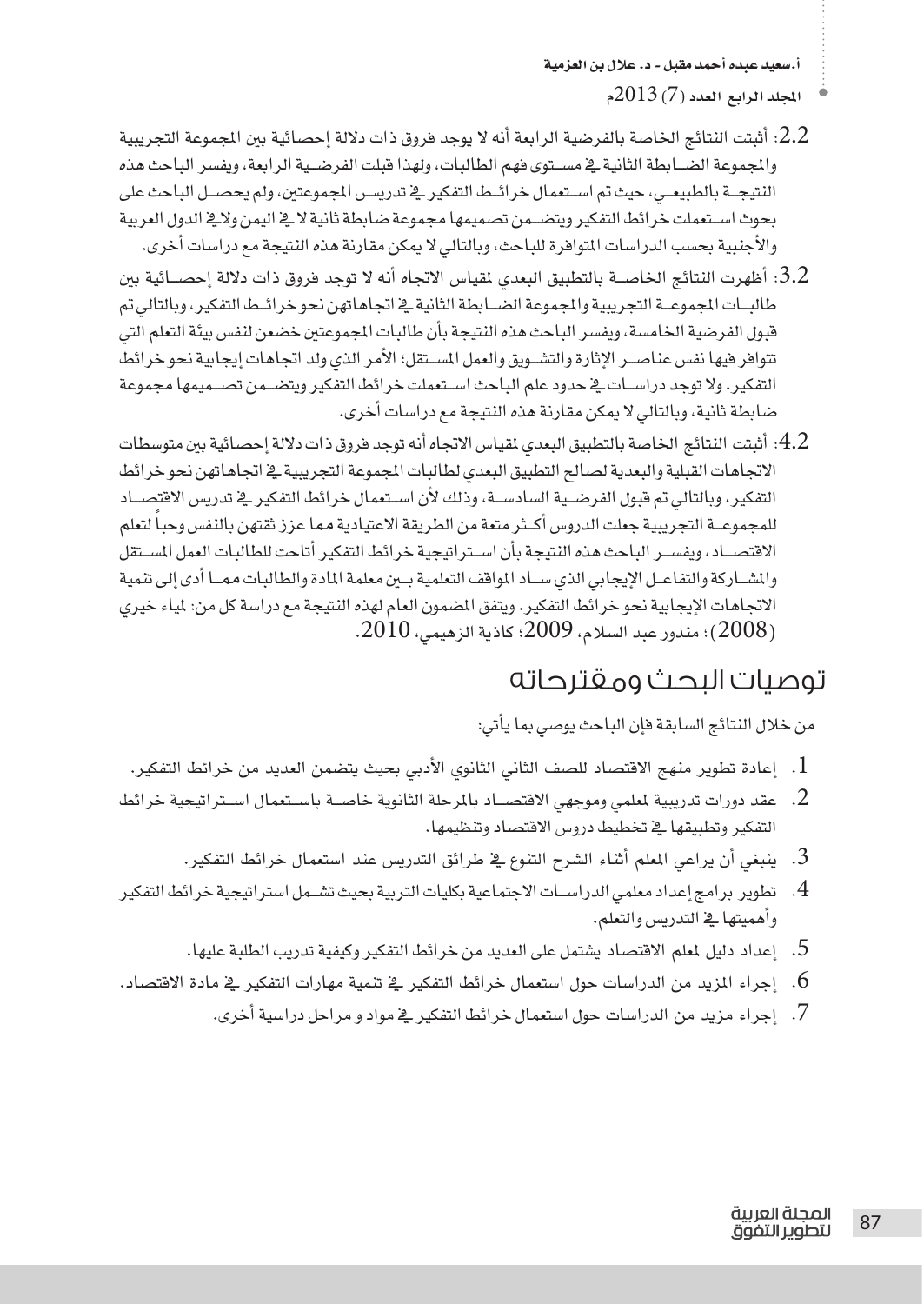أ.سعيد عبده أحمد مقبل - د. علال بن العزمية  $2013(7)$  المجلد الرابع العدد

## المحالك

- أبو الشيخ ،عطية إسماعيل (2007 ): أثر استخدام مخططات المفاهيم في تدريس النحو العربي على أبو القيام العربي على التحصيل والاتجاه نحو المادة لدى طلاب الصيف العاشير الأساسيي. رسيالة دكتوراه مقدمة إلى الجامعة الأردنية، كلية الدراسات العليا.
- أمبــو ســعيدي ،عبد الله بن خميس ،و البلوشــي ،ســليمان بن محمد (2009): طرائــق تدريس العلوم  $2$ (مفاهيم وتطبيقات) . ط1 ، الأردن: عمان، دار المسيرة للنشر والتوزيع.
- ج بلحــاج ،عبــد الكــريم (2009): المدخل إلى علم النفس المــريـة. الطبعة الأولى، دار أبــى رقراق للطباعة  $3\,$ والنشر ، الرياط، المغرب.
- جابر ،جابر عبد الحميد ( 2003) : الذكاءات المتعددة والفهم تنمية وتعميق. الطبعة الأولى، القاهرة: دار  $\,$ الفكر العربي.
- الجديدي ،الهدى (1998): «فيم واتجاهات الشباب» دراسة ميدانية نفسية اجتماعية حول الأصالة ا $5\,$ والماصــرة لدى الشــبـاب في الجـاممــات الليبية. أطروحــة لنيل دكتــوراه الدولة في علــوم التربية،كلية علوم التربية، الرباط، شعبة علم النفس التربوي.
- الخطيب ،عمر ســالم وآخرون (2010) : أثر اســتخدام خريطة الشــكل (V ) \_⊈تحصيل المفاهيم الفقهية فكيب معبر .<br>وتكوين بنية مفاهيمية متكاملة لدى طلبة جامعة الح*ســـن* بن طلال. مجلة علوم إنســانية، ال*ســن*ة الســابعة، **WWW.ULUM.NL** .45
- الخوالــدة ،ســالم (2007): المكاملة بين اســتراتيجيتي نصــوص التغيير المفاهيمــي وخريطة المفاهيم ا لتدريسـ طلاب الصــف الأول الثانوي العلمي مفاهيــم التنفس الخلوي، الجلة الأردنيــة ـفي العلوم التربوية، محلد 3، عدد 3، ص 233–212 .
- التاريخ لدى طلاب المرحلة الإعدادية .رســالة ماجســتير مقدمة إلى جامعة عين شــمس كلية البنات قســم المناهج و طرق التدريس.
- الدواهيــدي ،عزمــي عطيــة أحمــد (2006): فعالية التدريس وفقاً لنظرية فيجوتســكي ـڤٍ إكســاب بعض  $9$ المفاهيم البيئية لدى طالبات جامعة الأقصى بغزة. رسالة ماجستير مقدمة إلى الجامعة الإسلامية، غزة / عمادة الدراسات العليا، كلية التربية قسم المناهج وطرق التدريس.
- وبقاء أثر التعلم لدى طالبات الصـف الســادس بغزة. رسالة ماجستير مقدمة إلى الجامعة الإسلامية بغزة، كلية التربية، قسم المناهج وطرق التدريس.
- الزغبي ،أحمد محمد (1994): أسس علم النفس الاجتماعي .ط / 1 ، اليمن: دار الحكمة اليمانية  $1$  / للطباعة والنشر والتوزيع والإعلان.
- الزهيمي ،كاذية بنت سـليمان بن صــالح (2010): أثر استخدام خرائط التفكير و المواد التعليمية  $12\,$ اللمســية في التحصــيل والاتجاه نحو مادة العلوم لدى الطلبة المكفوفين بالصــف الخامس الأساسى . رسالة ماجسـتير مقدمــة إلى كليــة التربية ، جامعة الســلطان قابوس .الشـبكة العمانية للأطروحـات الجامعية. WWW.al-kawkab-net/thesis2/thesis.php2u=3&eeid=466
- زيتون ،كمال عبد الحميد (2 $(2008)$ : تصميم البرامج التعليمية بفكر البنائية . ط  $1$ ، القاهرة: عالم  $\:3$ الكتب.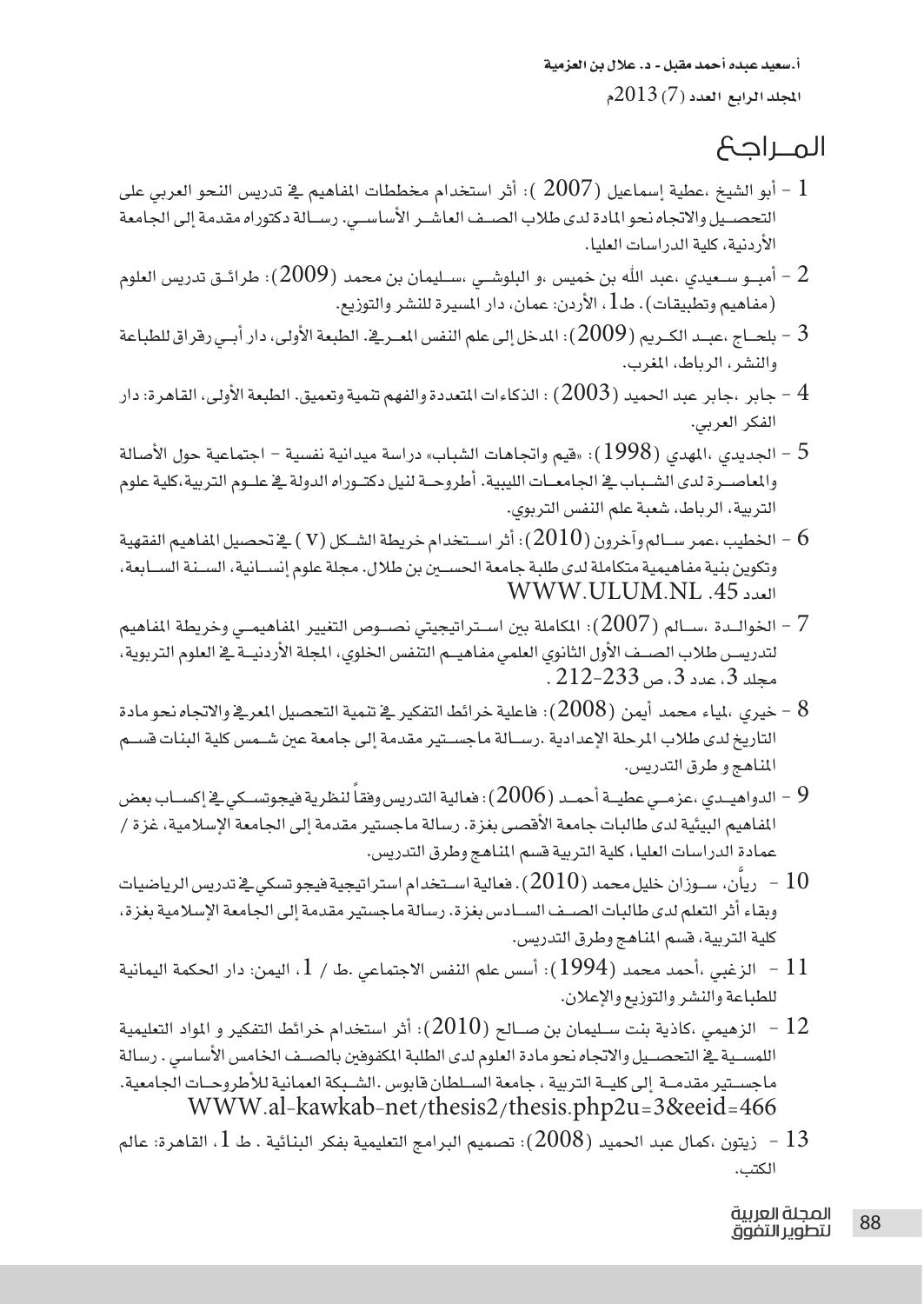$-2013(7)$  المحلد الرابع العدد (7)

- الشــافعي ،ســنيةمحمــد ( 2006): خرائــط التفكــير وأثرهــا على تحصــيل المفاهيم العلميــة وتعزيز  $\:14\:$ استخدام استر اتيجيات تنظيم الذات لتعلـم العلوم لتلاميذ المرحلـة الإعدادية. المؤتمر العلمي العاشـر، التربية العلمية تحديات الحاضر ـ ورؤى المستقبل من 30 / 7 ـ إلى 8 / 1 ، الجمعية المصرية للتربية العلمية . كلية التربية، جامعة عين شمس،ص27-35.
- الشلبي ،إلهام على (2010): أثر استراتيجية الخريطة المفاهيمية في تحصيل طلبة الصف التاسع  $15\,$ للمفاهيــم العلميــة \_في مادة الأحيــاء ودوافع الإنجاز لديهــم وقدراتهم على التفكير الإبداعــي. مجلة العلوم التربوية والنفسية كلية التربية جامعة البحرين، المجلد الحادي عشر، العدد الثاني يونيو.
- الشــهراني ،مســعود محمد (د.ت): أثر اســتخدام الخرائط الإلكترونية من خلال الشبكة العنكبوتية والمسلمود يخ تدريس مادة الجغرافيا على تحصـيل طلاب الثاني متوسـطة بمحافظة بيشـة واتجاهاتهم نحوها .رسالة دكتوراه مقدمة إلى جامعة أم القرى،كلية التربية، قسم المُلمج وطرق التدريس.
- الابتكاري واتخاذ القرار لتلاميذ الصف الثالث الإعدادي مجلة التربية العلمية، المجلد التاسع، العدد الثاني، يونيــو، مجلــة التربية العلمية الجمعية المصــرية للتربيــة العلمية ـ كلية التربية، جامعة عين شــمس ص-69  $140$
- المعلومات في تحقيق الفهم المفاهيمي وحل المسائل الفيزيائية لدى طلبة الصف الأول الثانوي. المؤتمر العالى الثالث عشـر: التربية العملية: المنهج والمعلم والكتاب دعوة للمراجعة، الجمعية المصرية للتربية العلمية، ص  $-189109$
- مادة العلوم في التحصـيل واكتســاب مهارات حل المشــكلات لدى تلاميذ مرحلة التعليم الأساســي. رســالة ماجستير مقدمة إلى جامعة الزقازيق، كلية التربية، فسم الماهج و طرق التدريس و تكنولوجيا التعليم.
- عبـد الســلام ،منــدور (2009): أُشر اســتراتيجية خرائط التفكـير القائمة على الدمــج في تنمية  $\sim 20$ التحصـيل في مــادة العلوم والتفكـير النـافد والاتجاه نحو العمــل التعاوني لدى تلاميذ المرحلة المتوســطة في المملكة العربية الســعودية .مجلة رســالة الخليج العربي، مكتب التربية لدول الخليج، العدد مائة وأحد عشر، السنة الثلاثون، ص 101-53.
- الإنجاز لدى تلاميذ الصــف الخامس الابتدائي في مادة العلوم. مجلة التربية العلمية، المجلد الحادي عشر،  $63$ -العدد الرابع، شــهر ديســمبر، الجمعية المصــرية للتربية العلمية، كلية التربية، جامعة عبن شمس، ص  $.118$
- الفلاح للنشر والتوزيع.
- والاتجاه لدى تلاميذ الصف الأول متوسط نحو مادة الجغرافيا. رسالة دكتوراه مقدمة إلى جامعة أم القرى، كلية التربية، قسم المُناهج وطرق التدريس.
- عصفور ،إيمان حسنين (  $(2011)$ : فاعلية خرائط التفكير في تنمية التحصيل ومهارات ما وراء المرفة  $\,$ لدى طلاب الصف الأول الثانوي في مادة المنطق. بوابة مكتب التربية العربي لدول الخليج على الإنترنت.
-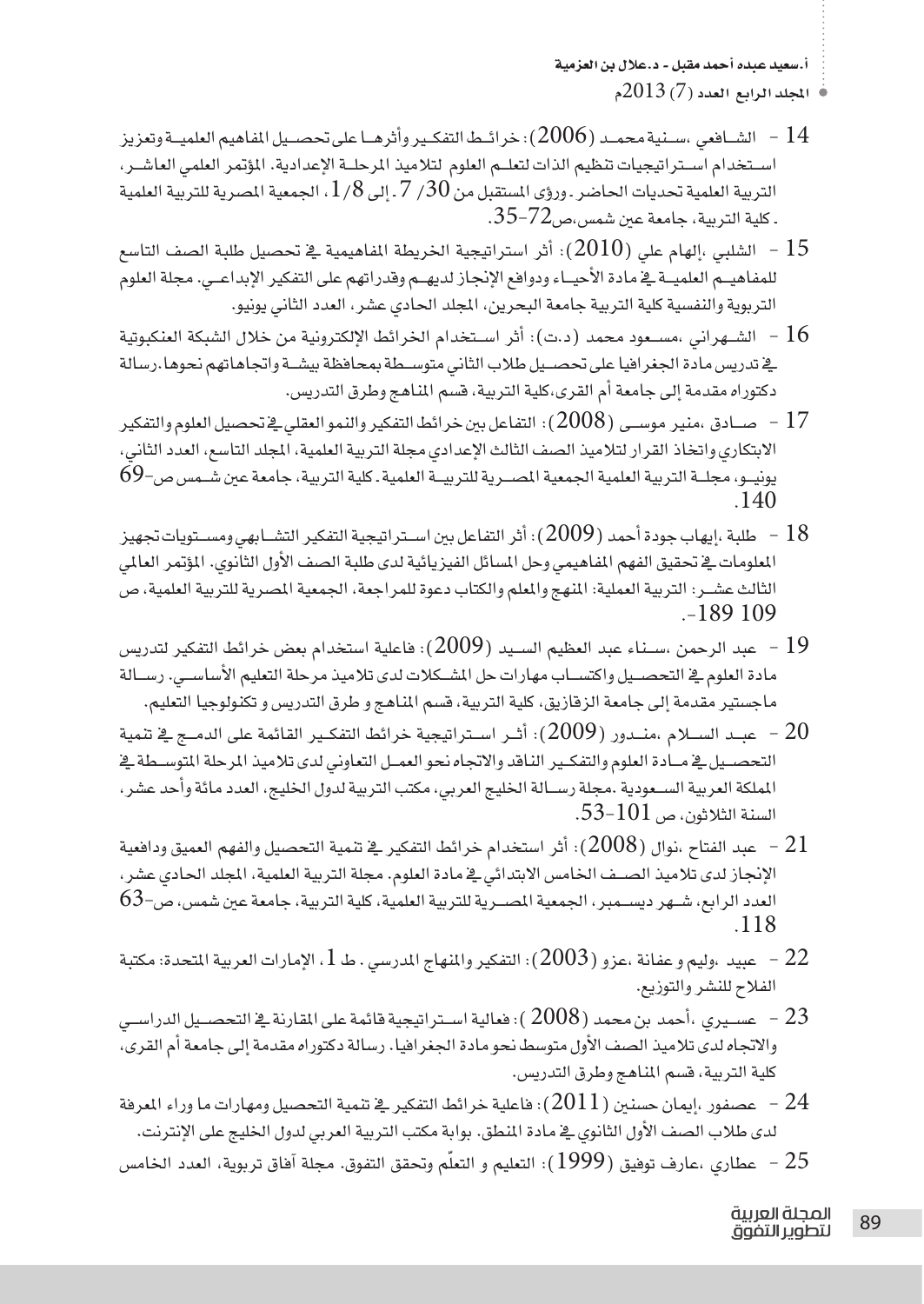$-2013(7)$  المحلد الرابع العدد (7)

عشر، مجلة نصف سنوية تصدر عن وزارة التربية والتعليم بدولة قطر، 71–50.

- الطبعة الأولى، الأردن: عمان، دار الثقافة للنشر والتوزيع.
- العلوان ،أحمد فلاح (2009): علم النفس التربوي لتطوير المتعلمين. الطبعة الأولى، عمان، الأردن:  $-27\,$ دار الحامد للنشر والتوزيع.
- والتحصـيل لدى تلاميذ الصـف الأول الإعدادي في مادة العلوم.رسـالة ماجسـتير مقدمـة إلى جامعة عين شمس، كلية البنات، قسم المناهج وطرائق التدريس.
- التحصـيل والتفكـير الابتكاري في مادة العلوم لدى تلاميذ الصـف الســادس الابتدائي. الجمعية المصــرية للمناهج وطرق التدريس، المؤتمر العلمي التاســع عشر، تطوير مناهج التعليم فے ضوء معايير الجودة، –25 .1099 -1136 بوليو، دار الضيافة، جامعة عين شمس، 1136-1099.
- اردنـر ، هـوارد (2004)؛ أطـر العقـل، نظريات الـذكاءات المتعددة. ترجمة محمد بلال الجيوسـي  $30\,$ الرياض: مكتب التربية العربي لدول الخليج.
- غزة عبد الرزاق ( 2012): فيجوتســكي وعلم النفس السيوســيو– تاريخي. مجلة علوم التربية، دورية  $\,$   $\,31$ فصلية متخصصة، العدد الواحد والخمسون، ص 90–74، الملكة المربية.
- الدراسي في مادة الاقتصاد للصف الثاني الثانوي الأدبي مدينة عدن. رسالة ماجستير غير منشورة، مقدمة إلى كلية التربية،جامعة عدن - الجمهورية اليمنية.
- مكـي ،وداد عبـد الجواد عبد الرزاق ( $2008$ ): واقع تدريس مقرر الجغرافيا للصــف الثالث الموســط  $\sim 33$ ومعوقاته بمدارس البنات بمكة المكرمة. رسـالة ماجسـتير، السـعودية، جامعة أم القرى، كلية التربية، قسم المناهج وطرائق التدريس.
- مندوه ،هناء على (2010): فعالية اســتخدام خرائط التفكير في تنمية التحصــيل و مهارات التفكير و  $\sim 34$ اتخاذ القرار في مادة العلوم لدى تلاميذ المرحلة الإعدادية . رسـالة دكتوراه مقدمة إلى جامعة عين شـمس، كلية البنات قسم المناهج و طرق التدريس.
- محمد الشاهعي، الرياض: جامعة الملك سعود، كلية التربية.
- والطباعة.
	- ويتنج ، أرنوف (1977): مقدمة في علم النفس، نيويورك: دارماكجروهيل للنشر.  $37\,$
- يحيى ،صــفاء علام (2008): فاعلية مدخل القضــايا والمشكلات في تدريس الدراسات الاجتماعية  $38\,$ لتنميــة الفهــم والتعاطـف التاريخي لطــلاب المرحلة الإعدادية. رســالة ماجسـتير مقدمــة إلى جامعة عين شمس،كلية التربية، قسم المناهج وطرق التدريس.